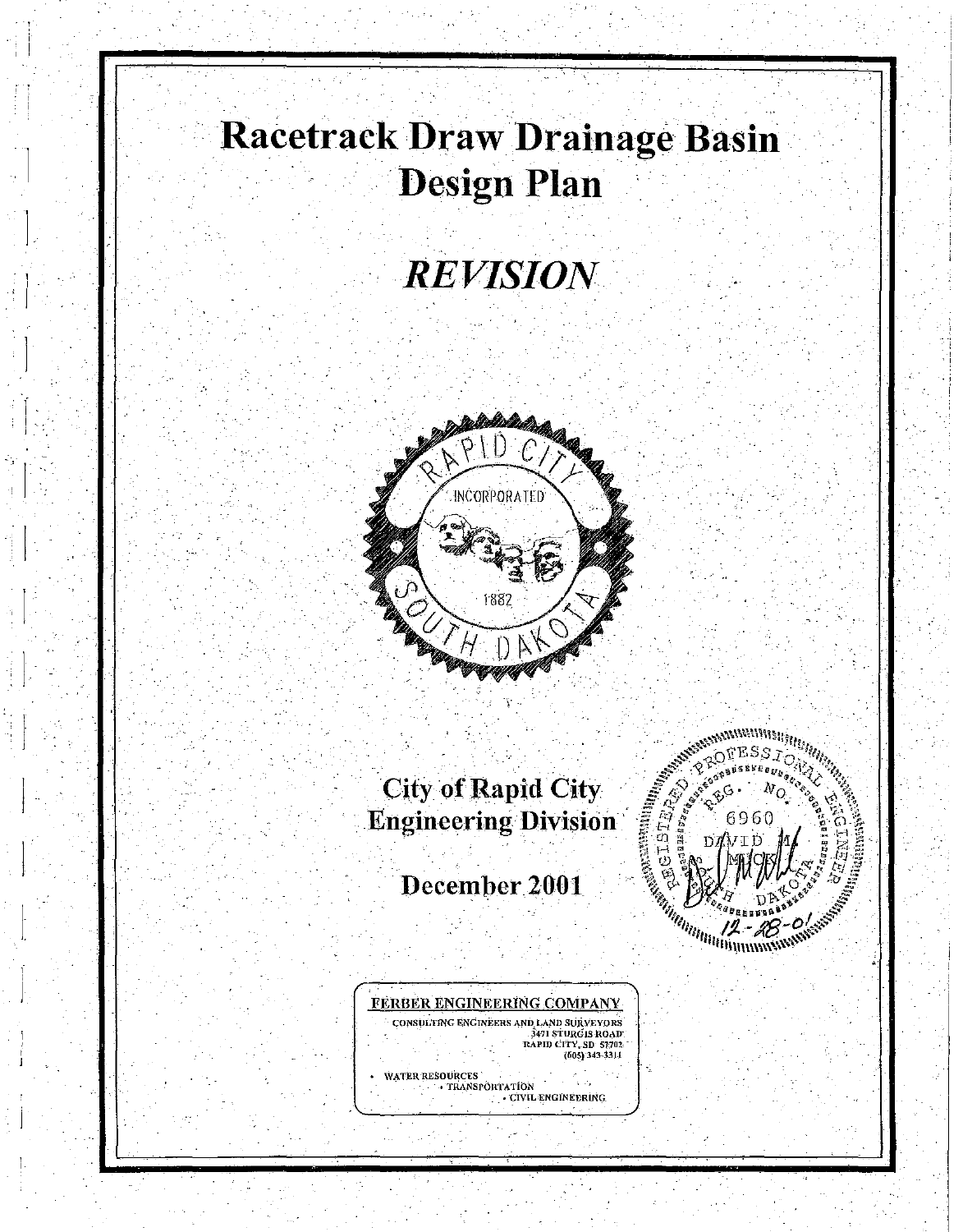# **FERBER ENGINEERING COMPANY**

CONSULTING ENGINEERS AND LAND SURVEYORS . . 3471 srtJRGIS ROAD · RAPlD CITY, SD 57702 PHONE: (605) 343-3311 FAX: (605) 343-3399

December 28, 2001

Mr. Rich Wells, PE/LS Drainage Engineer City of Rapid City  $300$  6<sup>th</sup> Street Rapid City, Sb 57701 . . . . . . . - -

**RE: Revision to Racetrack Draw Drainage Basin Design Plan** 

Dear Rich:

, .

During development of the preliminary design plans for Phase III of the Rushmore Business Park, we revised the upper portion of the Racetrack Draw Drainage Basin Design Plan to reflect updated land use information and revisions to the street network north of East Anamosa Street at the Elk Vale Road intersection. Please find enclosed revised text and model output for a major revision to the Racetrack Draw Drainage Basin Design Plan. . . . - - - . ' - - . -\_ . - - -· -- :· -. . - - - . -- . - ' - - : . . - ·.

, .

Please review the enclosed information. If the information is correct, please include it in the Racetrack Draw Drainage Basin Design Plan. If you have comments or require additional information, please call.

Sincerely, FERBER ENGINEERING COMPANY

·. ·~FE. R·.B·E····.··.R···~.··NG.·lNE RIN. ·. G COMPANY ·. *:* -. - -- . ' - - -  $\mathbb{Z}/\mathbb{Z}/\mathbb{Z}$  $. 1111$  $-$ hwl $\;$  .

Dave Muck, PE Project Engineer.

Enclosures: . as noted

. The second contribution of the second contribution  $\mathcal{L}_\mathcal{A}$  , we can contribute the second contribution of the second contribution of  $\mathcal{L}_\mathcal{A}$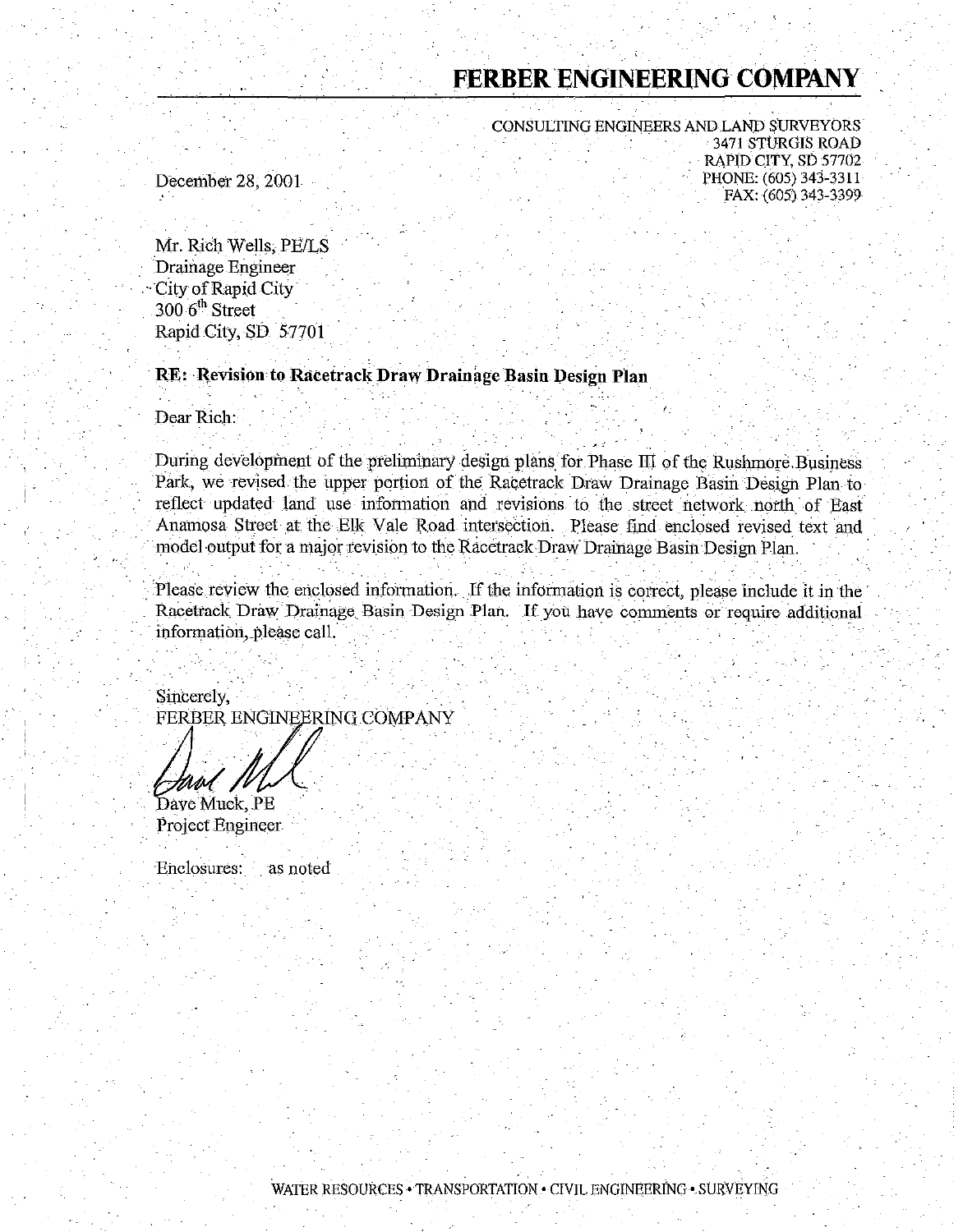# **lntrodnction:**

This Drainage Basin Design Plan *REVISION* has been prepared by Ferber Engineering Company to address regional drainage facilities in the upper reaches of the **Racetrack Draw Drainage Basin.** These changes were requested by the City of Rapid City and are associated with the development of E. Anamosa Street and Turbine Drive within the Rushmore Business Park under CORC Job Number STOl-1138.

# **Background:**

Rushmore Business Park falls on the drainage boundary between the Unnamed Tributary and Racetrack Draw Drainage Basins. In general, the proposed Turbine Drive north of Homestead Street is the drainage divide.

All of the specified drainage facilities for the Unnamed Tributary have been completed prior to this project. In 1998, Detention Cell 100 was constructed during the overlot grading for the Rushmore Business Park Expansion. A major drainage structure will be required where E. Anamosa Street eventually crosses the Unnamed Tributary channel in the upper reaches of the basin. Because land use has changed since the original design plan was completed, a regional detention facility may be required north of E. Anamosa Street. However, we do not address this possibility in this report.

The 1990 Racetrack Draw Drainage Basin Design Plan (RDDBDP) specifies that a regional detention facility, RTDl, be constructed at the Elk Vale Road/E. Anamosa Street intersection. The discharge from RTD I is to pass under Elk Vale Road via a 48-inch RCP and continue down the basin. The land use used in the CUHP hydrologic modeling for Sub-basins 101 and 102 was assumed to be residential due to the lack of a formal land use plan for the area. The modeled, fully-developed, 100-year inflow from both Sub-basins into RTD 1 was 439 cfs with a discharge of 140 cfs. RTD 1 requires 18.6 ac-ft of storage with a depth of approximately 8 feet.

# **Revised Design Plan:**

Figure I shows the revised drainage boundaries for Sub-basins lOlA, 101B and 102A. We have renamed the basins so that it is understood that the Basin Design Plan has been revised. Subbasins lOlA and 102A are north of E. Anamosa Street and represent the general boundaries of Sub-basins 101 and 102 in the original design plan. Sub-basin lOIB is the remainder of the original areas and is generally located south of E. Anamosa Street.

The aligument for E. Anamosa Street, landowner sentiment and the location of Turbine Drive north of E. Anamosa Street preclude the use of one regional detention facility. To make use of the natural topographic constraints, the proposed manmade alterations due to road construction and to limit the areal extent of a large regional detention facility, we propose to revise the design plan to include two smaller regional facilities, RTD 1A and RTD 1B, in place of RTD 1.

Figure 2 presents the future land use plan for the Elk Vale Neighborhood. The original design plan used residential land use for both Sub-basins 101 and 102. The land use plan includes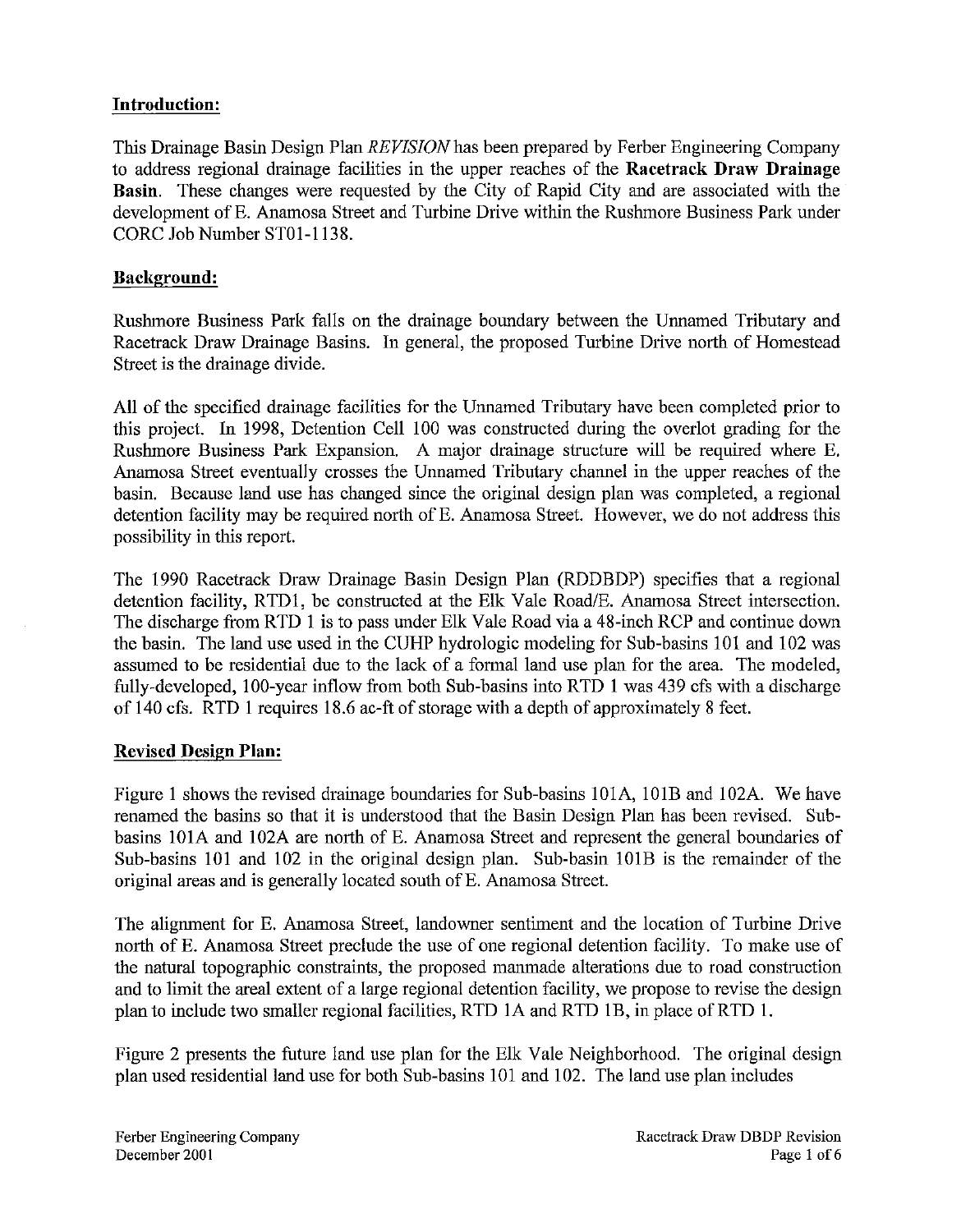

# **FIGURE 1. SUB-BASIN BOUNDARIES AND DESIGN PLAN HYDROLOGIC SCHEMATIC**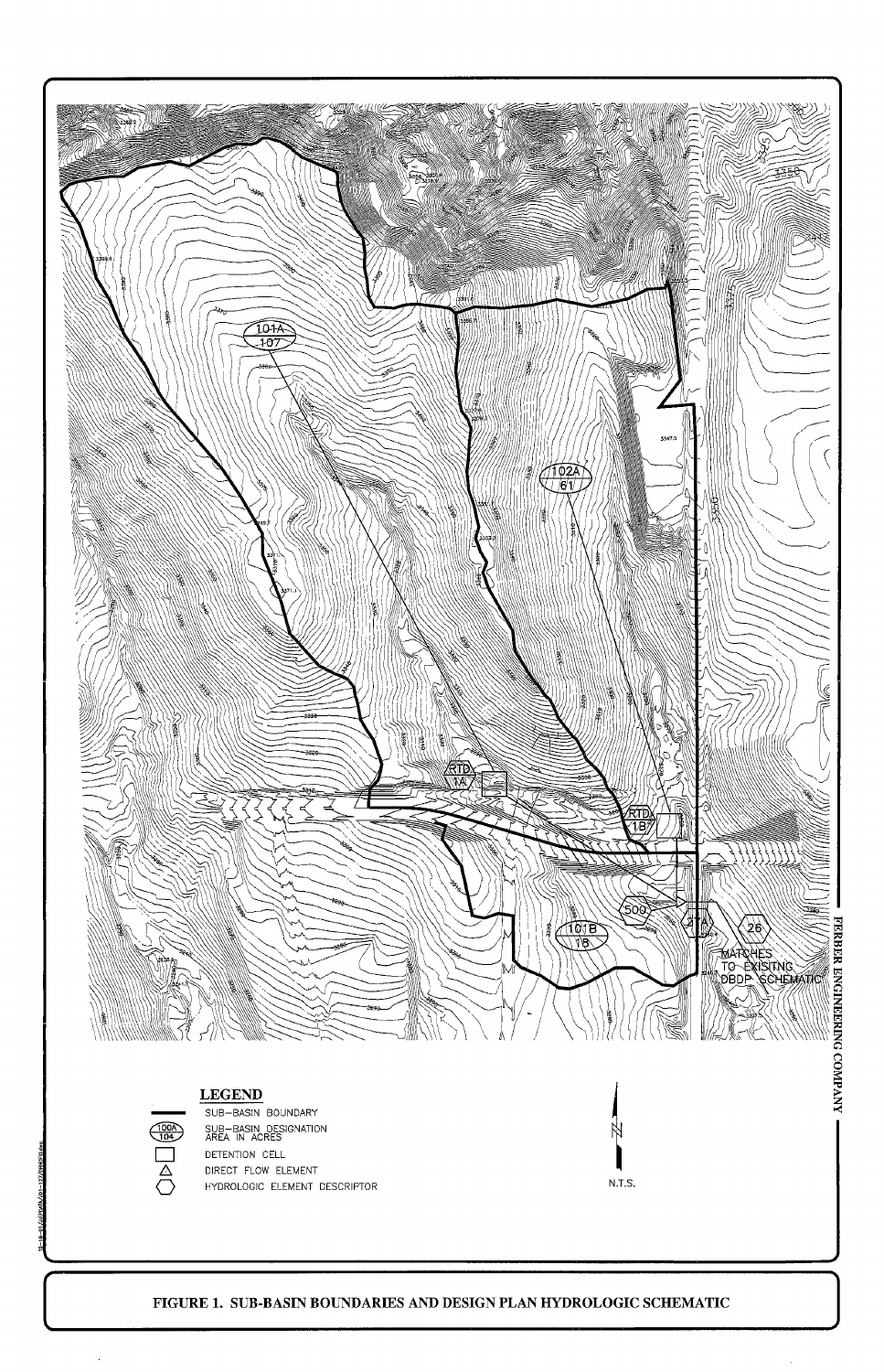

# **FIGURE 2. SUB-BASIN BOUNDARIES AND FUTURE LAND USE**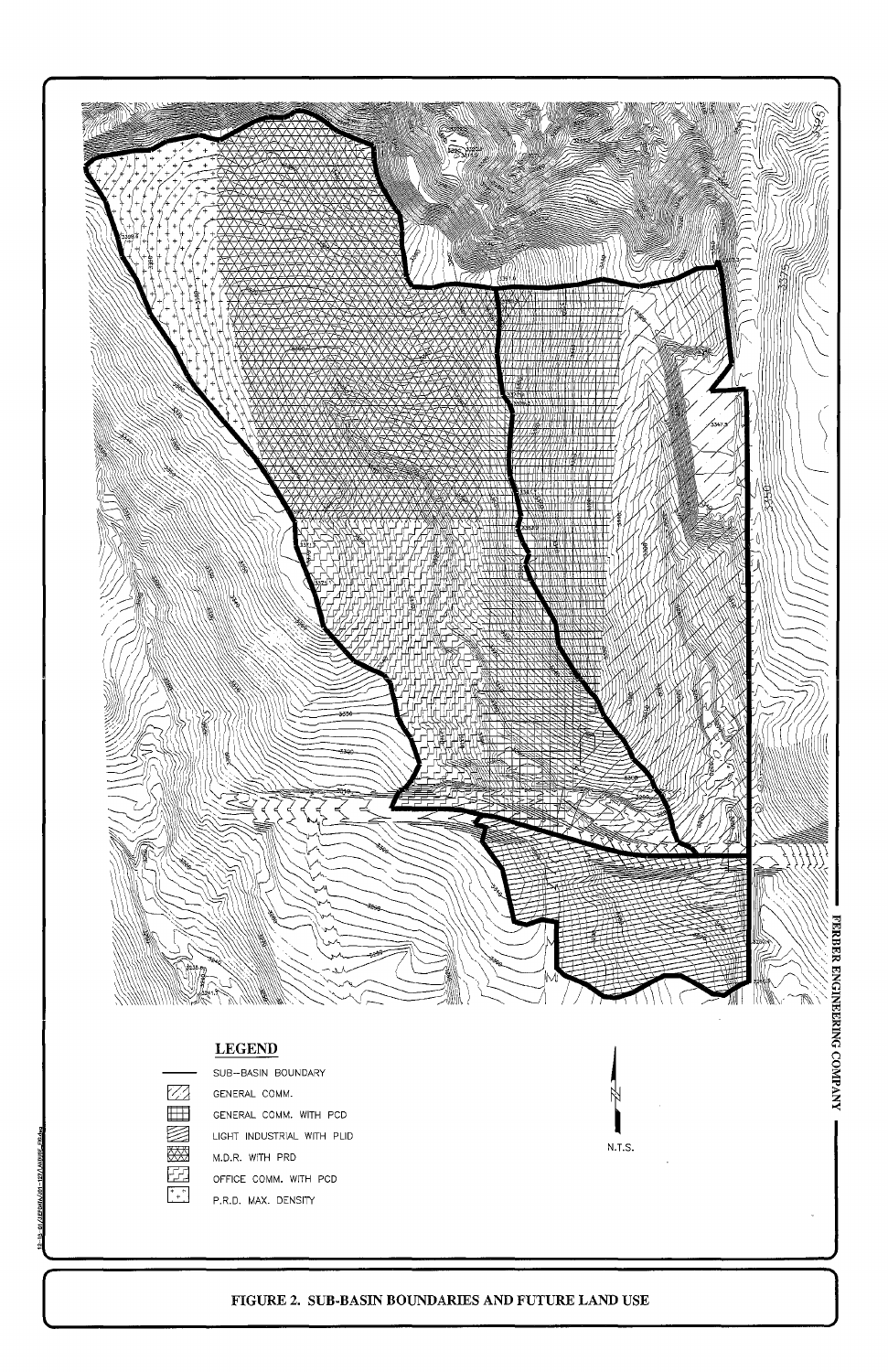varying degrees of residential development, light industrial and office and general commercial land uses.

Figure 1 also shows the revised design plan hydrologic schematic we used in our modeling. CUHPE/PC and UDSWM95 were used for hydrologic and hydraulic modeling, respectively. To limit the complexity of the modeling, our UDSWM95 model only includes the elements shown in Figure 1. All remaining conveyance and detention elements below Element 27 were assumed to match the original design plan. The 2-, 10- and 100-year CUHP and UDSWMM output are presented in Appendix A and B, respectively. 3.5-inch floppy disks have also been provided.

We have provided a revised design plan for Racetrack Draw that accounts for the change in land use in the subbasins north of E. Anamosa Street. The two detention facilities combine to reduce the outflow to slightly over what the original design plan called out for the 100-year event.

# Revised Design **Plan** Conveyance Element Descriptions:

This section contains detailed descriptions of the conveyance and detention elements used to generate this revised design plan. The element numbers, where necessary, have been revised to show that revisions have been made.

# *Element RTD IA*

RTD 1A is a proposed detention cell to control fully-developed flows from Sub-basin 101A. We propose that RTD 1A be constructed using the embankment created by the future construction of Turbine Drive and E. Anamosa Street. It will be located in the northwest quadrant of the intersection. Grading of the upstream drainage will be necessary to create the required capacity.

For modeling purposes, we assumed a rectangular-shaped detention cell footprint. The bottom dimension of the detention cell was chosen such that it will fit within the existing drainage without large quantities of excavation of either bottom or side slopes. Table 1 shows the pond parameters used in the modeling.

# Table **1. RTD** lA Model Configuration Parameters

| Parameter                | <b>Dimension</b> | Unit   |
|--------------------------|------------------|--------|
|                          |                  |        |
| Min. Elevation           | 3281.0           | ft-msl |
| <b>Bottom Width</b>      | 100              | ft     |
| Bottom Length            | 400              | ft     |
| Area at Min. Elevation   | 0.9              | ac     |
| Side Slopes              | 4.1              | H:V    |
| <b>Inlet Slope</b>       | 20:1             | H:V    |
| Max. Elevation           | 3292.0           | ft-msl |
| Area At Max, Elevation   | 2.9              | ac     |
| Volume at Max. Elevation | 21.1             | ac     |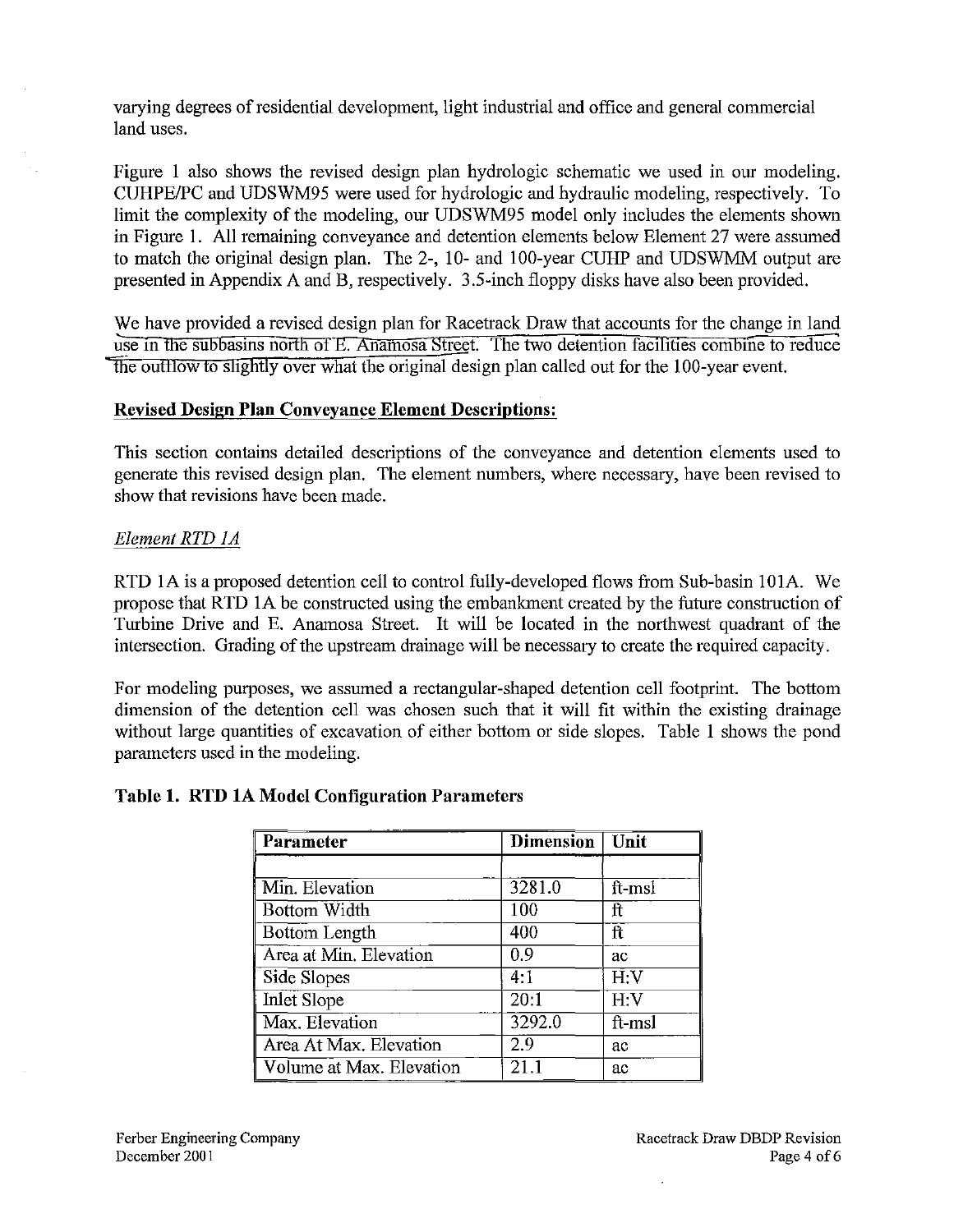To control discharge from the 2-, 10- and 100-year runoff events, we used a discharge control structure on the inlet side of the outflow pipe. The structure is a concrete riser with a 12-inch orifice hole at 3281.0 ft-msl to drain the pond and to control the 2-year through 10-year outflow. The crest of the riser was modeled at 3289.2 ft-msl. A 12.6-foot weir length was assumed. An orifice coefficient of 0.6 and weir coefficient of 2.8 were used in the orifice and weir equations, respectively. Table 2 presents the results of the UDSWM95 modeling performed for RTD IA.

| Parameter                      | 2-year | 10-year | 100-year |
|--------------------------------|--------|---------|----------|
|                                |        |         |          |
| Inflow                         | 92     | 201     | 388      |
| Outflow $(cfs)$                |        |         |          |
| Storage Volume (ac-ft)         |        | 9.5     | 16.1     |
| $\sqrt{\text{MWSEL (ft-msl)}}$ | 3284.4 | 32874   | 3290.2   |

|  |  |  | Table 2. UDSWM95 Fully-Developed Output Summary for RTD 1A |  |
|--|--|--|------------------------------------------------------------|--|
|--|--|--|------------------------------------------------------------|--|

The control structure will discharge into a 48-inch RCP under Turbine Drive. The additional capacity in the 48-inch RCP will be used as emergency discharge for events larger than the 100 year event to minimize overtopping onto the street. The discharge from this pipe will then pass under E. Anamosa Street via a 54-inch RCP at Station 100+00.

# *Element RTD JB*

RTD lB is a proposed detention cell to control fully-developed flows from Sub-basin 102A, which encompasses the area adjacent to the west side of Elk Vale Road. We propose that RTD lB be constructed using the embankment created by the future construction E. Anamosa Street. It will be located in the northwest quadrant of the intersection E. Anamosa Street/Elk Vale Road intersection. Grading of the upstream drainage will be necessary to create the required capacity.

For modeling purposes, we assumed a rectangular-shaped detention cell footprint. The bottom dimension of the detention cell was chosen such that it will fit within the existing drainage without large quantities of excavation of either bottom or side slopes. Table 3 shows the pond parameters used in the modeling.

To control discharge from the 2-, 10- and 100-year runoff events, we used a discharge control structure. The structure is a concrete riser with a 12-inch orifice hole at 3257.0 ft-ms! to drain the pond and to control the 2-year flow, and three 12-inch orifice holes at 3259.0 ft-ms! to control the 10-year flow and to limit the crest elevation of the 100-year storage. The crest of the riser was modeled at 3260.5 ft-msl. A 12.6-foot weir length was assumed. An orifice coefficient of 0.6 and weir coefficient of 2.8 were used in the orifice and weir equations, respectively. Table 4 presents the results of the UDSWM95 modeling performed for RTD1B.

The control structure will discharge into a 48-inch RCP under E. Anamosa Street. The additional capacity in the 48-inch RCP will be used as emergency discharge for events larger than the 100-year event to minimize overtopping onto the street.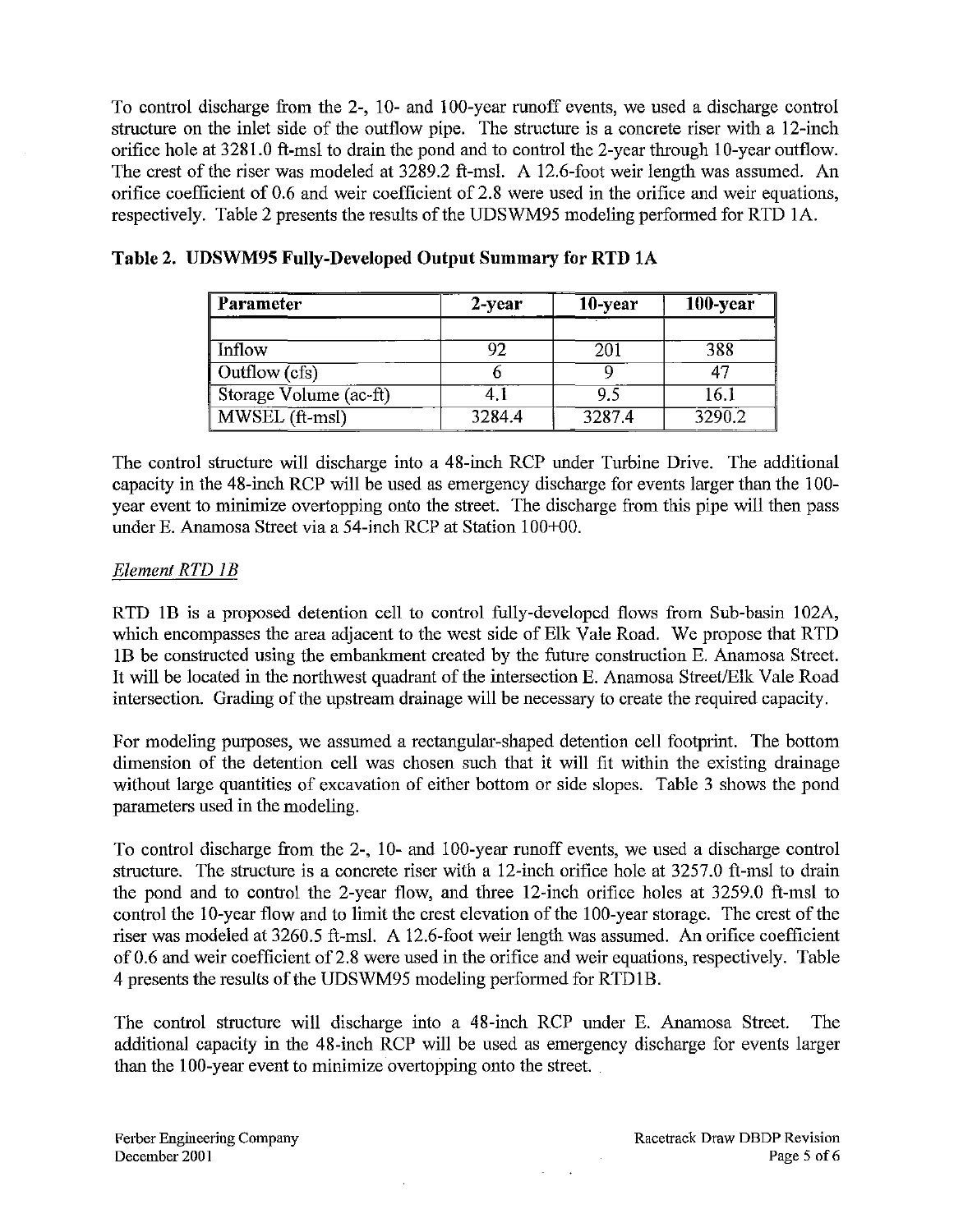| Parameter                | Dimension   Unit |                |
|--------------------------|------------------|----------------|
|                          |                  |                |
| Min. Elevation           | 3257.0           | ft-msl         |
| <b>Bottom Width</b>      | 60               | F <sub>t</sub> |
| Bottom Length            | 420              | <b>Ft</b>      |
| Area at Min. Elevation   | 0.58             | Ac             |
| Side Slopes              | 4.1              | H:V            |
| <b>Inlet Slope</b>       | 20:1             | H:V            |
| Max. Elevation           | 3264.0           | ft-msl         |
| Area At Max. Elevation   | 1.6              | ac             |
| Volume at Max. Elevation | 7.5              | ac             |

# Table 3. RTD lB Model Configuration Parameters

### Table 4. UDSWM95 Fully-Developed Output Summary for RTD lB

| Parameter              | 2-year | 10-year | 100-year |
|------------------------|--------|---------|----------|
|                        |        |         |          |
| Inflow                 | 65     | 126     | 219      |
| $\vert$ Outflow (cfs)  |        | 49      |          |
| Storage Volume (ac-ft) | 2.4    | 3.8     |          |
| MWSEL (ft-msl)         | 3260.0 | 3261.3  | 3262.3   |

### *Direct Flow Element 500*

This element was added to the model to compute the maximum combined discharge from RTD 1A and RTD 1B. The maximum, modeled 100-year flow at Element 500 is 146 cfs, which is slightly higher than the  $140$  cfs discharged from RTD 1 in the RDDBDP. This difference is within modeling accuracy and was considered to have a negligible impact on downstream structures.

# *Element 27A*

The original Element 27 was a 48-inch RCP used as the discharge pipe from RTD 1. The SDDOT has changed the size of this pipe to a 60-inch RCP in their reconstruction plans for Elk Vale Road. This revised element was updated in our model and will easily pass the anticipated 146 cfs during the 100-year fully-developed event.

*Users of this report are cautioned that while flow depths/storage volumes are. calculated for each conveyance element/detention cell and conceptual design information has been provided for the detention cells, the calculated discharges and depths are based upon simplified hydraulic properties. Each element must be designed using accepted hydraulic engineering practices.*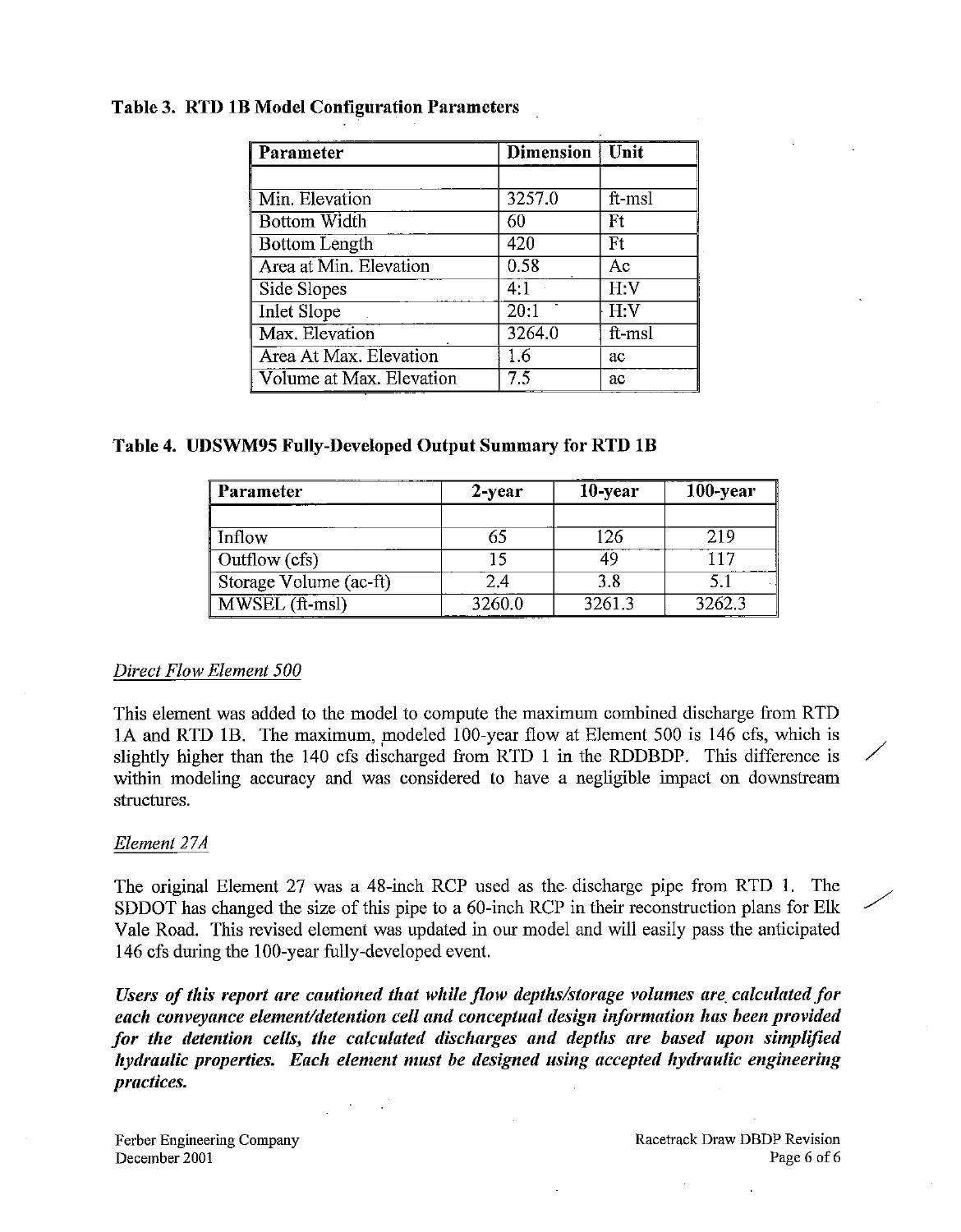# **INDEX**

# CUHP Output Files

I

I I I I

2-yeat Fully~Developed Output

10-year Fully-Developed Output

100-year Fully~Developed Output·

Appendix A<br>FERBER ENGINEERING COMPANY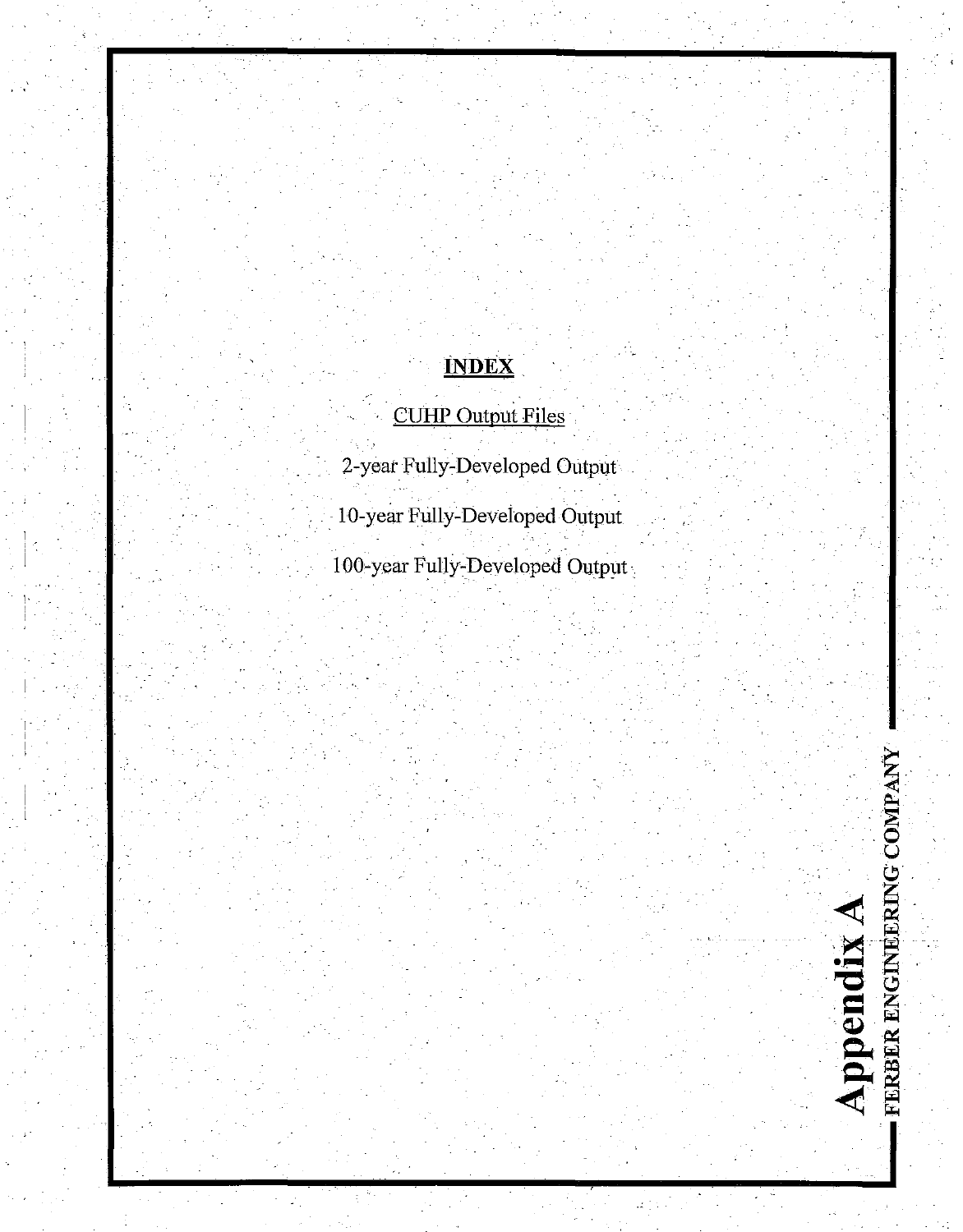2-year CUHP Fully~Developed Output

' ! I

 $\vert$  .

# FERBER ENGINEERING COMPANY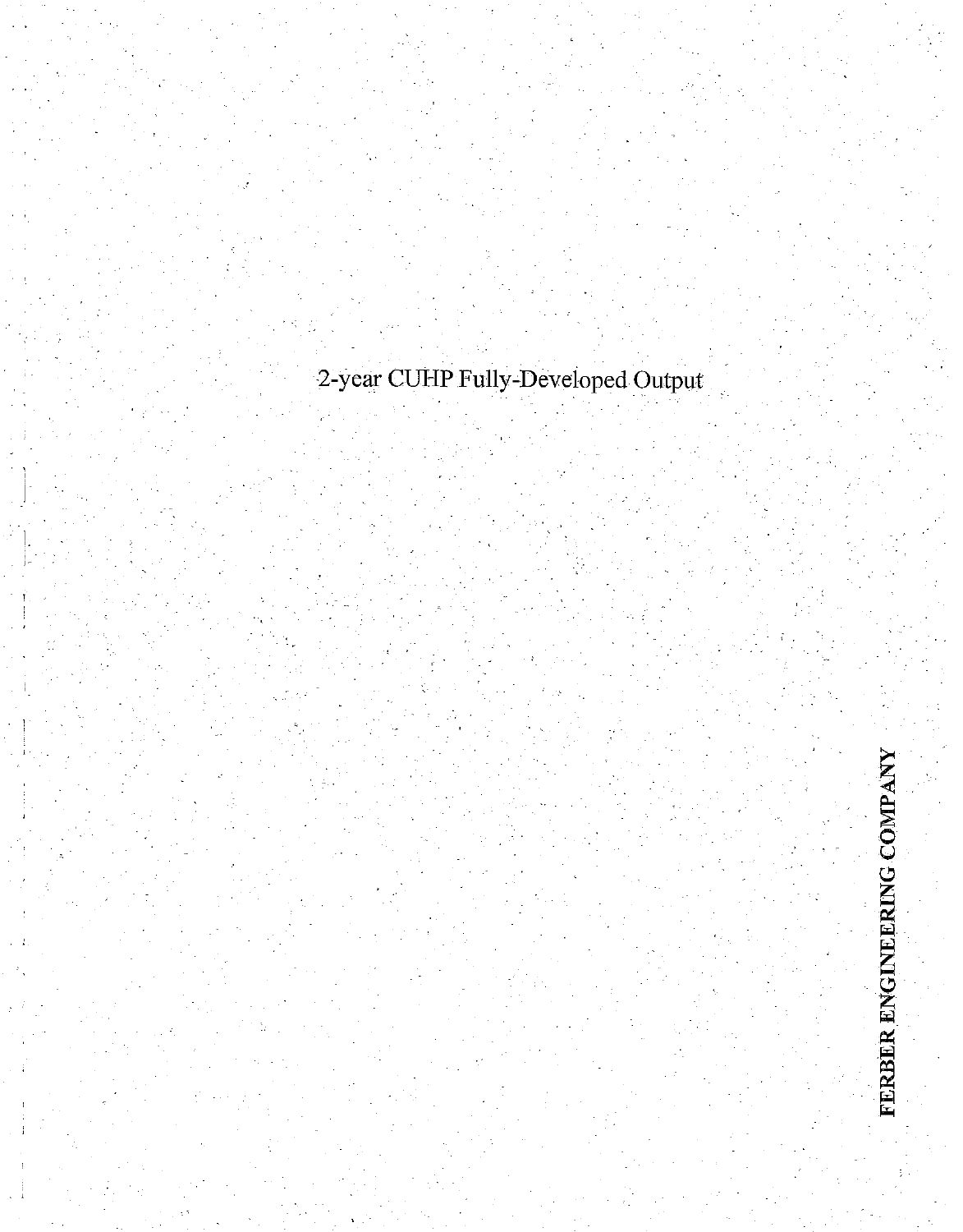U.D.F.C.D. CUHP RUNOFF ANALYSIS EXECUTED ON DATE CUHPE/PC VERSION MODIFIED IN JANUARY 1985 PRINT OPTION NUMBER SELECTED FOR THIS BASIN IS 7 RACETRACK DRAW, RBP PHIII: 2-YEAR STORM FULLY-DEVELOPED AT TIME BASIN ID: RTD101 -- BASIN COMMENT: RACETRACK DRAW, RBP PH Ill: SUB-BASIN 101A AREA OF BASIN LENGTH OF BASIN DIST TO CENTROID IMPERVIOUS AREA SLOPE UNIT DURATION<br>(SQMI) (MI) (MI) (MI) (MI) 0.16 0.90 0.44 52.40 .0280 5.00 COEFFICIENT COEFFICIENT (REFLECTING TIME TO PEAK) (RELATED TO PEAK RATE OF RUNOFF) 0.087 0.490 CALCULATED UNIT HYDROGRAPH TIME TO PEAK TIME OF CONCENTRATION PEAK RATE OF RUNOFF UNIT HYDROGRAPH PEAK VOLUME OF RUNOFF<br>(MIN) (CFS/SQMI) (CFS) (CFS) (CFS) (CFS) (CFS/SQMI) 10.40 35.00 2380.22 385.60 WIDTH AT 50 = 13. MIN. WIDTH AT 75 = 7. MIN. K50 =0.35 K75 =0.45 RAINFALL LOSSES INPUT W/ BASIN DATA MAX. PERVIOUS RET. =0.40 IN. MAX. IMPERVIOUS RET. =0.10 IN. INFILTRATION= 4.30 IN./HR. DECAY = 0.00180/SECOND FNINFL = 0.59 !N./HR. 8.64

| TIME | UNIT              |              | TIME | UNIT              |         | <b>TIME</b> | UNIT              |              |
|------|-------------------|--------------|------|-------------------|---------|-------------|-------------------|--------------|
|      | <b>HYDROGRAPH</b> | $\star$      |      | <b>HYDROGRAPH</b> | $\star$ |             | <b>HYDROGRAPH</b> | ÷            |
|      |                   | ×            |      |                   | ×       |             |                   |              |
|      |                   | $\mathbf{x}$ |      |                   | $\star$ |             |                   |              |
| 0.   | Ω.                | *            | 25.  | 109.              | $\star$ | 50.         | 12.               | $\star$      |
|      | 140.              | ∗            |      | 70.               | ₩       | -55.        |                   | *            |
| 10.  | 384.              | $\star$      | 35.  | 44.               | ۰       | 60.         |                   | $\pmb{\ast}$ |
| 15.  | 268.              | ÷            |      | 28.               | ۰       |             |                   | ÷            |
| 20.  | 170.              | ÷            | 5.   | 18.               | ÷       |             |                   | $\star$      |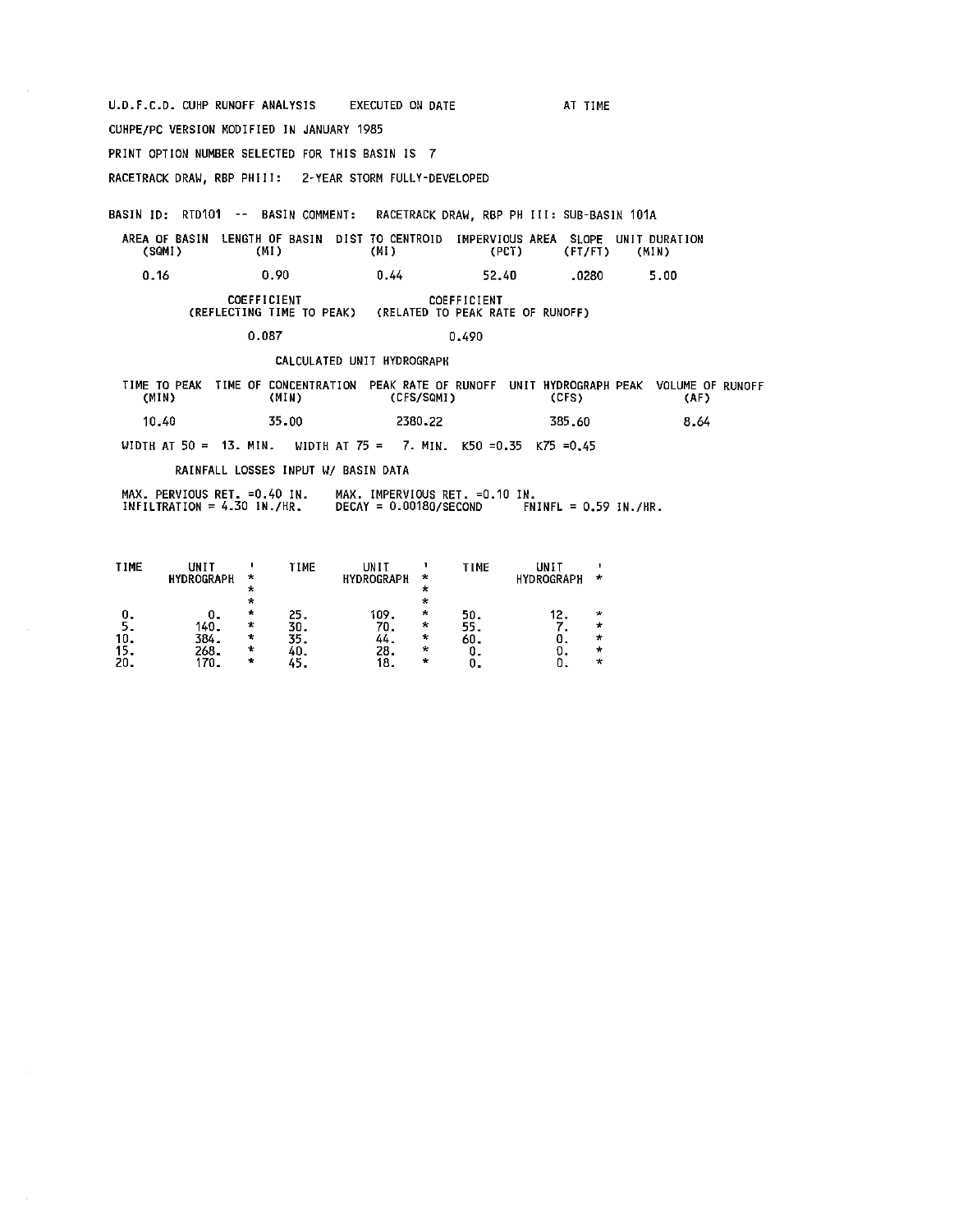|                  |                                                                                              | BASIN ID: |                                                                                                              |             | RTD 101                                                         |                                                                                                                            |                                                                                            |                                                                                                                                            |                                                                                                        |                                                                                                              | -- BASIN COMMENT: RACETRACK DRAW, RBP PH III: SUB-BASIN 101A                                                               |                                                                                             |                                                                                                                                                      |
|------------------|----------------------------------------------------------------------------------------------|-----------|--------------------------------------------------------------------------------------------------------------|-------------|-----------------------------------------------------------------|----------------------------------------------------------------------------------------------------------------------------|--------------------------------------------------------------------------------------------|--------------------------------------------------------------------------------------------------------------------------------------------|--------------------------------------------------------------------------------------------------------|--------------------------------------------------------------------------------------------------------------|----------------------------------------------------------------------------------------------------------------------------|---------------------------------------------------------------------------------------------|------------------------------------------------------------------------------------------------------------------------------------------------------|
| **** STORM NO. = |                                                                                              |           |                                                                                                              | $\mathbf 1$ | ****                                                            |                                                                                                                            |                                                                                            |                                                                                                                                            | DATE OR RETURN PERIOD $=$                                                                              | 2-YEAR                                                                                                       |                                                                                                                            |                                                                                             |                                                                                                                                                      |
|                  | TIME<br>(MIN.)                                                                               |           | INCREMENT<br>RAINFALL<br>(1N)                                                                                |             |                                                                 | <b>TOTAL</b><br><b>EXCESS</b><br>PRECIP                                                                                    | <b>STORM</b><br><b>HYDROGRAPH</b><br>(CFS)                                                 | *<br>$\star$<br>$\star$<br>÷.<br>$\star$                                                                                                   | TIME<br>(MIN.)                                                                                         | INCREMENT<br>RAINFALL<br>(1N)                                                                                | TOTAL<br>EXCESS<br>PRECIP                                                                                                  | <b>STORM</b><br><b>HYDROGRAPH</b><br>(CFS)                                                  | $\star$<br>$\star$<br>$\star$<br>$\star$<br>$\mathcal{H}$                                                                                            |
|                  | 0.<br>5.<br>10.<br>15.<br>20.<br>25.<br>30.<br>35.<br>40.<br>45.<br>50.<br>55.<br>60.<br>65. |           | 0.00<br>0.02<br>0.04<br>0.09<br>0.18<br>0.28<br>0.15<br>0.07<br>0.05<br>0.03<br>0.03<br>0.03<br>0.03<br>0.03 |             |                                                                 | 0.000<br>0.000<br>0.000<br>0.029<br>0.088<br>0.137<br>0.077<br>0.034<br>0.027<br>0.016<br>0.016<br>0.016<br>0.016<br>0.016 | 0.<br>0.<br>0.<br>4.<br>23.<br>61.<br>92.<br>89.<br>72.<br>57.<br>44.<br>36.<br>30.<br>27. | $\star$<br>*<br>$\star$<br>$\star$<br>$\star$<br>*<br>$\star$<br>*<br>$\star$<br>$\star$<br>$\pmb{\times}$<br>$\ast$<br>$\star$<br>$\star$ | 70.<br>75.<br>80.<br>85.<br>90.<br>95.<br>100.<br>105.<br>110.<br>115.<br>120.<br>125.<br>130.<br>135. | 0.02<br>0.02<br>0.02<br>0.02<br>0.02<br>0.02<br>0.02<br>0.02<br>0.02<br>0.01<br>0.01<br>0.00<br>0.00<br>0.00 | 0.011<br>0.011<br>0.011<br>0.011<br>0.011<br>0.011<br>0.011<br>0.011<br>0.011<br>0.005<br>0.005<br>0.000<br>0.000<br>0.000 | 24.<br>20.<br>17.<br>16.<br>15.<br>14.<br>14.<br>14.<br>14.<br>13.<br>11.<br>9.<br>6.<br>3. | $\star$<br>$\star$<br>$\ast$<br>$\star$<br>$\star$<br>$\star$<br>$\star$<br>$\star$<br>$\ast$<br>$\star$<br>$\star$<br>$\star$<br>$\star$<br>$\star$ |
|                  |                                                                                              |           |                                                                                                              |             | $\mathbf{r}$ and $\mathbf{r}$ and $\mathbf{r}$ and $\mathbf{r}$ |                                                                                                                            | VOLUME OF EXCESS PRECIP $=$                                                                | 5. ACRE-FEET                                                                                                                               | $T111T - 2T - 2T1T = 70$                                                                               |                                                                                                              | TOTAL PRECIP. = $1.27$ (1-HOUR RAIN = 1.10) EXECESS PRECIP. = 0.584                                                        | <b>INCHES</b>                                                                               |                                                                                                                                                      |

VOLUME OF EXCESS PRECIP = 5. ACRE-FEET<br>PEAK Q = 92. CFS TIME OF PEAK = 30. MIN.<br>INFILT.= 4.30 IN/HR DECAY =0.00180 FNINF = 0.59 IN/HR<br>MAX.PERV.RET.=0.40 IN. MAX.IMP.RET.=0.10 IN.

RATIONAL FORMULA C =<br>
I =<br>
A =<br>
Q =

 $\mathcal{A}^{\mathcal{A}}$ 

0.46 1 . 6 INCHES/HOUR 103.7 ACRES 75. CFS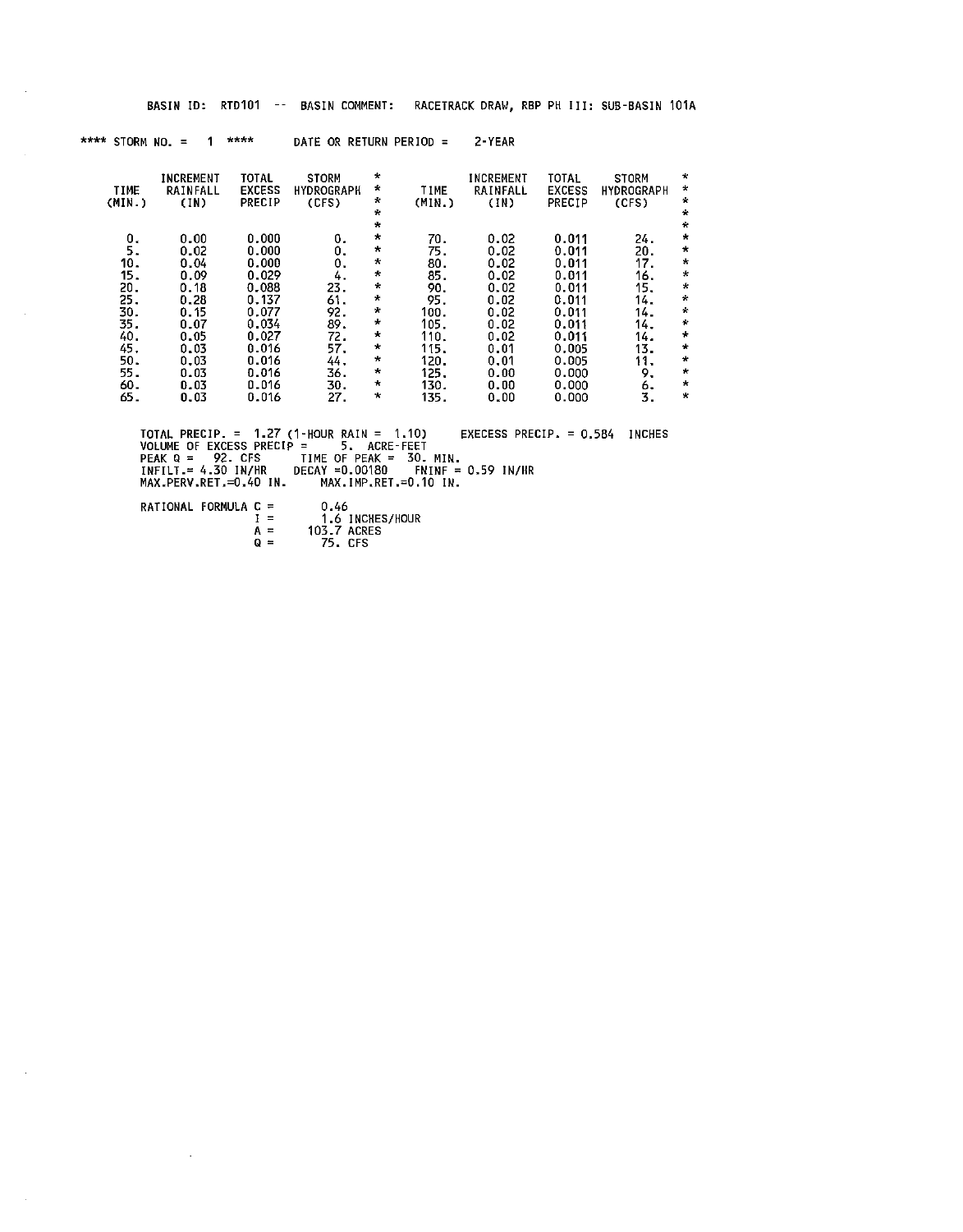U.D.F.C.D. CUHP RUNOFF ANALYSIS EXECUTED ON DATE CUHPE/PC VERSION MODIFIED IN JANUARY 1985 PRINT OPTION NUMBER SELECTED FOR THIS BASIN IS 7 RACETRACK DRAW, RBP PHIII: 2-YEAR STORM FULLY-DEVELOPED AT TIME BASIN ID: RTD3D1 -- BASIN COMMENT: RACETRACK DRAW RBP PH III: SUB-BASIN 1D1B AREA OF BASIN LENGTH OF BASIN DIST TO CENTROID IMPERVIOUS AREA SLOPE UNIT DURATION (SQM!) (Ml) (Ml) (PCT) (FT/FT) (MIN)  $0.03$   $0.35$   $0.13$   $70.00$   $0.030$   $5.00$ COEFFICIENT COEFFICIENT (REFLECTING TIME TO PEAK) (RELATED TO PEAK RATE OF RUNOFF) D.D8D D.445 CALCULATED UNIT HYDROGRAPH TIME TO PEAK TIME OF CONCENTRATION PEAK RATE OF RUNOFF UNIT HYDROGRAPH PEAK VOLUME OF RUNOFF<br>(MIN) (CFS/SQMI) (CFS/SQMI) (CFS) (CFS/SQMI) 7.D2 15.DD 3777.32 1D9.54 1.55 \*\*\* **NOTE THE TIME TO PEAK IS CALCULATED BASED ON THE TIME OF CONCENTRATION PROVIDED BY THE USER,** REPLACING THE ONE COMPUTED BY CUHPD (TP= 5.D2)

 $\ddot{\phantom{a}}$ 

WIDTH AT  $50 = 8$ . MIN. WIDTH AT  $75 = 4$ . MIN. K50 =0.35 K75 =0.45 RAINFALL LOSSES INPUT W/ BASIN DATA

MAX. PERVIOUS RET. =0.40 IN. MAX. IMPERVIOUS RET. =0.10 IN.<br>INFILTRATION = 4.50 IN./HR. DECAY = 0.00180/SECOND FNINFL = 0.60 IN./HR.

| TIME | UNIT<br><b>HYDROGRAPH</b> | ∗<br>×<br>$\star$ | <b>TIME</b>       | UNIT<br><b>HYDROGRAPH</b> | ÷<br>75<br>÷ | TIME | UNIT<br><b>HYDROGRAPH</b> | *                 |
|------|---------------------------|-------------------|-------------------|---------------------------|--------------|------|---------------------------|-------------------|
| 10.  | 0.<br>-77.<br>75.         | $\star$<br>₩<br>÷ | 15.<br>20.<br>25. | 39.<br>21.<br>11.         | ×<br>÷<br>4, | 30.  | U.<br>υ.                  | $\star$<br>*<br>* |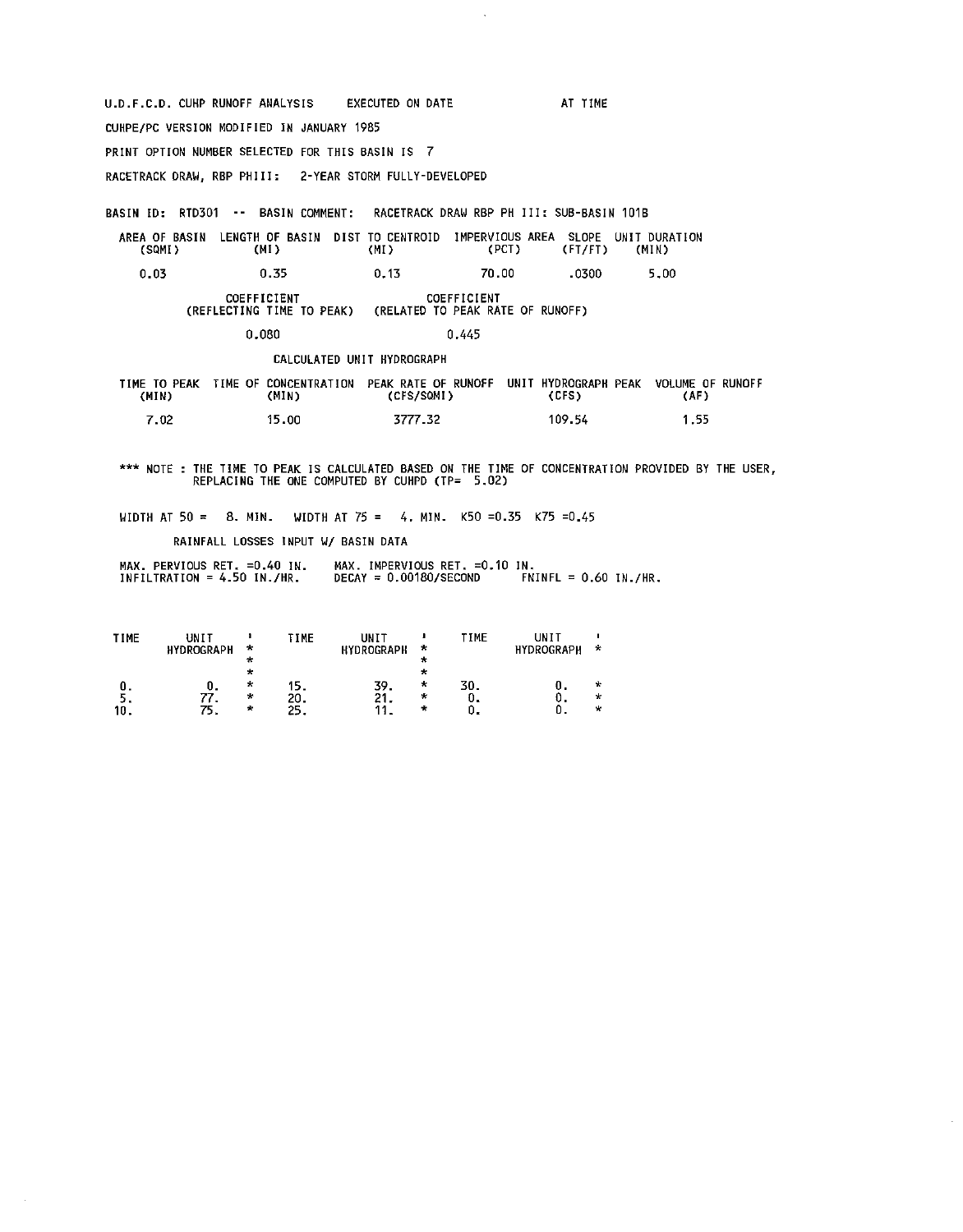|                                                                                | BASIN ID:        |                                                                                              | <b>RTD301</b>                                                                                            | $ -$                                | <b>BASIN COMMENT:</b>                                                                                                                                                                              |                                                                                      |                                                                                              | RACETRACK DRAW RBP PH III: SUB-BASIN 101B                                                                |                                                                                    |                                                                                                                                  |
|--------------------------------------------------------------------------------|------------------|----------------------------------------------------------------------------------------------|----------------------------------------------------------------------------------------------------------|-------------------------------------|----------------------------------------------------------------------------------------------------------------------------------------------------------------------------------------------------|--------------------------------------------------------------------------------------|----------------------------------------------------------------------------------------------|----------------------------------------------------------------------------------------------------------|------------------------------------------------------------------------------------|----------------------------------------------------------------------------------------------------------------------------------|
|                                                                                | **** STORM NO. = |                                                                                              | ****                                                                                                     |                                     |                                                                                                                                                                                                    | DATE OR RETURN PERIOD =                                                              | 2-YEAR                                                                                       |                                                                                                          |                                                                                    |                                                                                                                                  |
| <b>TIME</b><br>(MIN.)                                                          |                  | INCREMENT<br><b>RAINFALL</b><br>(IN)                                                         | <b>TOTAL</b><br><b>EXCESS</b><br>PRECIP                                                                  | STORM<br><b>HYDROGRAPH</b><br>(CFS) | ÷<br>*<br>×<br>$\ast$<br>$\star$                                                                                                                                                                   | TIME<br>(MIN.                                                                        | INCREMENT<br>RAINFALL<br>(1N)                                                                | TOTAL<br><b>EXCESS</b><br>PRECIP                                                                         | STORM<br><b>HYDROGRAPH</b><br>(CFS)                                                | $\star$<br>$\pmb{\ast}$<br>$\star$<br>$\star$<br>$\star$                                                                         |
| 0.<br>5.<br>10.<br>15.<br>20.<br>25.<br>30.<br>35.<br>40.<br>45.<br>50.<br>55. |                  | 0.00<br>0.02<br>0.04<br>0.09<br>0.18<br>0.28<br>0.15<br>0.07<br>0.05<br>0.03<br>0.03<br>0.03 | 0.000<br>0.000<br>0.000<br>0.039<br>0.117<br>0.183<br>0.102<br>0.046<br>0.037<br>0.022<br>0.022<br>0.022 |                                     | $\star$<br>Ο.<br>$\star$<br>О.<br>$\star$<br>О.<br>*<br>3.<br>$\star$<br>12.<br>÷<br>24.<br>$\star$<br>27.<br>$\star$<br>21.<br>$\star$<br>15.<br>$\star$<br>10.<br>$\star$<br>7.<br>$\star$<br>5. | 60.<br>65.<br>70.<br>75.<br>80.<br>85.<br>90.<br>95.<br>100.<br>105.<br>110.<br>115. | 0.03<br>0.03<br>0.02<br>0.02<br>0.02<br>0.02<br>0.02<br>0.02<br>0.02<br>0.02<br>0.02<br>0.01 | 0.022<br>0.022<br>0.015<br>0.015<br>0.015<br>0.015<br>0.015<br>0.015<br>0.015<br>0.015<br>0.015<br>0.007 | 5.<br>5.<br>4.<br>4.<br>4.<br>3.<br>$\frac{3}{3}$ .<br>3.<br>$\frac{3}{3}$ .<br>3. | $\star$<br>$\star$<br>$\star$<br>$\star$<br>$\star$<br>$\star$<br>$\star$<br>$\star$<br>$\star$<br>$\star$<br>$\star$<br>$\star$ |
|                                                                                | TOTAL PRECIP. =  |                                                                                              |                                                                                                          | 1.27 $(1-HOLIR RAIN =$              |                                                                                                                                                                                                    | 1.10                                                                                 |                                                                                              | <b>EXECESS PRECIP. = <math>0.780</math></b>                                                              | <b>INCHES</b>                                                                      |                                                                                                                                  |

TOTAL PRECIP. = 1.27 (1-HOUR RAIN = 1.10) EXECESS PRECIP. = 0.780 INCHES<br>VOLUME OF EXCESS PRECIP = 1. ACRE-FEET<br>PEAK Q = 27. CFS = TIME OF PEAK = 30. MIN.<br>INFILT.= 4.50 IN/HR = DECAY =0.00180 = FNINF = 0.60 IN/HR<br>MAX.PERV. **RATIONAL FORMULA C**  $0.61$ 

| RATIONAL FORMULA C = |       |     | IL 61           |         |  |
|----------------------|-------|-----|-----------------|---------|--|
|                      |       | $=$ | 2.5 INCHES/HOUR |         |  |
|                      | $A =$ |     | 18.6 ACRES      |         |  |
|                      |       |     | $O =$           | 28. CFS |  |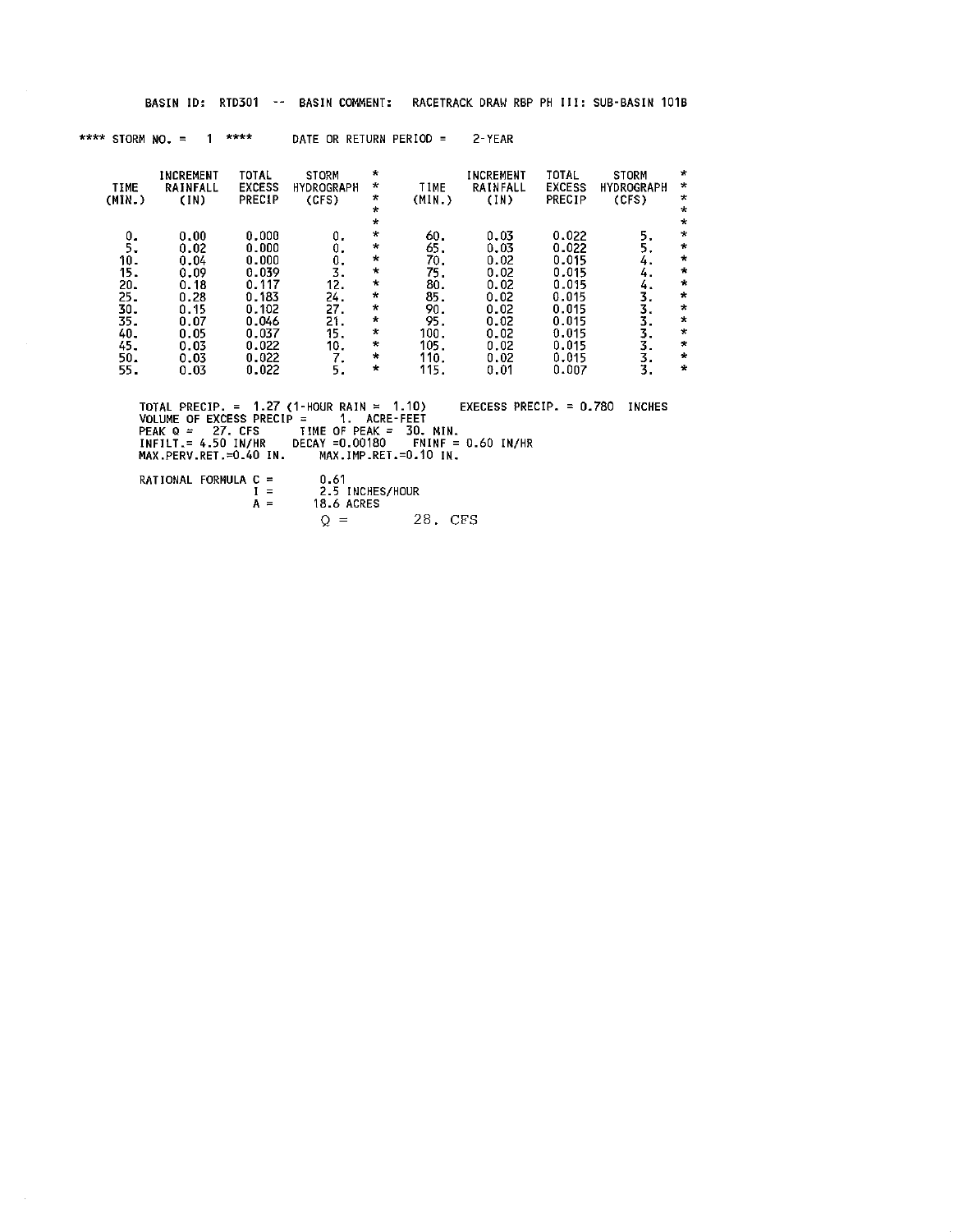U.D.F.C.D. CUHP RUNOFF ANALYSIS EXECUTED ON DATE CUHPE/PC VERSION MODIFIED IN JANUARY 1985 PRINT OPTION NUMBER SELECTED FOR THIS BASIN IS 7 RACETRACK DRAW, RBP PHIII: 2-YEAR STORM FULLY-DEVELOPED AT TIME

 $\mathcal{A}$ 

BASIN ID: RTD102 ·- BASIN COMMENT: RACETRACK DRAW RBP PH III: SUB·BASIN 102A

| (SQMI) | CMI). | AREA OF BASIN LENGTH OF BASIN DIST TO CENTROID IMPERVIOUS AREA SLOPE UNIT DURATION<br>(MI) | (PCT) (FT/FT) |       | (MIN) |
|--------|-------|--------------------------------------------------------------------------------------------|---------------|-------|-------|
| 0.09   | 0.69  | 0.32                                                                                       | 69.80         | -0310 | 5.00  |

COEFFICIENT COEFFICIENT (REFLECTING TIME TO PEAK) (RELATEO TO PEAK RATE OF RUNOFF)

### 0.080 0.531

CALCULATED UNIT HYDROGRAPH

| (MIN) | TIME TO PEAK TIME OF CONCENTRATION PEAK RATE OF RUNOFF<br>(MIN) | (CFS/SQMI) | UNIT HYDROGRAPH PEAK<br>(CFS) | VOLUME OF RUNOFF<br>(AF) |
|-------|-----------------------------------------------------------------|------------|-------------------------------|--------------------------|
| 13.30 | 30.00                                                           | 1886.71    | 179.24                        | 5.07                     |

\*\*\* **NOTE THE TIME TO PEAK IS CALCULATED BASED ON THE TIME OF CONCENTRATION PROVIDED BY THE USER,**  REPLACING THE ONE COMPUTED BY CUHPD (TP= 7.89)

WIDTH AT 50 = 16. MIN. WIDTH AT 75 = 8. MIN. K50 = 0.35 K75 = 0.45

RAINFALL LOSSES INPUT W/ BASIN DATA

MAX. PERVIOUS RET. =0.40 IN. MAX. IMPERVIOUS RET. =0.10 IN.<br>INFILTRATION = 4.20 IN./HR. DECAY = 0.00180/SECOND FNINFL = 0.58 IN./HR.

| <b>TIME</b> | UNIT<br><b>HYDROGRAPH</b> | ÷<br>$\star$<br>$\mathbf{x}$ | TIME | UNIT<br><b>HYDROGRAPH</b> | $\star$<br>÷<br>$\star$ | TIME | UNIT<br><b>HYDROGRAPH</b> | *       |
|-------------|---------------------------|------------------------------|------|---------------------------|-------------------------|------|---------------------------|---------|
|             |                           | $\mathbf{r}$                 | 25.  | 82.                       | $\star$                 | 50.  |                           | $\star$ |
| 5.          | 42.                       | $\star$                      | 30.  | 58.                       | $\star$                 | 55.  |                           | ÷       |
| 10.         | 145.                      | $\star$                      | 35.  | 42.                       | ₩                       | 60.  |                           | ÷       |
| 15.         | 172.                      | $\ast$                       | 40.  | 30.                       | ×                       | 65.  |                           | ÷       |
| 20.         | 118.                      | $\ast$                       | 45.  | 21.                       | ÷                       |      |                           | ÷       |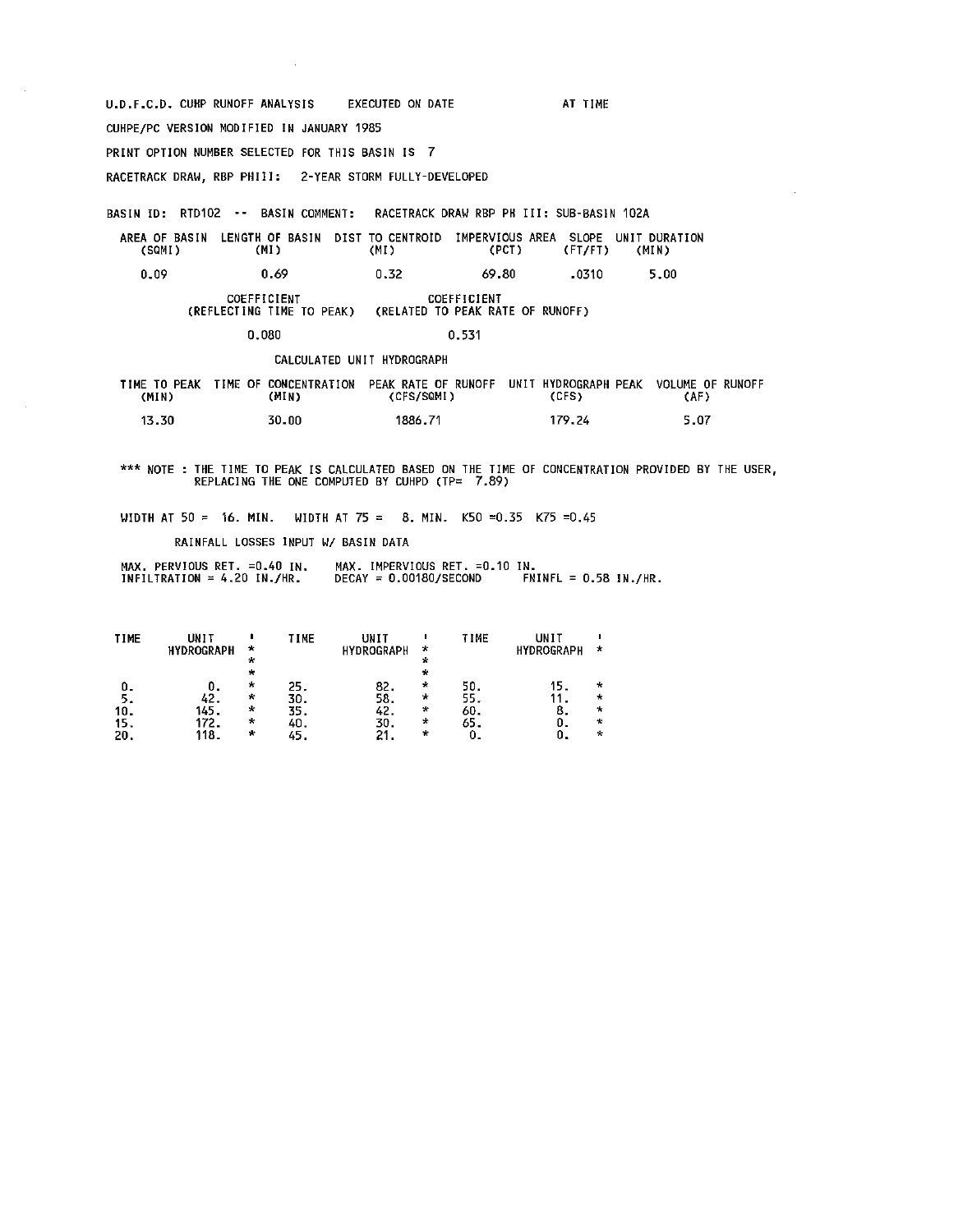|                                                                                                     | <b>BASIN ID:</b>                                                                                                                | RTD 102<br>$- - -$                                                                                                                  |                                                                                                   |                                                                                                                                                           |                                                                                                                 |                                                                                                                      |                                                                                                                                     | BASIN COMMENT: RACETRACK DRAW RBP PH III: SUB-BASIN 102A                                         |                                                                                                                                                             |
|-----------------------------------------------------------------------------------------------------|---------------------------------------------------------------------------------------------------------------------------------|-------------------------------------------------------------------------------------------------------------------------------------|---------------------------------------------------------------------------------------------------|-----------------------------------------------------------------------------------------------------------------------------------------------------------|-----------------------------------------------------------------------------------------------------------------|----------------------------------------------------------------------------------------------------------------------|-------------------------------------------------------------------------------------------------------------------------------------|--------------------------------------------------------------------------------------------------|-------------------------------------------------------------------------------------------------------------------------------------------------------------|
|                                                                                                     | $***$ STORM NO. $=$<br>$1 -$                                                                                                    | ****                                                                                                                                | DATE OR RETURN PERIOD = $2-YEAR$                                                                  |                                                                                                                                                           |                                                                                                                 |                                                                                                                      |                                                                                                                                     |                                                                                                  |                                                                                                                                                             |
| <b>TIME</b><br>(MIN.)                                                                               | INCREMENT<br>RAINFALL<br>(1N)                                                                                                   | TOTAL<br><b>EXCESS</b><br>PRECIP                                                                                                    | <b>STORM</b><br><b>HYDROGRAPH</b><br>(CFS)                                                        | *<br>$\pmb{\times}$<br>*<br>$\star$<br>$\star$                                                                                                            | TIME<br>(MIN.)                                                                                                  | INCREMENT<br>RAINFALL<br>(1N)                                                                                        | TOTAL<br><b>EXCESS</b><br><b>PRECIP</b>                                                                                             | <b>STORM</b><br><b>HYDROGRAPH</b><br>(CFS)                                                       | $\star$<br>$\star$<br>$\star$<br>$\star$<br>$\star$                                                                                                         |
| 0.<br>5.<br>10.<br>15.<br>20.<br>25.<br>30.<br>35.<br>40.<br>45.<br>50.<br>55.<br>60.<br>65.<br>70. | 0.00<br>0.02<br>0.04<br>0.09<br>0.18<br>0.28<br>0.15<br>0.07<br>0.05<br>0.03<br>0.03<br>0.03<br>0.03<br>0.03<br>0.02            | 0.000<br>0.000<br>0.000<br>0.039<br>0.117<br>0.182<br>0.102<br>0.046<br>0.036<br>0.022<br>0.022<br>0.022<br>0.022<br>0.022<br>0.015 | 0.<br>0.<br>0.<br>2.<br>10.<br>31.<br>55.<br>65.<br>59.<br>49.<br>41.<br>34.<br>29.<br>25.<br>23. | $\star$<br>$\star$<br>$\star$<br>$\star$<br>$\star$<br>*<br>$\star$<br>$\ast$<br>$\star$<br>*<br>$\star$<br>$\star$<br>$\star$<br>$\star$<br>$\mathbf{r}$ | 75.<br>80.<br>85.<br>90.<br>95.<br>100.<br>105.<br>110.<br>115.<br>120.<br>125.<br>130.<br>135.<br>140.<br>145. | 0.02<br>0.02<br>0.02<br>0.02<br>0.02<br>0.02<br>0.02<br>0.02<br>0.01<br>0.01<br>0.00<br>0.00<br>0.00<br>0.00<br>0.00 | 0.015<br>0.015<br>0.015<br>0.015<br>0.015<br>0.015<br>0.015<br>0.015<br>0.007<br>0.007<br>0.000<br>0.000<br>0.000<br>0.000<br>0.000 | 20.<br>16.<br>14.<br>13.<br>12.<br>11.<br>11.<br>11.<br>11.<br>10.<br>8.<br>6.<br>4.<br>3.<br>2. | $\star$<br>$\star$<br>$\star$<br>Ý,<br>$\star$<br>$\star$<br>$\star$<br>$\star$<br>$\star$<br>$\star$<br>$\ast$<br>$\star$<br>$\star$<br>$\star$<br>$\star$ |
|                                                                                                     | VOLUME OF EXCESS PRECIP $=$<br>$PEAK$ Q =<br>INFILT = 4.20 IN/HR  DECAY = 0.00180  FNINF = 0.58 IN/HR<br>MAX.PERV.RET.=0.40 IN. |                                                                                                                                     | 65. CFS TIME OF PEAK = $35$ . MIN.                                                                |                                                                                                                                                           | 4. ACRE-FEET<br>MAX.IMP.RET.=0.10 IN.                                                                           |                                                                                                                      |                                                                                                                                     | TOTAL PRECIP. = 1.27 (1-HOUR RAIN = 1.10) EXECESS PRECIP. = 0.778 INCHES                         |                                                                                                                                                             |

 $\mathcal{L}^{\text{max}}_{\text{max}}$  , where  $\mathcal{L}^{\text{max}}_{\text{max}}$ 

RATIONAL FORMULA  $C =$ <br>  $A =$ <br>  $Q =$ I = 1.7 INCHES/HOUR<br>A = 60.8 ACRES<br>Q = 64. CFS

 $\sim 10^{-1}$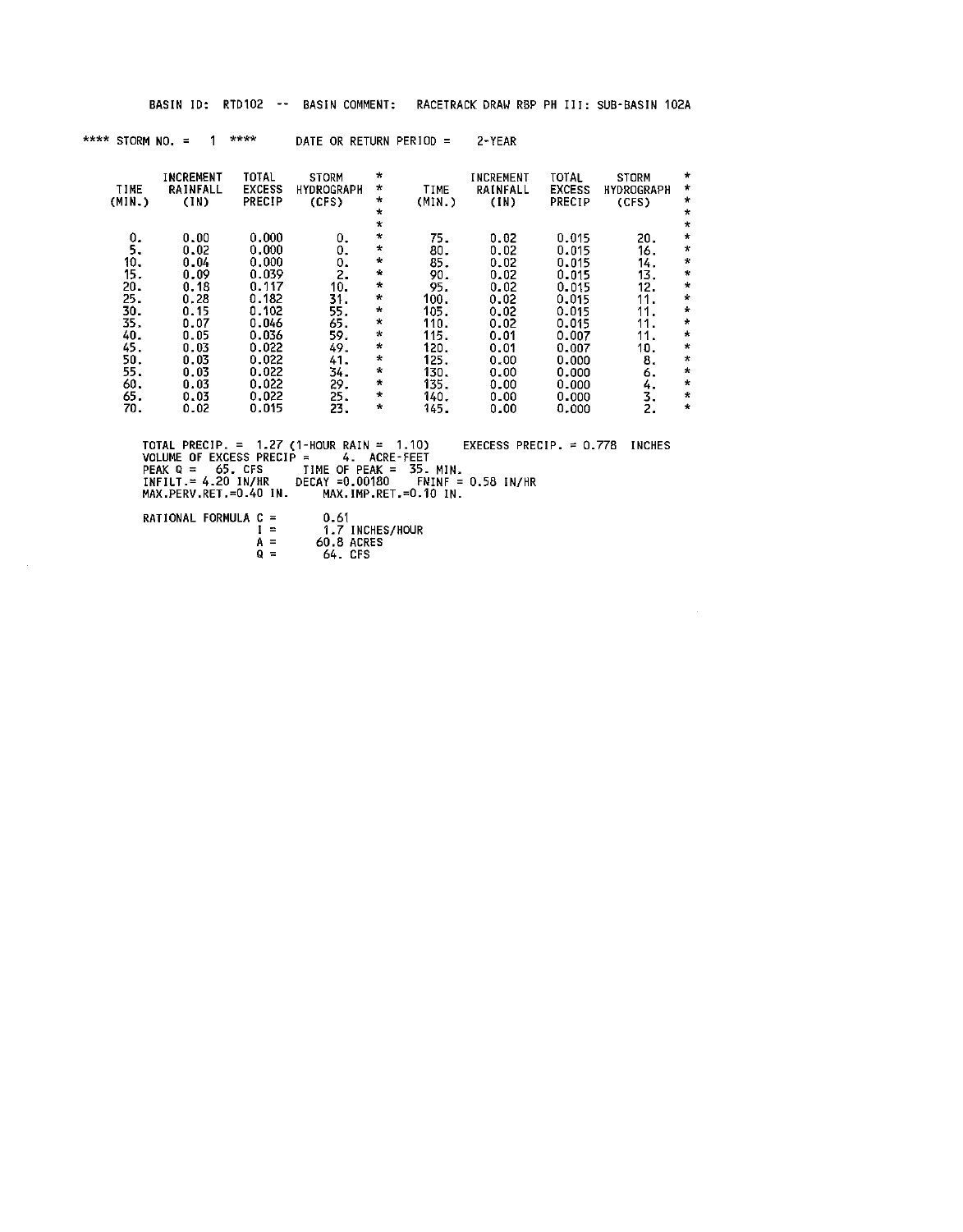# . 10-year:CUHP Fully-Developed Output

FERBER ENGINEERING COMPANY

I

 $\mathbb{R}$ . . I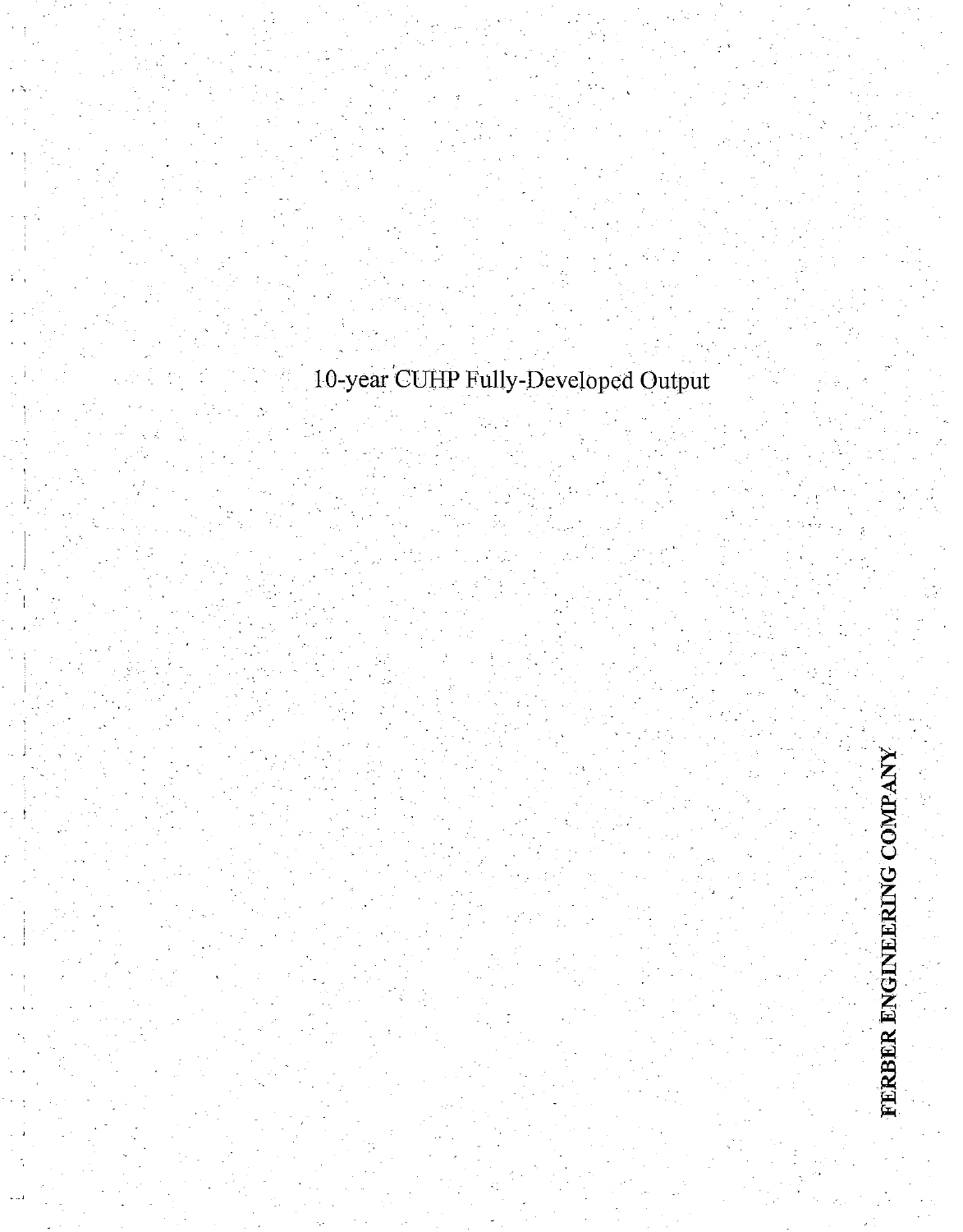U.D.F.C.D. CUHP RUNOFF ANALYSIS EXECUTED ON DATE CUHPE/PC VERSION MODIFIED IN JANUARY 1985 PRINT OPTION NUMBER SELECTED FOR THIS BASIN IS 7 RACETRACK DRAW, RBP PHIII: 10-YEAR STORM FULLY-DEVELOPED AT TIME BASIN ID: RTD101 -- BASIN COMMENT: RACETRACK DRAW, RBP PH Ill: SUB-BASIN 101A AREA OF BASIN LENGTH OF BASIN DIST TO CENTROID IMPERVIOUS AREA SLOPE UNIT DURATION (SQM!) (Ml) (Ml) (PCT) (FT/FT) (MIN) 0.16 0.90 0.44 52.40 .0280 5.00 COEFFICIENT COEFFICIENT (REFLECTING TIME TO PEAK) (RELATED TO PEAK RATE OF RUNOFF) 0.087 0.490 CALCULATED UNIT HYDROGRAPH TIME TO PEAK TIME OF CONCENTRATION PEAK RATE OF RUNOFF UNIT HYOROGRAPH PEAK VOLUME OF RUNOFF (MIN) **(MIN)** (CFS/SQM!) (CFS) (AF) 10.40 35.00 2380.22 385.60 WIDTH AT 50 = 13. MIN. WIDTH AT 75 = 7. MIN. K50 =0.35 K75 =0.45 RAINFALL LOSSES INPUT W/ BASIN DATA MAX. PERVIOUS RET. =0.40 IN. MAX. IMPERVIOUS RET. =0.10 IN.<br>INFILTRATION = 4.30 IN./HR. DECAY = 0.00180/SECOND FNINFL = 0.59 IN./HR. 8.64

| TIME              | UNIT<br><b>HYDROGRAPH</b>    | ж<br>$\star$<br>$\star$           | TIME                            | UNIT<br><b>HYDROGRAPH</b>         | $\star$<br>÷<br>₩                           | TIME              | UNIT<br><b>HYDROGRAPH</b> | $\star$                          |
|-------------------|------------------------------|-----------------------------------|---------------------------------|-----------------------------------|---------------------------------------------|-------------------|---------------------------|----------------------------------|
| 10.<br>15.<br>20. | 140.<br>384.<br>268.<br>170. | $\mathcal{R}$<br>÷<br>₩<br>÷<br>∗ | 25.<br>30.<br>35.<br>40.<br>45. | 109.<br>70.<br>-44.<br>28.<br>18. | $\tau$<br>$\ast$<br>$\star$<br>÷<br>$\star$ | 50.<br>55.<br>60. | 12.<br>0.                 | $\mathbf{x}$<br>∗<br>∗<br>÷<br>* |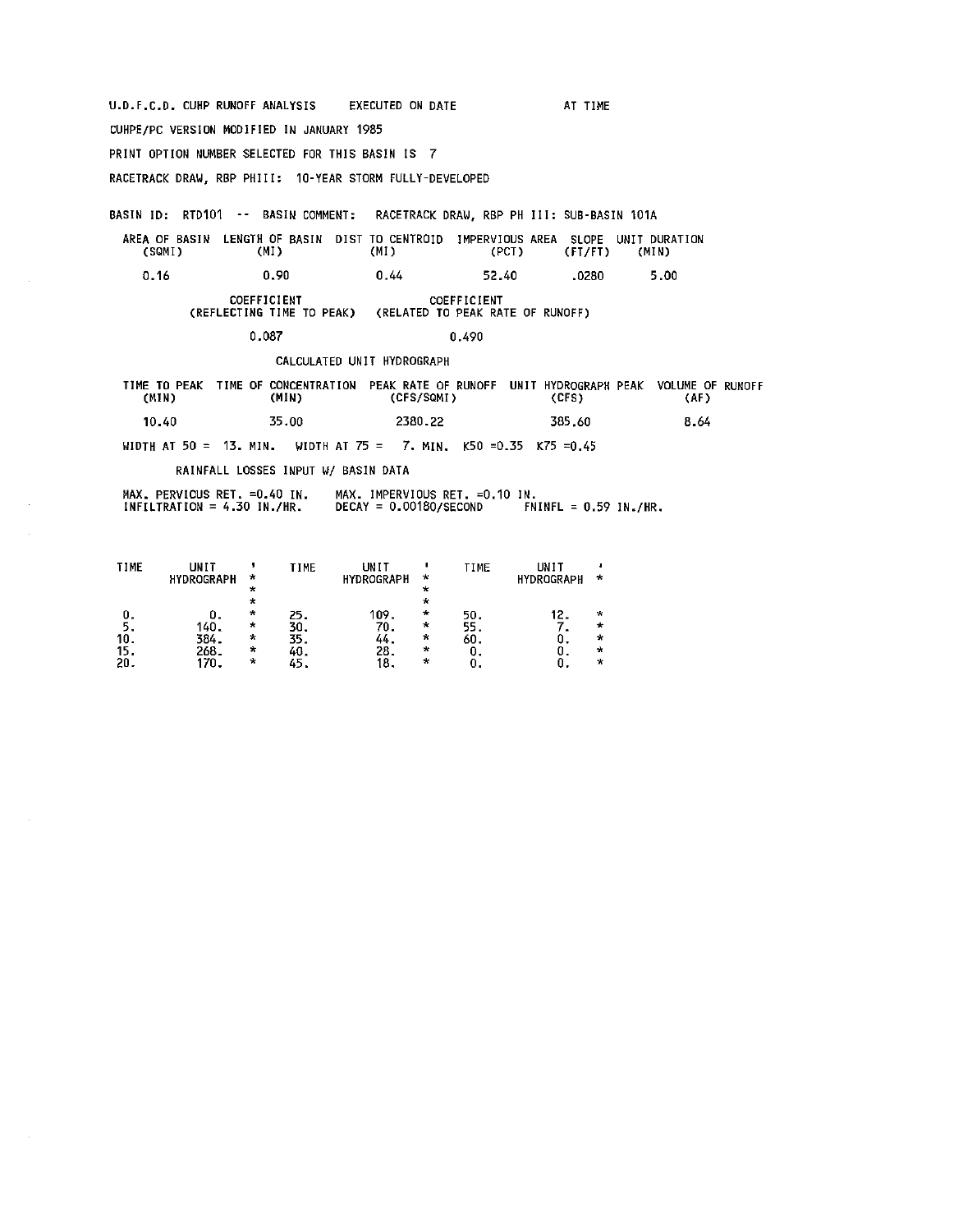|                                      | <b>BASIN ID:</b>                             | <b>RTD101</b><br>$- -$                             | <b>BASIN COMMENT:</b>                      |                                                                     |                                         | RACETRACK DRAW, RBP PH III: SUB-BASIN 101A   |                                                    |                                        |                                                                    |
|--------------------------------------|----------------------------------------------|----------------------------------------------------|--------------------------------------------|---------------------------------------------------------------------|-----------------------------------------|----------------------------------------------|----------------------------------------------------|----------------------------------------|--------------------------------------------------------------------|
|                                      | **** STORM NO. =<br>1                        | ****                                               | DATE OR RETURN PERIOD =                    |                                                                     |                                         | <b>10-YEAR</b>                               |                                                    |                                        |                                                                    |
| TIME<br>(MIN.)                       | INCREMENT<br>RAINFALL<br>(IN)                | <b>TOTAL</b><br><b>EXCESS</b><br><b>PRECIP</b>     | <b>STORM</b><br><b>HYDROGRAPH</b><br>(CFS) | ₩<br>*<br>÷<br>$\pm$<br>$\star$                                     | TIME<br>(MIN.)                          | INCREMENT<br>RAINFALL<br>(IN)                | TOTAL<br><b>EXCESS</b><br>PRECIP                   | STORM<br><b>HYDROGRAPH</b><br>(CFS)    | $\star$<br>×<br>$\star$<br>$\star$<br>$\star$<br>$\pmb{\ast}$      |
| О.<br>5.<br>10.<br>15.<br>20.<br>25. | 0.00<br>0.04<br>0.07<br>0.15<br>0.28<br>0.47 | 0.000<br>0.000<br>0,003<br>0.076<br>0.139<br>0.324 | О.<br>О.<br>0.<br>12.<br>49.<br>120.       | $\star$<br>$\star$<br>$\star$<br>$\star$<br>$\star$<br>$\pmb{\ast}$ | 75.<br>80.<br>85.<br>90.<br>95.<br>100. | 0.06<br>0.05<br>0.04<br>0.04<br>0.04<br>0.04 | 0.034<br>0.023<br>0.018<br>0.018<br>0.018<br>0.018 | 49.<br>44.<br>37.<br>31.<br>28.<br>26. | $\star$<br>$\star$<br>$\mathbf{r}$<br>$\pmb{\pi}$<br>$\pmb{\cdot}$ |
| 30.<br>35.<br>40.<br>45.<br>50.      | 0.22<br>0.10<br>0.08<br>0.07<br>0.06         | 0.186<br>0.074<br>0.052<br>0.044<br>0.034          | 201.<br>201.<br>161.<br>126.<br>99.        | $\star$<br>$\star$<br>*<br>$\star$<br>*                             | 105.<br>110.<br>115.<br>120.<br>125.    | 0.04<br>0.04<br>0.03<br>0.02<br>0.00         | 0.018<br>0.018<br>0.016<br>0.012<br>0.000          | 24.<br>23.<br>23.<br>21.<br>17.        | $\star$<br>$\mathbf{k}$<br>$\star$<br>$\star$<br>$\star$           |
| 55.<br>60.<br>65.<br>70.             | 0.06<br>0.06<br>0.06<br>0.06                 | 0.034<br>0.034<br>0.034<br>0.034                   | 79.<br>66.<br>58.<br>52.                   | $\star$<br>*<br>$\ast$<br>*                                         | 130.<br>135.<br>140.<br>145.            | 0.00<br>0.00<br>0.00<br>0.00                 | 0.000<br>0.000<br>0.000<br>0.000                   | 11.<br>7.<br>4.<br>3.                  | $\star$<br>$\star$<br>$\star$<br>$\star$                           |

k,

TOTAL PRECIP. = 2.15 (1-HOUR RAIN = 1.86) EXECESS PRECIP. = 1.260 INCHES<br>VOLUME OF EXCESS PRECIP = 11. ACRE-FEET<br>PEAK Q = 201. CFS = TIME OF PEAK = 30. MIN.<br>INFILT.= 4.30 IN/HR = DECAY =0.00180 = FNINF = 0.59 IN/HR<br>MAX.PER

 $\sim$   $\sim$ 

RATIONAL FORMULA  $C =$  $A =$ <br>Q = 0.59 2.7 INCHES/HOUR 103.7 ACRES 161. CFS

 $\alpha$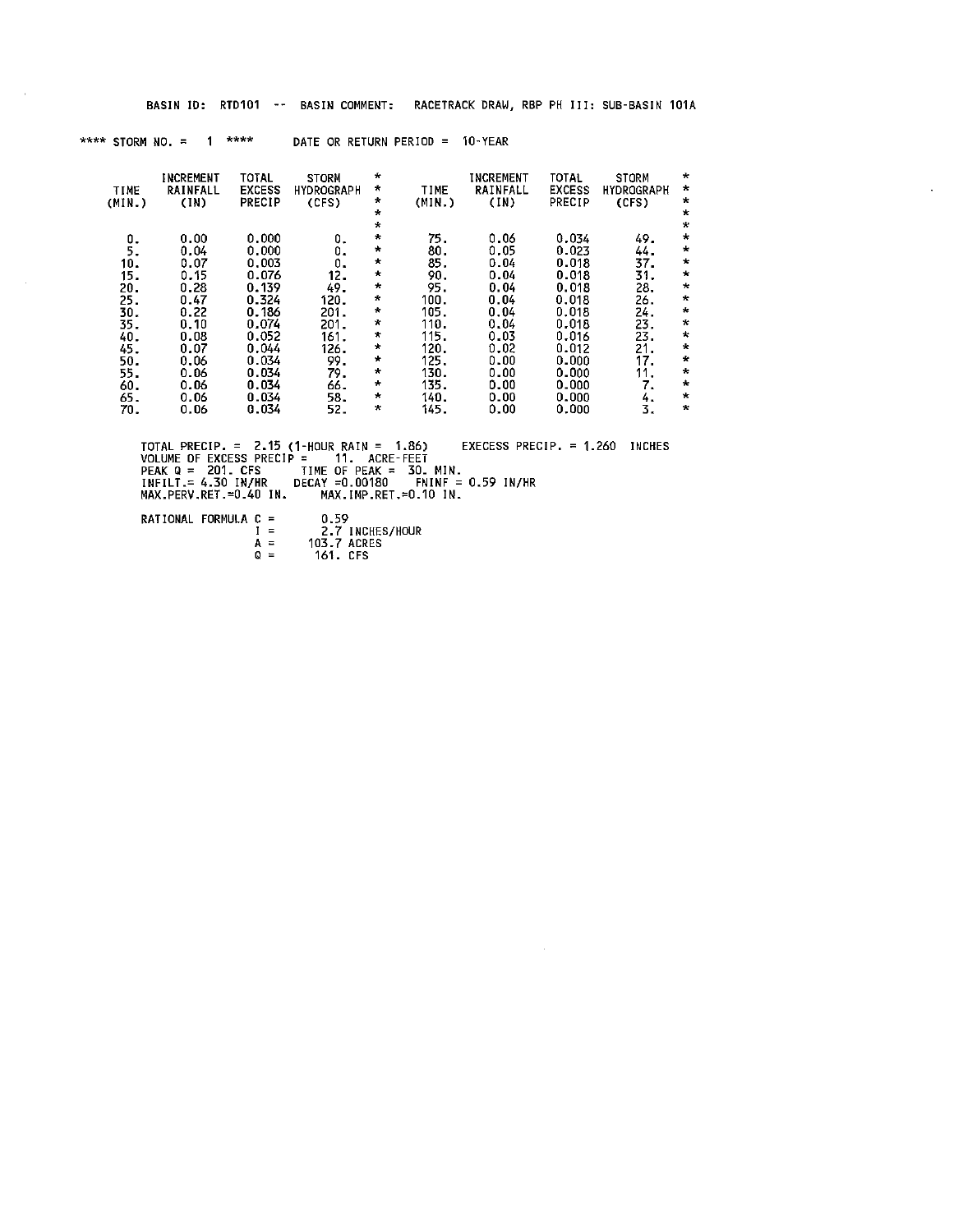U.O.F.C.D. CUHP RUNOFF ANALYSIS EXECUTED ON DATE CUHPE/PC VERSION MODIFIED IN JANUARY 1985 PRINT OPTION NUMBER SELECTED FOR THIS BASIN IS 7 RACETRACK DRAW, RBP PHIII: 10-YEAR STORM FULLY-DEVELOPED AT TIME BASIN ID: RTD301 -- BASIN COMMENT: RACETRACK DRAW RBP PH Ill: SUB·BASIN 101B AREA OF BASIN LENGTH OF BASIN DIST TO CENTROID IMPERVIOUS AREA SLOPE UNIT DURATION<br>(SQMI) (MI) (MI) (MI) (PCT) (FT/FT) (MIN) (SQM!) (Ml) (Ml) (PCT) (FT/FT) (MIN) 0.03 0.35 0.13 70.00 .0300 5.00 COEFFICIENT COEFFICIENT COEFFICIENT<br>CREFLECTING TIME TO PEAK) (RELATED TO PEAK RAT) (RELATED TO PEAK RATE OF RUNOFF) 0.080 0.445 CALCULATED UNIT HYDROGRAPH TIME TO PEAK TIME OF CONCENTRATION PEAK RATE OF RUNOFF UNIT HYDROGRAPH PEAK VOLUME OF RUNOFF<br>(MIN) (CFS/SQMI) (CFS/S (CFS) (CFS) (CFS/SQMI) 7.02 15.00 3777.32 109.54 1.55

\*\*\* **NOTE THE TIME TO PEAK IS CALCULATED BASED ON THE TIME OF CONCENTRATION PROVIDED BY THE USER,**  REPLACING THE ONE COMPUTED BY CUHPD (TP= 5.02)

WIDTH AT  $50 = 8$ . MIN. WIDTH AT  $75 = 4$ . MIN. K50 =0.35 K75 =0.45

RAINFALL LOSSES INPUT W/ BASIN DATA

MAX. PERVIOUS RET. =0.40 IN. MAX. IMPERVIOUS RET. =0.10 IN.<br>INFILTRATION = 4.50 IN./HR. DECAY = 0.00180/SECOND FNINFL = 0.60 IN./HR.

| TIME      | UNIT<br><b>HYDROGRAPH</b> | $\ast$<br>*<br>×             | ⊺IME.            | UNIT<br><b>HYDROGRAPH</b> | $\star$<br>÷           | <b>TIME</b> | UNIT<br><b>HYDROGRAPH</b> | ÷      |
|-----------|---------------------------|------------------------------|------------------|---------------------------|------------------------|-------------|---------------------------|--------|
| О.<br>10. | о.<br>77.<br>75.          | $\star$<br>$\star$<br>$\ast$ | 5.<br>20.<br>25. | 39.<br>21.                | ×<br>$\ast$<br>$\star$ | 30.         | υ.<br>υ.                  | ж<br>÷ |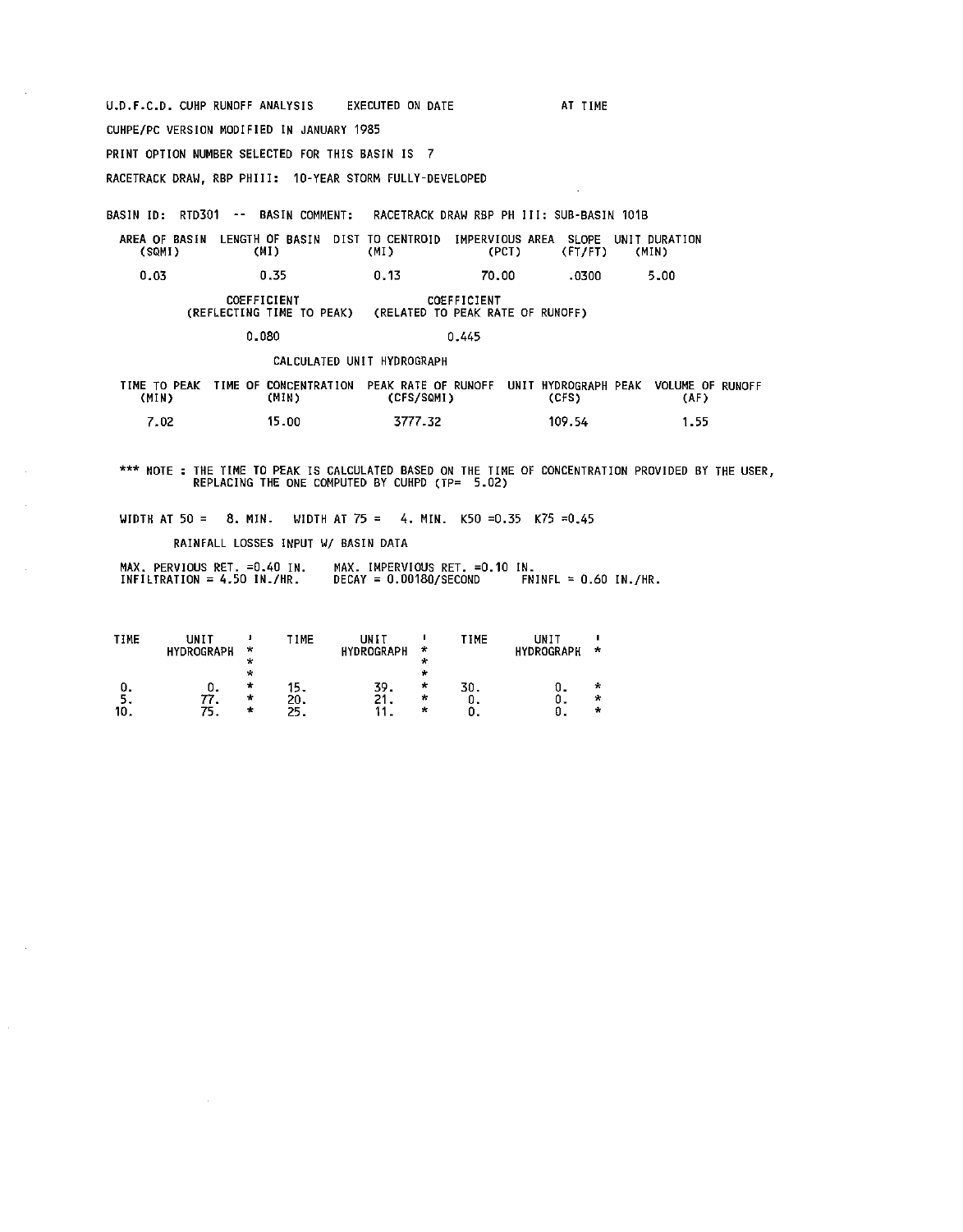|                                                                                                     | BASIN ID:    |                                                                                                      | <b>RTD301</b>                                    | - -                                                                                                               |                                                                                                                                |                                                                                     | BASIN COMMENT: RACETRACK DRAW RBP PH III: SUB-BASIN 101B                                                                                             |                                                                                               |                                                                                                      |  |                                                                                                                   |                                                                                           |                                                                                                                                            |
|-----------------------------------------------------------------------------------------------------|--------------|------------------------------------------------------------------------------------------------------|--------------------------------------------------|-------------------------------------------------------------------------------------------------------------------|--------------------------------------------------------------------------------------------------------------------------------|-------------------------------------------------------------------------------------|------------------------------------------------------------------------------------------------------------------------------------------------------|-----------------------------------------------------------------------------------------------|------------------------------------------------------------------------------------------------------|--|-------------------------------------------------------------------------------------------------------------------|-------------------------------------------------------------------------------------------|--------------------------------------------------------------------------------------------------------------------------------------------|
| **** STORM NO. =                                                                                    |              |                                                                                                      | ****                                             |                                                                                                                   |                                                                                                                                |                                                                                     | DATE OR RETURN PERIOD = $10 - YEAR$                                                                                                                  |                                                                                               |                                                                                                      |  |                                                                                                                   |                                                                                           |                                                                                                                                            |
| TIME<br>(MIN.)                                                                                      |              | <b>INCREMENT</b><br>RAINFALL<br>(IN)                                                                 |                                                  | TOTAL<br><b>EXCESS</b><br><b>PRECIP</b>                                                                           | <b>HYDROGRAPH</b>                                                                                                              | <b>STORM</b><br>(CFS)                                                               | $\star$<br>$\pmb{\pi}$<br>$\boldsymbol{\pi}$<br>÷<br>$\pm$                                                                                           | <b>TIME</b><br>(MIN <sub>n</sub> )                                                            | INCREMENT<br>RAINFALL<br>(1N)                                                                        |  | TOTAL<br><b>EXCESS</b><br>PRECIP                                                                                  | <b>STORM</b><br><b>HYDROGRAPH</b><br>(CFS)                                                | $\star$<br>∗<br>$\star$<br>$\star$<br>$\star$                                                                                              |
| $\overline{0}$ .<br>5.<br>10.<br>15.<br>20.<br>25.<br>30.<br>35.<br>40.<br>45.<br>50.<br>55.<br>60. |              | 0.00<br>0.04<br>0.07<br>0.15<br>0.28<br>0.47<br>0.22<br>0.10<br>0.08<br>0.07<br>0.06<br>0.06<br>0.06 |                                                  | 0.000<br>0.000<br>0.004<br>0.101<br>0.186<br>0.365<br>0.195<br>0.083<br>0.060<br>0.052<br>0.042<br>0.042<br>0.042 |                                                                                                                                | О.<br>0.<br>0.<br>8.<br>22.<br>46.<br>52.<br>40.<br>28.<br>20.<br>13.<br>11.<br>10. | $\star$<br>$\bullet$<br>$\star$<br>$\star$<br>$\star$<br>$\star$<br>$\star$<br>$\star$<br>$\star$<br>$\star$<br>$\star$<br>$\bullet$<br>$\mathbf{r}$ | 65.<br>70.<br>75.<br>80.<br>85.<br>90.<br>95.<br>100.<br>105.<br>110.<br>115.<br>120.<br>125. | 0.06<br>0.06<br>0.06<br>0.05<br>0.04<br>0.04<br>0.04<br>0.04<br>0.04<br>0.04<br>0.03<br>0.02<br>0.00 |  | 0.042<br>0.042<br>0.042<br>0.031<br>0.024<br>0.024<br>0.024<br>0.024<br>0.024<br>0.024<br>0.021<br>0.016<br>0.000 | 10.<br>9.<br>9.<br>9.<br>7.<br>6.<br>6.<br>5.<br>$\overline{5}$ .<br>5.<br>5.<br>4.<br>3. | $\ast$<br>$\star$<br>$\star$<br>$\star$<br>$\star$<br>$\star$<br>$\star$<br>$\star$<br>$\star$<br>$\star$<br>$\star$<br>$\star$<br>$\star$ |
|                                                                                                     | $PEAK$ $Q =$ |                                                                                                      | VOLUME OF EXCESS PRECIP =<br>INFILT.= 4.50 IN/HR |                                                                                                                   | TOTAL PRECIP. = $2.15$ (1-HOUR RAIN = 1.86) EXECESS PRECIP. = 1.509 INCHES<br>52. CFS TIME OF PEAK =<br>MAX.PERV.RET.=0.40 IN. |                                                                                     | 2. ACRE-FEET<br>DECAY = $0.00180$ FNINF = $0.60$ IN/HR<br>MAX.IMP.RET. = 0.10 IN.                                                                    | 30. MIN.                                                                                      |                                                                                                      |  |                                                                                                                   |                                                                                           |                                                                                                                                            |

RATIONAL FORMULA C =<br>
I =<br>
A = 0.70 4.2 INCHES/HOUR 18.6 ACRES

 $\hat{\boldsymbol{\beta}}$ 

 $\sim$ 

 $Q = 55. \text{ CFS}$ 

 $\sim 10^{-1}$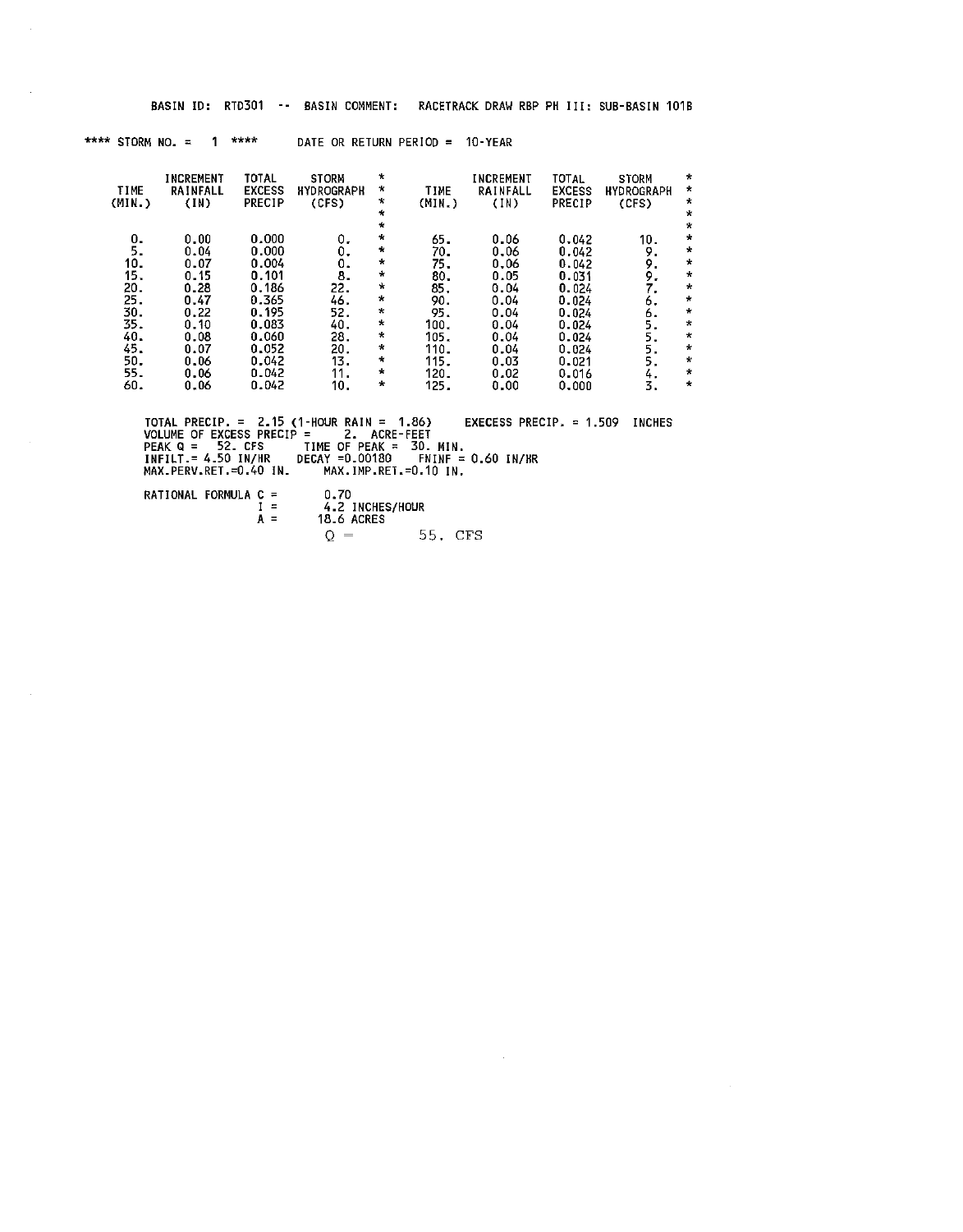U.D.F.C.D. CUHP RUNOFF ANALYSIS EXECUTED ON DATE CUHPE/PC VERSION MODIFIED IN JANUARY 1985 PRINT OPTION NUMBER SELECTED FOR THIS BASIN IS 7 RACETRACK DRAW, RBP PHIII: 10-YEAR STORM FULLY-DEVELOPED AT TIME

BASIN ID: RTD102 -- BASIN COMMENT: RACETRACK DRAW RBP PH III: SUB-BASIN 102A AREA OF BASIN LENGTH OF BASIN DIST TO CENTROID IMPERVIOUS AREA SLOPE UNIT DURATION<br>(SQMI) (MI) (MI) (MI) (MI) (SQM!) (Ml) (Ml) (PCT) (FT/FT) (MIN)

| 0.09 | 0.69 | 0.32 | 69.80 | .0310 | 5.00 |
|------|------|------|-------|-------|------|
|      |      |      |       |       |      |

COEFFICIENT COEFFICIENT (REFLECTING TIME TO PEAK) (RELATED TO PEAK RATE OF RUNOFF) 0.080 0.531

CALCULATED UNIT HYDROGRAPH

TIME TO PEAK TIME OF CONCENTRATION PEAK RATE OF RUNOFF UNIT HYDROGRAPH PEAK VOLUME OF RUNOFF (MIN) (MIN) (CFS/SQM!) (CFS) (AF) 13.30 30.00 1886.71 179.24 5.07

\*\*\* **NOTE THE TIME TO PEAK IS CALCULATED BASED ON THE TIME OF CONCENTRATION PROVIDED BY THE USER,**  REPLACING THE ONE COMPUTED BY CUHPO (TP= 7.89)

WIDTH AT  $50 = 16$ . MIN. WIDTH AT  $75 = 8$ . MIN. K50 =0.35 K75 =0.45

RAINFALL LOSSES INPUT W/ BASIN DATA

MAX. PERVIOUS RET. =0.40 IN. MAX. IMPERVIOUS RET. =0.10 IN. INFILTRATION = 4.20 IN./HR. DECAY = 0.00180/SECOND FNINFL = 0.58 IN./HR.

| <b>TIME</b>             | UNIT<br><b>HYDROGRAPH</b>   | $\ast$<br>$\ast$<br>$\star$                    | TIME                            | UNIT<br><b>HYDROGRAPH</b>        | $\star$<br>÷<br>÷           | <b>TIME</b>                    | UNIT<br><b>HYDROGRAPH</b> | ∗                           |
|-------------------------|-----------------------------|------------------------------------------------|---------------------------------|----------------------------------|-----------------------------|--------------------------------|---------------------------|-----------------------------|
| 0.<br>10.<br>15.<br>20. | 42.<br>145.<br>172.<br>118. | $\star$<br>$\star$<br>$^\star$<br>₩<br>$\star$ | 25.<br>30.<br>35.<br>40.<br>45. | 82.<br>-58.<br>42.<br>30.<br>21. | ÷<br>∗<br>₩<br>*<br>$\star$ | 50.<br>55.<br>60.<br>65.<br>О. | 8.<br>0.                  | ÷<br>÷<br>÷<br>$\star$<br>× |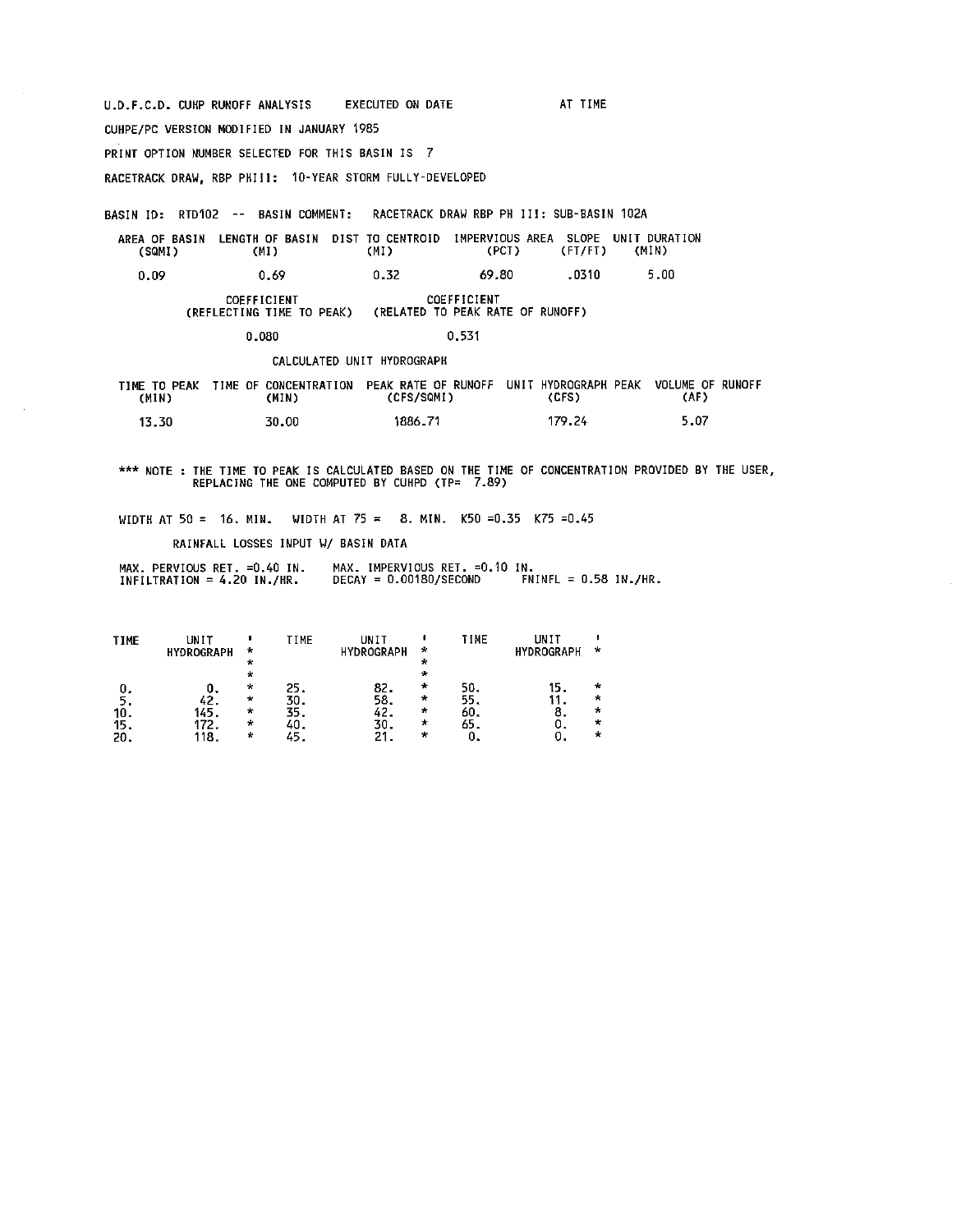|                                                                                              | BASIN ID:                                                                                                    | RTD102<br>$\overline{\phantom{m}}$ .                                                                                       | <b>BASIN COMMENT:</b>                                                                         |                                                                                                             |                                                                                                          | RACETRACK DRAW RBP PH III: SUB-BASIN 102A                                                                    |                                                                                                                            |                                                                                             |                                                                                                                                                              |
|----------------------------------------------------------------------------------------------|--------------------------------------------------------------------------------------------------------------|----------------------------------------------------------------------------------------------------------------------------|-----------------------------------------------------------------------------------------------|-------------------------------------------------------------------------------------------------------------|----------------------------------------------------------------------------------------------------------|--------------------------------------------------------------------------------------------------------------|----------------------------------------------------------------------------------------------------------------------------|---------------------------------------------------------------------------------------------|--------------------------------------------------------------------------------------------------------------------------------------------------------------|
|                                                                                              | **** STORM NO. =<br>1                                                                                        | ****                                                                                                                       | DATE OR RETURN PERIOD =                                                                       |                                                                                                             |                                                                                                          | 10-YEAR                                                                                                      |                                                                                                                            |                                                                                             |                                                                                                                                                              |
| TIME<br>(MIN.)                                                                               | <b>INCREMENT</b><br><b>RAINFALL</b><br>(1 <sub>k</sub> )                                                     | <b>TOTAL</b><br><b>EXCESS</b><br>PRECIP                                                                                    | <b>STORM</b><br><b>HYDROGRAPH</b><br>(CFS)                                                    | ÷<br>*<br>*<br>*<br>ж                                                                                       | TIME<br>(MIN.)                                                                                           | INCREMENT<br>RAINFALL<br>(1N)                                                                                | TOTAL<br><b>EXCESS</b><br>PRECIP                                                                                           | <b>STORM</b><br><b>HYDROGRAPH</b><br>(CFS)                                                  | $\star$<br>$\ast$<br>×<br>$\ast$<br>$\star$                                                                                                                  |
| 0.<br>5.<br>10.<br>15.<br>20.<br>25.<br>30.<br>35.<br>40.<br>45.<br>50.<br>55.<br>60.<br>65. | 0.00<br>0.04<br>0.07<br>0.15<br>0.28<br>0.47<br>0.22<br>0.10<br>0.08<br>0.07<br>0.06<br>0.06<br>0.06<br>0.06 | 0.000<br>0.000<br>0.004<br>0.101<br>0.185<br>0.369<br>0.196<br>0.083<br>0.061<br>0.053<br>0.042<br>0.043<br>0.043<br>0.043 | 0.<br>0.<br>О.<br>5.<br>23.<br>60.<br>106.<br>126.<br>113.<br>94.<br>78.<br>65.<br>56.<br>49. | *<br>*<br>÷,<br>÷.<br>÷<br>$\star$<br>*<br>*<br>*<br>$\star$<br>$\mathbf{r}$<br>$\star$<br>$\ast$<br>$\ast$ | 80.<br>85.<br>90.<br>95.<br>100.<br>105.<br>110.<br>115.<br>120.<br>125.<br>130.<br>135.<br>140.<br>145. | 0.05<br>0.04<br>0.04<br>0.04<br>0.04<br>0.04<br>0.04<br>0.03<br>0.02<br>0.00<br>0.00<br>0.00<br>0.00<br>0.00 | 0.031<br>0.023<br>0.023<br>0.023<br>0.023<br>0.023<br>0.023<br>0.021<br>0.016<br>0.000<br>0.000<br>0.000<br>0.000<br>0.000 | 37.<br>31.<br>27.<br>24.<br>22.<br>20.<br>19.<br>19.<br>18.<br>15.<br>12.<br>8.<br>5.<br>4. | $\star$<br>$\star$<br>$\boldsymbol{\kappa}$<br>$\star$<br>÷<br>$\star$<br>$\star$<br>$\ast$<br>$\star$<br>$\star$<br>$\ast$<br>$\star$<br>$\star$<br>$\star$ |
| 70.<br>75.                                                                                   | 0.06<br>0.06                                                                                                 | 0.043<br>0.043                                                                                                             | 44.<br>40.                                                                                    | $\ast$<br>*                                                                                                 | 150.<br>155.                                                                                             | 0.00<br>0.00                                                                                                 | 0.000<br>0.000                                                                                                             | 3.<br>2.                                                                                    | $\star$<br>$\star$                                                                                                                                           |

TOTAL PRECIP. = 2.15 (1-HOUR RAIN = 1.86) EXECESS PRECIP. = 1.517 INCHES<br>VOLUME OF EXCESS PRECIP = 8. ACRE-FEET<br>PEAK Q = 126. CFS = TIME OF PEAK = 35. MIN.<br>INFILT.= 4.20 IN/HR = DECAY =0.00180 = FNINF = 0.58 IN/HR<br>MAX.PERV

RATIONAL FORMULA C = 0.70<br>
I = 2.9 INCHES/HOUR<br>
A = 60.8 ACRES<br>
Q = 125. CFS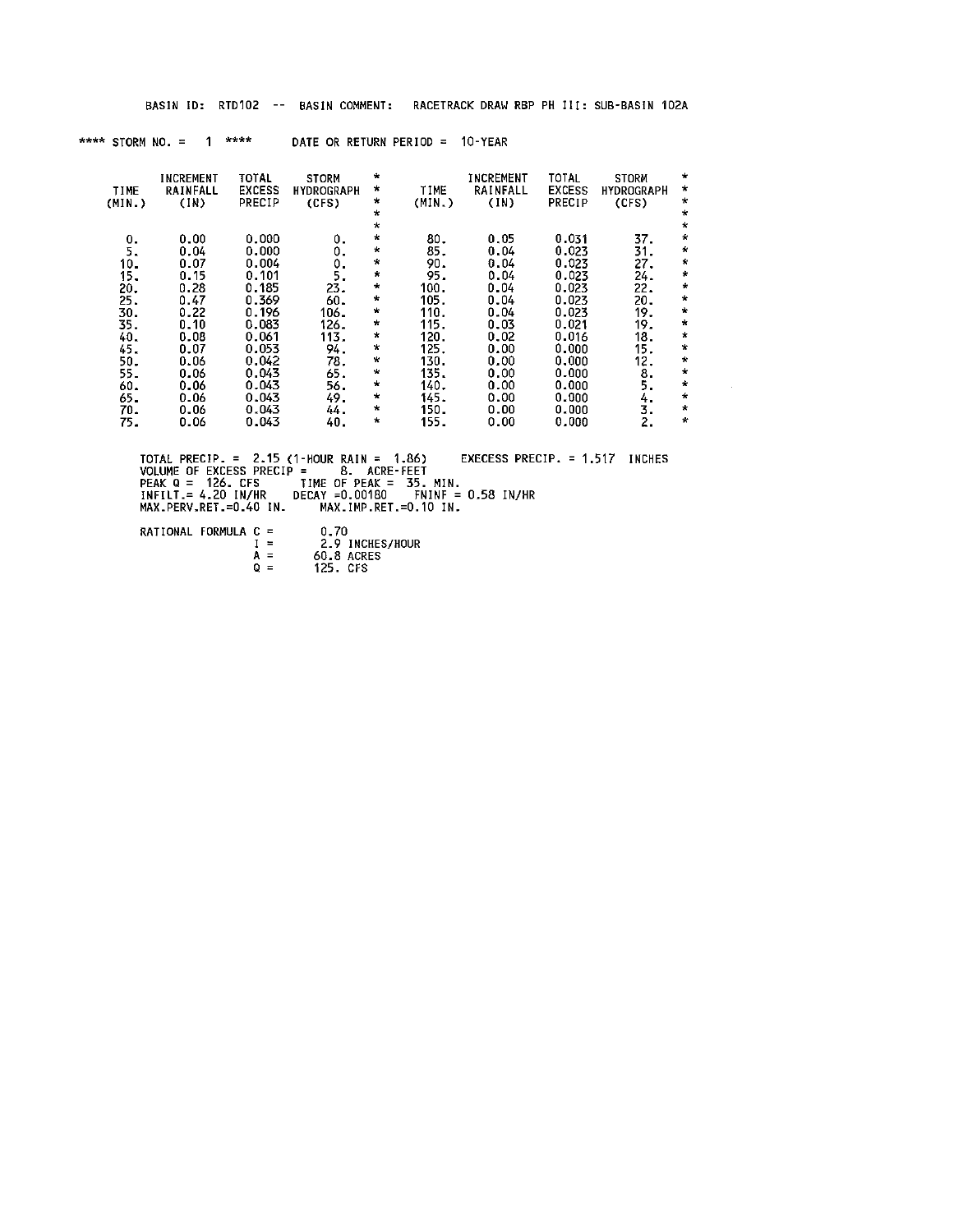100-year CUHP Fully-Developed Output

FERBER ENGINEERING COMPANY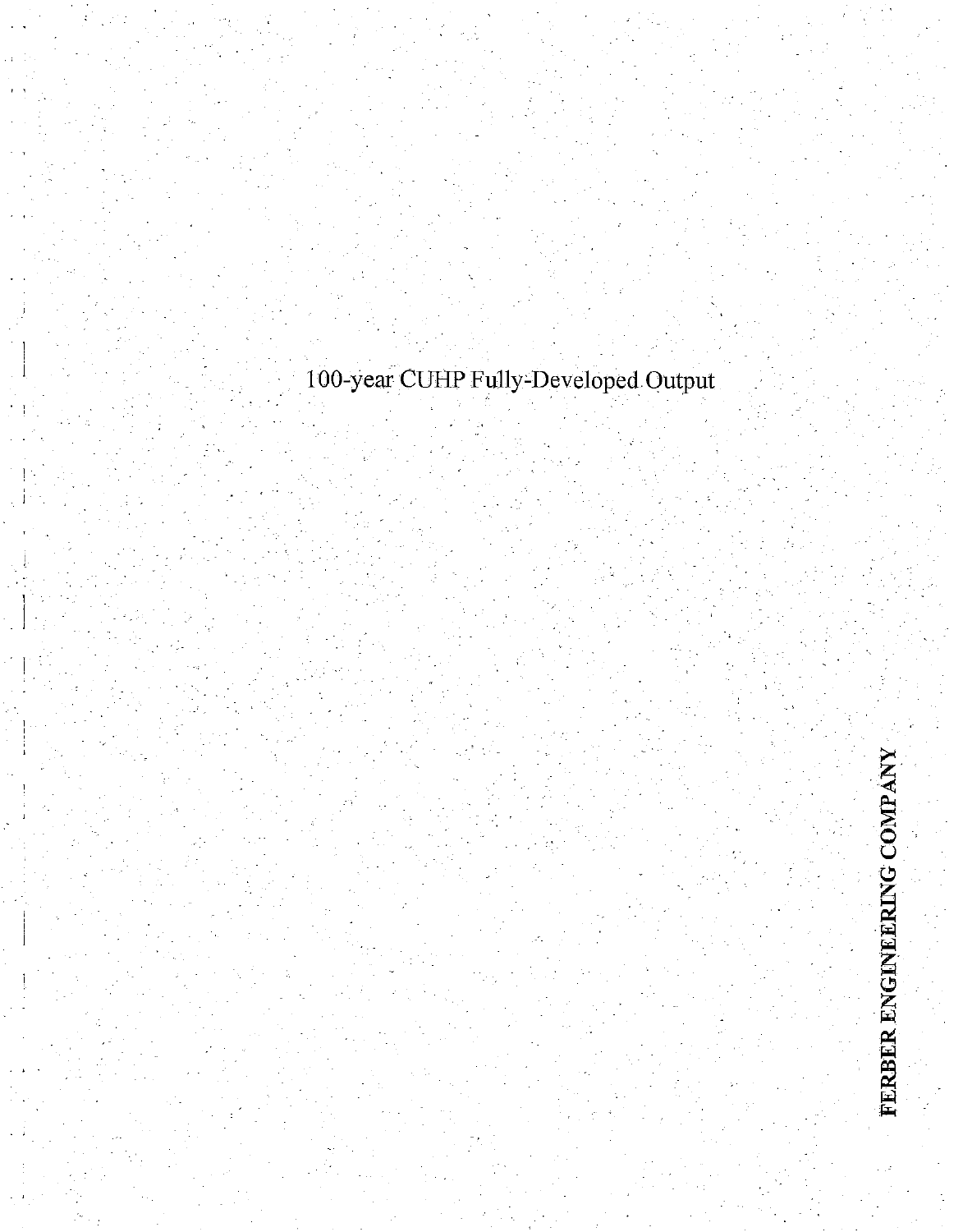U.D.F.C.D. CUHP RUNOFF ANALYSIS EXECUTED ON DATE CUHPE/PC VERSION MODIFIED IN JANUARY 1985 PRINT OPTION NUMBER SELECTED FOR THIS BASIN IS 7 RACETRACK DRAW, RBP PHIII: 100-YEAR STORM FULLY-DEVELOPED AT TIME BASIN ID: RTD101 -- BASIN COMMENT: RACETRACK DRAW, RBP PH III: SUB-BASIN 101A AREA OF BASIN LENGTH OF BASIN DIST TO CENTROID IMPERVIOUS AREA SLOPE UNIT DURATION (SQM!) (Ml) (Ml) (PCT) (FT/FT) (MIN) 0.16 0.90 0.44 52.40 .0280 5.00 COEFFICIENT COEFFICIENT (REFLECTING TIME TO PEAK) (RELATED TO PEAK RATE OF RUNOFF) 0.087 0.490 CALCULATED UNIT HYDROGRAPH TIME TO PEAK TIME OF CONCENTRATION PEAK RATE OF RUNOFF UNIT HYDROGRAPH PEAK VOLUME OF RUNOFF (MINI (MIN) (CFS/SQM!) (CFS) (AF) 10.40 35.00 2380.22 385.60 WIDTH AT 50 = 13. MIN. WIDTH AT 75 = 7. MIN. K50 =0.35 K75 =0.45 RAINFALL LOSSES INPUT W/ BASIN DATA MAX. PERVIOUS RET. =0.40 IN. MAX. IMPERVIOUS RET. =0.10 IN. INFILTRATION = 4.30 IN./HR. DECAY = 0.00180/SECOND FNINFL = 0.59 IN./HR. 8.64

| TIME | UN I T            |         | TIME | UNII              |         | TIME | UNIT              |              |
|------|-------------------|---------|------|-------------------|---------|------|-------------------|--------------|
|      | <b>HYDROGRAPH</b> | ÷       |      | <b>HYDROGRAPH</b> | *       |      | <b>HYDROGRAPH</b> | $\star$      |
|      |                   | ×       |      |                   | ₩       |      |                   |              |
|      |                   | $\star$ |      |                   | $\star$ |      |                   |              |
| 0.   | O.                | $\star$ | 25.  | 109.              | $\star$ | 50.  | 12.               | $\mathbf{x}$ |
|      | 140.              | ÷       | 30.  | 70.               | ₩       | 55.  |                   | $\star$      |
| 10.  | 384.              | $\star$ | 35.  | 44.               | ÷       | ьυ.  |                   | ₩            |
| 15.  | 268.              | ÷       | 40.  | 28.               | $\star$ |      |                   | ×            |
| 20.  | 170.              | ÷       | 45.  | 18.               | ×       |      | u.                | $\star$      |
|      |                   |         |      |                   |         |      |                   |              |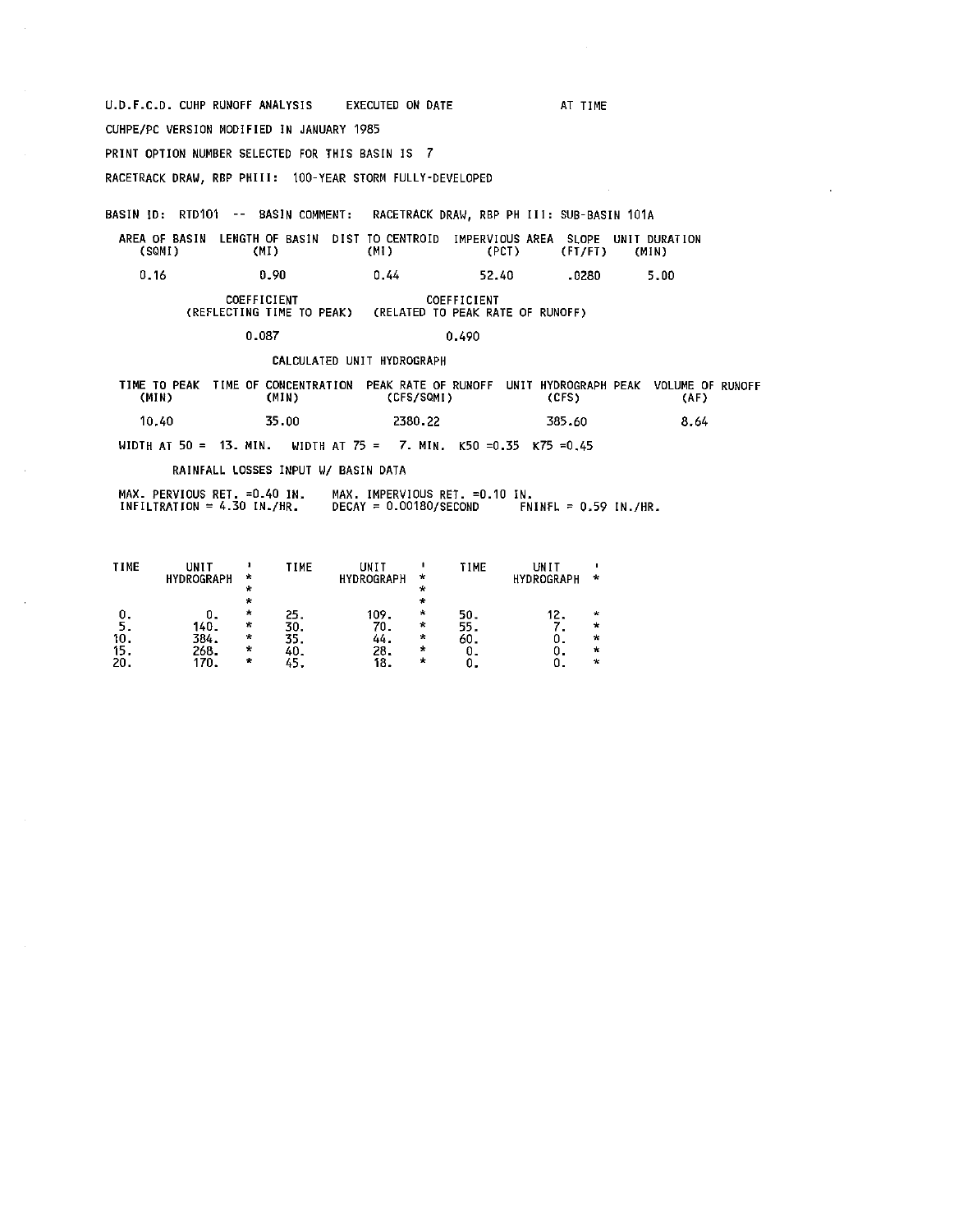BASIN ID: RTD101 -- BASIN COMMENT: RACETRACK DRAW, RBP PH III: SUB-BASIN 101A

 $\ddot{\phantom{a}}$ 

| **** STORM NO. = 1 **** |  |  |  |  | DATE OR RETURN PERIOD = $100 - YEAR$ |  |
|-------------------------|--|--|--|--|--------------------------------------|--|
|                         |  |  |  |  |                                      |  |

| TIME<br>(MIN.) | INCREMENT<br>RAINFALL<br>(1N) | TOTAL<br><b>EXCESS</b><br><b>PRECIP</b> | <b>STORM</b><br><b>HYDROGRAPH</b><br>(CFS) | $\star$<br>$\star$<br>*<br>$\star$<br>$\star$ | <b>TIME</b><br>(MIN.) | INCREMENT<br>RAINFALL<br>(1N) | <b>TOTAL</b><br><b>EXCESS</b><br>PRECIP | <b>STORM</b><br><b>HYDROGRAPH</b><br>(CFS) | $\mathcal{N}$<br>$\star$<br>$\star$<br>$\star$<br>$\star$ |
|----------------|-------------------------------|-----------------------------------------|--------------------------------------------|-----------------------------------------------|-----------------------|-------------------------------|-----------------------------------------|--------------------------------------------|-----------------------------------------------------------|
| 0.             | 0.00                          | 0.000                                   | О.                                         | $\ast$                                        | 80.                   | 0.07                          | 0.047                                   | 84.                                        | ÷                                                         |
| 5.             | 0.06                          | 0.000                                   | 0.                                         | *                                             | 85.                   | 0.06                          | 0.030                                   | 72.                                        | $\star$                                                   |
| 10.            | 0.11                          | 0.033                                   | 5.                                         | $\star$                                       | 90.                   | 0.06                          | 0.030                                   | 60.                                        | ₩                                                         |
| 15.            | 0.24                          | 0.118                                   | 29.                                        | $\star$                                       | 95.                   | 0.06                          | 0.030                                   | 51.                                        | $\star$                                                   |
| 20.            | 0.44                          | 0.239                                   | 88.                                        | $\star$                                       | 100.                  | 0.06                          | 0.030                                   | 46.                                        | $\star$                                                   |
| 25.            | 0.73                          | 0.670                                   | 223.                                       | $\star$                                       | 105.                  | 0.06                          | 0.030                                   | 43.                                        | $\ast$                                                    |
| 30.            | 0.35                          | 0.308                                   | 388.                                       | $\ast$                                        | 110.                  | 0.06                          | 0.030                                   | 41.                                        | $\star$                                                   |
| 35.            | 0.16                          | 0.130                                   | 372.                                       | $\star$                                       | 115.                  | 0.05                          | 0.025                                   | 39.                                        | $\ast$                                                    |
| 40.            | 0.12                          | 0.095                                   | 296.                                       | ₩                                             | 120.                  | 0.04                          | 0.019                                   | 35.                                        | $\star$                                                   |
| 45.            | 0.11                          | 0.082                                   | 231.                                       | $\star$                                       | 125.                  | 0.00                          | 0.000                                   | 28.                                        | $\star$                                                   |
| 50.            | 0.09                          | 0.066                                   | 183.                                       | $\star$                                       | 130.                  | 0.00                          | 0.000                                   | 18.                                        | $\star$                                                   |
| 55.            | 0.09                          | 0.066                                   | 148.                                       | $\star$                                       | 135.                  | 0.00                          | 0.000                                   | 11.                                        | $\star$                                                   |
| 60.            | 0.09                          | 0.067                                   | 125.                                       | $\star$                                       | 140.                  | 0.00                          | 0.000                                   | 7.                                         | $\star$                                                   |
| 65.            | 0.09                          | 0.067                                   | 110.                                       | $\star$                                       | 145.                  | 0.00                          | 0.000                                   | 4.                                         | $\star$                                                   |
| 70.            | 0.09                          | 0.067                                   | 100.                                       | *                                             | 150.                  | 0.00                          | 0.000                                   | 3.                                         | $\star$                                                   |
| 75.            | 0.09                          | 0.067                                   | 93.                                        | $\star$                                       | 155.                  | 0.00                          | 0.000                                   | 2.                                         | $\ast$                                                    |

TOTAL PRECIP. = 3.36 (1-HOUR RAIN = 2.90) EXECESS PRECIP. = 2.348 INCHES<br>VOLUME OF EXCESS PRECIP = 20. ACRE-FEET MIN.<br>PEAK Q = 388. CFS = TIME OF PEAK = 30. MIN.<br>INFILT.= 4.30 IN/HR = DECAY =0.00180 = FNINF = 0.59 IN/HR<br>MA

RATIONAL FORMULA  $C =$ <br> $I =$ I = 4.1 INCHES/HOUR<br>A = 103.7 ACRES<br>Q = 300. CFS

 $\bar{\gamma}$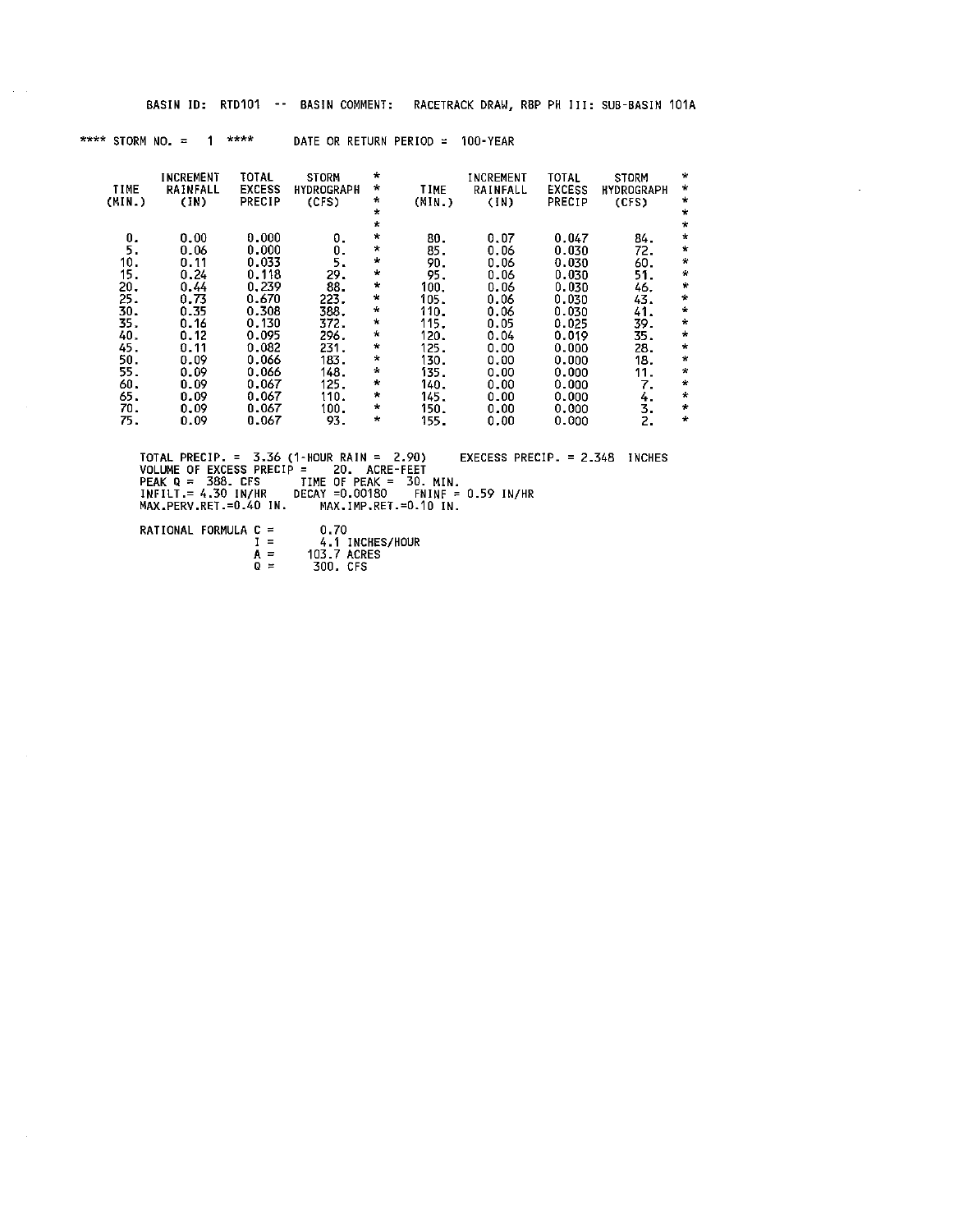U.D.F.C.D. CUHP RUNOFF ANALYSIS EXECUTED ON DATE CUHPE/PC VERSION MODIFIED IN JANUARY 1985 PRINT OPTION NUMBER SELECTED FOR THIS BASIN IS 7 RACETRACK DRAW, RBP PHlll: 100·YEAR STORM FULLY-DEVELOPED AT TIME

 $\Delta \sim 10^7$ 

BASIN ID: RTD102 ·- BASIN COMMENT: RACETRACK DRAW RBP PH Ill: SUB-BASIN 102A

| (SOMI) | (MI). | AREA OF BASIN LENGTH OF BASIN DIST TO CENTROID IMPERVIOUS AREA SLOPE UNIT DURATION<br>(MI) | (PCT) | (FT/FT) | (MIN) |
|--------|-------|--------------------------------------------------------------------------------------------|-------|---------|-------|
| 0.09   | 0.69  | 0.32                                                                                       | 69.80 | .0310   | 5.00  |

COEFFICIENT COEFFICIENT (REFLECTING TIME TO PEAK) (RELATED TO PEAK RATE OF RUNOFF)

### 0.080 0.531

CALCULATED UNIT HYDROGRAPH

| (MIN) | TIME TO PEAK TIME OF CONCENTRATION PEAK RATE OF RUNOFF UNIT HYDROGRAPH PEAK<br>(MIN) | (CFS/SQMI) | (CFS)  | VOLUME OF RUNOFF<br>(AF) |
|-------|--------------------------------------------------------------------------------------|------------|--------|--------------------------|
| 13.30 | 30.00                                                                                | 1886.71    | 179.24 | 5.07                     |

\*\*\* **NOTE THE TIME TO PEAK IS CALCULATED BASED ON THE TIME OF CONCENTRATION PROVIDED BY THE USER,**  REPLACING THE ONE COMPUTED BY CUHPD (TP= 7.89)

WIDTH AT  $50 = 16$ . MIN. WIDTH AT  $75 = 8$ . MIN. K50 =0.35 K75 =0.45

RAINFALL LOSSES INPUT W/ BASIN DATA

MAX. PERVIOUS RET. =0.40 IN. MAX. IMPERVIOUS RET. =0.10 IN.<br>INFILTRATION = 4.20 IN./HR. DECAY = 0.00180/SECOND FNINFL = 0.58 IN./HR.

| <b>TIME</b> | UNIT<br><b>HYDROGRAPH</b> | $\scriptstyle\star$<br>$\ast$<br>÷ | TIME | UNIT<br><b>HYDROGRAPH</b> | $\star$<br>$\star$<br>÷ | TIME | JNIT<br><b>HYDROGRAPH</b> | $\star$ |
|-------------|---------------------------|------------------------------------|------|---------------------------|-------------------------|------|---------------------------|---------|
|             |                           | $\mathbf{r}$                       | 25.  | 82.                       | $\star$                 | 50.  | 15.                       | ×       |
|             | 42.                       | $\star$                            | 30.  | 58.                       | $\star$                 | 55.  |                           | $\star$ |
| 10.         | 145.                      | $\star$                            | 35.  | 42.                       | $\ast$                  | 60.  |                           | ÷       |
| 15.         | 172.                      | $\star$                            | 40.  | 30.                       | ₩                       | 65.  |                           | ÷       |
| 20.         | 118.                      | $\star$                            | 45.  | 21.                       | $\star$                 |      |                           | $\star$ |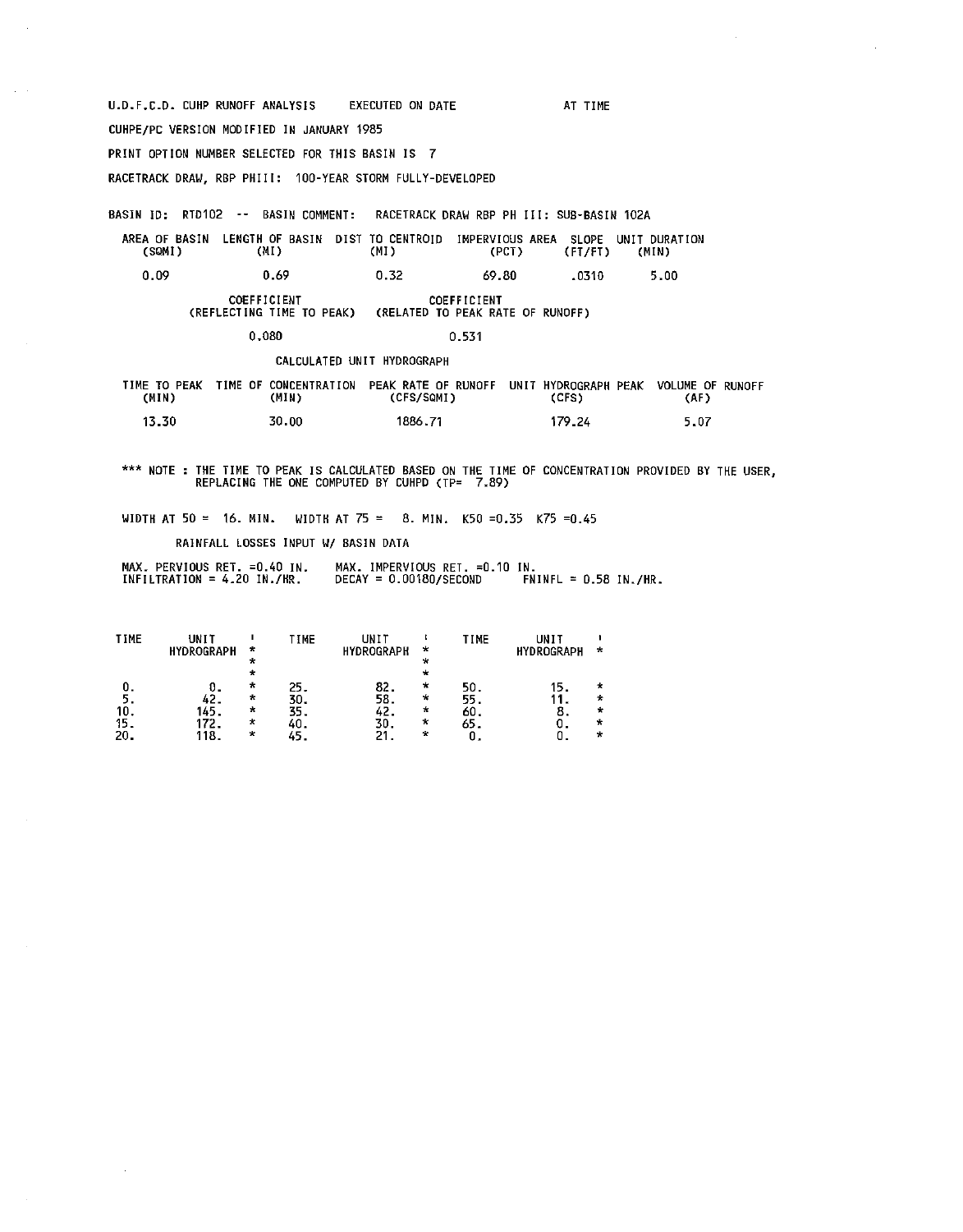|      |                                                                                                                              | BASIN ID:                                                                                                                                                     | <b>RTD102</b><br>$\sim$ $-$                                                                                                                                                      | <b>BASIN COMMENT:</b>                                                                                                                                   |                                                                                                                                                                                                                                                                   |                                                                                                                                            |                                                                                                                                                               |                                                                                                                                                                                  | RACETRACK DRAW RBP PH III: SUB-BASIN 102A                                                                                                       |                                                                                                                                                                                                          |
|------|------------------------------------------------------------------------------------------------------------------------------|---------------------------------------------------------------------------------------------------------------------------------------------------------------|----------------------------------------------------------------------------------------------------------------------------------------------------------------------------------|---------------------------------------------------------------------------------------------------------------------------------------------------------|-------------------------------------------------------------------------------------------------------------------------------------------------------------------------------------------------------------------------------------------------------------------|--------------------------------------------------------------------------------------------------------------------------------------------|---------------------------------------------------------------------------------------------------------------------------------------------------------------|----------------------------------------------------------------------------------------------------------------------------------------------------------------------------------|-------------------------------------------------------------------------------------------------------------------------------------------------|----------------------------------------------------------------------------------------------------------------------------------------------------------------------------------------------------------|
| **** |                                                                                                                              | STORM NO. $=$<br>1                                                                                                                                            | ****                                                                                                                                                                             | DATE OR RETURN PERIOD =                                                                                                                                 |                                                                                                                                                                                                                                                                   |                                                                                                                                            | 100-YEAR                                                                                                                                                      |                                                                                                                                                                                  |                                                                                                                                                 |                                                                                                                                                                                                          |
|      | TIME<br>(MIN.)<br>0.<br>5.<br>10.<br>15.<br>20.<br>25.<br>30.<br>35.<br>40.<br>45.<br>50.<br>55.<br>60.<br>65.<br>70.<br>75. | INCREMENT<br>RAINFALL<br>(1N)<br>0.00<br>0.06<br>0.11<br>0.24<br>0.44<br>0.73<br>0.35<br>0.16<br>0.12<br>0.11<br>0.09<br>0.09<br>0.09<br>0.09<br>0.09<br>0.09 | TOTAL<br><b>EXCESS</b><br>PRECIP<br>0.000<br>0.000<br>0.043<br>0.158<br>0.304<br>0.677<br>0.317<br>0.139<br>0.104<br>0.091<br>0.074<br>0.075<br>0.075<br>0.075<br>0.075<br>0.075 | <b>STORM</b><br>HYDROGRAPH<br>(CFS)<br>0.<br>0.<br>2.<br>13.<br>43.<br>105.<br>186.<br>219.<br>195.<br>161.<br>134.<br>113.<br>97.<br>85.<br>77.<br>70. | ÷.<br>*<br>*<br>$\star$<br>$\mathcal{H}$<br>÷<br>$\star$<br>₩<br>$\frac{d\mathbf{r}}{d\mathbf{r}}$<br>$\mathbf{r}$<br>$\mathcal{H}$<br>$\star$<br>$\star$<br>$\mathbf{r}$<br>$\star$<br>$\star$<br>$\mathbf{r}$<br>$\mathcal{H}$<br>$\star$<br>$\star$<br>$\star$ | TIME<br>(MIN.)<br>80.<br>85.<br>90.<br>95.<br>100.<br>105.<br>110.<br>115.<br>120.<br>125.<br>130.<br>135.<br>140.<br>145.<br>150.<br>155. | INCREMENT<br>RAINFALL<br>(1N)<br>0.07<br>0.06<br>0.06<br>0.06<br>0.06<br>0.06<br>0.06<br>0.05<br>0.04<br>0.00<br>0.00<br>0.00<br>0.00<br>0.00<br>0.00<br>0.00 | TOTAL<br><b>EXCESS</b><br>PRECIP<br>0.055<br>0.039<br>0.039<br>0.039<br>0.039<br>0.039<br>0.039<br>0.033<br>0.025<br>0.000<br>0.000<br>0.000<br>0.000<br>0.000<br>0.000<br>0.000 | <b>STORM</b><br>HYDROGRAPH<br>(CFS)<br>64.<br>55.<br>47.<br>41.<br>37.<br>34.<br>32.<br>31.<br>29.<br>25.<br>19.<br>13.<br>9.<br>6.<br>4.<br>3. | $\ast$<br>*<br>*<br>$\ast$<br>$\star$<br>$^\star$<br>$\star$<br>$\ast$<br>$\star$<br>$\star$<br>$\star$<br>$\star$<br>$\star$<br>*<br>$\star$<br>₩<br>$\star$<br>$\star$<br>*<br>$\mathbf{x}$<br>$\star$ |
|      |                                                                                                                              |                                                                                                                                                               |                                                                                                                                                                                  |                                                                                                                                                         |                                                                                                                                                                                                                                                                   |                                                                                                                                            |                                                                                                                                                               |                                                                                                                                                                                  |                                                                                                                                                 |                                                                                                                                                                                                          |

TOTAL PRECIP. = 3.36 (1-HOUR RAIN = 2.90) EXECESS PRECIP. = 2.627 INCHES<br>VOLUME OF EXCESS PRECIP = 13. ACRE-FEET<br>PEAK Q = 219. CFS = TIME OF PEAK = 35. MIN.<br>INFILT.= 4.20 IN/HR = DECAY =0.00180 = FNINF = 0.58 IN/HR<br>MAX.PER

RATIONAL FORMULA  $C =$ <br>  $I =$ <br>  $A =$ <br>  $Q =$ I = 4.5 INCHES/HOUR A = 60.8 ACRES Q = 216. CFS

 $\mathcal{A}^{\mathcal{A}}$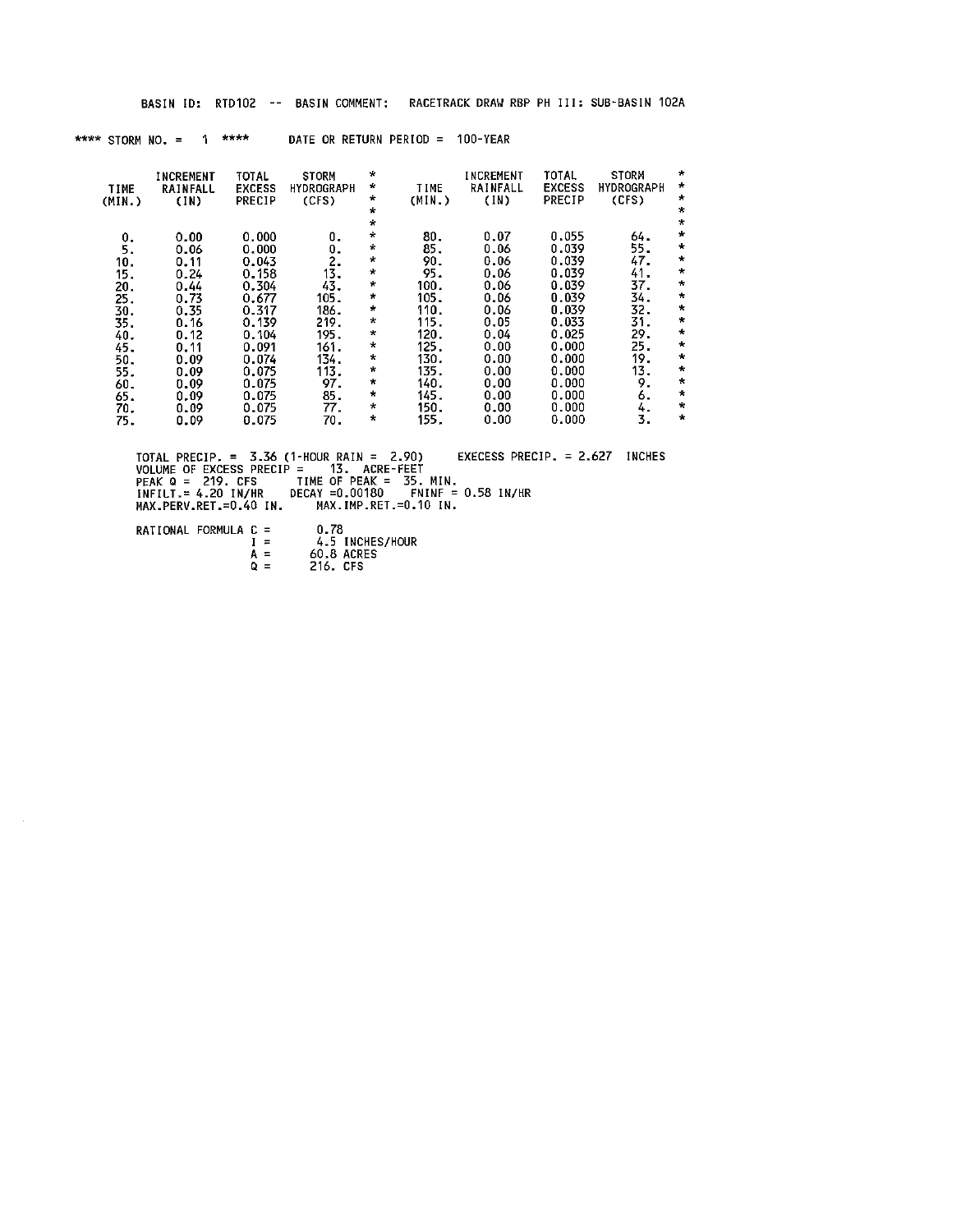U.D.F.C.D. CUHP RUNOFF ANALYSIS EXECUTED ON DATE CUHPE/PC VERSION MODIFIED IN JANUARY 1985 PRINT OPTION NUMBER SELECTED FOR THIS BASIN IS 7 RACETRACK DRAW, RBP PHIII: 100-YEAR STORM FULLY-DEVELOPED AT TIME BASIN ID: RTD301 ·· BASIN COMMENT: RACETRACK DRAW RBP PH III: SUB-BASIN 101B

AREA OF BASIN LENGTH OF BASIN DIST TO CENTROID IMPERVIOUS AREA SLOPE UNIT DURATION (SQM!) (Ml) (Ml) (PCT) (FT/FT) (MIN) 0.03 0.35 0.13 70.00 0.030 5.00

> COEFFICIENT COEFFICIENT (REFLECTING TIME TO PEAK) (RELATED TO PEAK RATE OF RUNOFF) 0.080 0.445

> > CALCULATED UNIT HYDROGRAPH

TIME TO PEAK TIME OF CONCENTRATION PEAK RATE OF RUNOFF UNIT HYDROGRAPH PEAK VOLUME OF RUNOFF (MIN) (MIN) (CFS/SQM!) (CFS) (AF) 6.18 13.00 4635.81 134.44 1.55

\*\*\* **NOTE THE TIME TO PEAK IS CALCULATED BASED ON THE TIME OF CONCENTRATION PROVIDED BY THE USER,** REPLACING THE ONE COMPUTED BY CUHPD (TP= 5.02)

WIDTH AT  $50 = 6$ . MIN. WIDTH AT  $75 = 3$ . MIN. K50 =0.35 K75 =0.45

RAINFALL LOSSES INPUT W/ BASIN DATA

MAX. PERVIOUS RET. =0.40 IN. MAX. IMPERVIOUS RET. =0.10 IN.<br>INFILTRATION = 4.50 IN./HR. DECAY = 0.00180/SECOND FNINFL = 0.60 IN./HR.

| <b>TIME</b> | UNIT<br><b>HYDROGRAPH</b> | $\star$<br>* | <b>TIME</b> | UNIT<br><b>HYDROGRAPH</b> | *<br>×           | TIME       | UNIT<br><b>HYDROGRAPH</b> | $\star$ |
|-------------|---------------------------|--------------|-------------|---------------------------|------------------|------------|---------------------------|---------|
|             | 0.<br>115.                | *<br>×<br>×  | 10.<br>15.  | 32.                       | ÷<br>÷<br>$\ast$ | 20.<br>25. | 14.                       | ∗<br>÷  |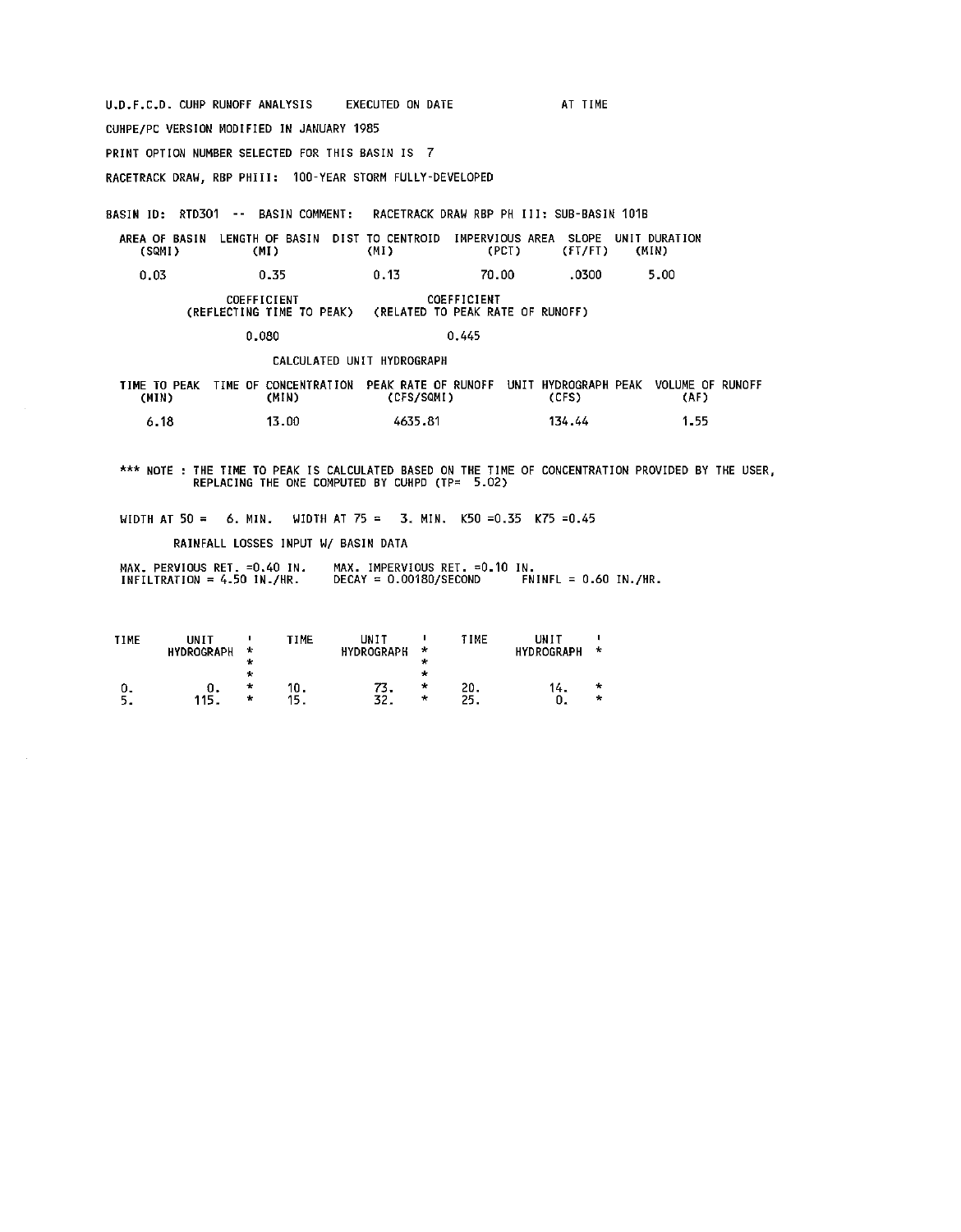| BASIN ID:                                                                                            | RTD301                                                                                                            |                                                                                       |                                                                                                                                                                                                                                                                                                                                                                                                                                                                                                       |                                                                         |                                                                                              |                                                                                                                                              |                                                                                  |                                                                                                                                                                |
|------------------------------------------------------------------------------------------------------|-------------------------------------------------------------------------------------------------------------------|---------------------------------------------------------------------------------------|-------------------------------------------------------------------------------------------------------------------------------------------------------------------------------------------------------------------------------------------------------------------------------------------------------------------------------------------------------------------------------------------------------------------------------------------------------------------------------------------------------|-------------------------------------------------------------------------|----------------------------------------------------------------------------------------------|----------------------------------------------------------------------------------------------------------------------------------------------|----------------------------------------------------------------------------------|----------------------------------------------------------------------------------------------------------------------------------------------------------------|
|                                                                                                      |                                                                                                                   |                                                                                       |                                                                                                                                                                                                                                                                                                                                                                                                                                                                                                       |                                                                         |                                                                                              |                                                                                                                                              |                                                                                  |                                                                                                                                                                |
| (1N)                                                                                                 | TOTAL<br><b>EXCESS</b><br><b>PRECIP</b>                                                                           | <b>STORM</b><br><b>HYDROGRAPH</b><br>(CFS)                                            | $\star$<br>$\pmb{\times}$<br>$\star$<br>$\mathbf{r}$                                                                                                                                                                                                                                                                                                                                                                                                                                                  | TIME                                                                    | INCREMENT<br>RAINFALL                                                                        | PRECIP                                                                                                                                       | STORM<br><b>HYDROGRAPH</b><br>(CFS)                                              | *<br>*<br>*<br>$\star$<br>*                                                                                                                                    |
| 0.00<br>0.06<br>0.11<br>0.24<br>0.44<br>0.73<br>0.35<br>0.16<br>0.12<br>0.11<br>0.09<br>0.09<br>0.09 | 0.000<br>0.000<br>0.043<br>0.158<br>0.301<br>0.676<br>0.316<br>0.139<br>0.104<br>0.090<br>0.074<br>0.074<br>0.074 | Ο.<br>О.<br>5.<br>21.<br>47.<br>105.<br>97.<br>65.<br>42.<br>27.<br>20.<br>18.<br>18. | $\star$<br>$\star$<br>$\star$<br>$\mathbf{r}$<br>$\star$<br>$\star$<br>$\mathcal{H}$<br>$\star$<br>$\star$<br>$\star$<br>$\mathcal{R}^{\prime}$<br>$\star$<br>$\star$                                                                                                                                                                                                                                                                                                                                 | 65.<br>80.<br>85.<br>90.<br>95.<br>100.<br>105.<br>110.<br>115.<br>125. | 0.09<br>0.09<br>0.09<br>0.07<br>0.06<br>0.06<br>0.06<br>0.06<br>0.06<br>0.06<br>0.05<br>0.00 | 0.074<br>0.074<br>0.075<br>0.055<br>0.038<br>0.038<br>0.038<br>0.038<br>0.038<br>0.038<br>0.033<br>0.025<br>0.000                            | 17.<br>17.<br>17.<br>15.<br>12.<br>10.<br>9.<br>9.<br>9.<br>9.<br>8.<br>7.<br>3. | *<br>$\star$<br>$\pmb{\ast}$<br>$\star$<br>$\star$<br>$\star$<br>$\star$<br>$\star$<br>$\star$<br>$\star$<br>$\star$<br>$\star$<br>$\star$                     |
|                                                                                                      |                                                                                                                   |                                                                                       |                                                                                                                                                                                                                                                                                                                                                                                                                                                                                                       |                                                                         |                                                                                              |                                                                                                                                              |                                                                                  |                                                                                                                                                                |
| О.<br>5.<br>15.<br>20.<br>25.<br>30.                                                                 | <b>TIME</b><br>(MIN.)<br>10.<br>35.<br>40.<br>45.<br>50.<br>55.<br>60.                                            | **** STORM NO. = 1 ****<br>INCREMENT<br>RAINFALL                                      | $\frac{1}{2} \frac{1}{2} \left( \frac{1}{2} \right) + \frac{1}{2} \left( \frac{1}{2} \right) + \frac{1}{2} \left( \frac{1}{2} \right) + \frac{1}{2} \left( \frac{1}{2} \right) + \frac{1}{2} \left( \frac{1}{2} \right) + \frac{1}{2} \left( \frac{1}{2} \right) + \frac{1}{2} \left( \frac{1}{2} \right) + \frac{1}{2} \left( \frac{1}{2} \right) + \frac{1}{2} \left( \frac{1}{2} \right) + \frac{1}{2} \left( \frac{1}{2} \right) + \frac{$<br>VOLUME OF EXCESS PRECIP =<br>MAX.PERV.RET.=0.40 IN. | $\star$                                                                 | 4. ACRE-FEET                                                                                 | DATE OR RETURN PERIOD = 100-YEAR<br>(MIN.)<br>70.<br>75.<br>120.<br>PEAK $Q = 105$ . CFS TIME OF PEAK = 25. MIN.<br>MAX. IMP.RET. = 0.10 IN. | (1N)<br>0.04<br>INFILT.= 4.50 IN/HR  DECAY =0.00180  FNINF = 0.60 IN/HR          | BASIN COMMENT: RACETRACK DRAW RBP PH III: SUB-BASIN 101B<br>TOTAL<br><b>EXCESS</b><br>TOTAL PRECIP. = 3.36 (1-HOUR RAIN = 2.90) EXECESS PRECIP. = 2.615 INCHES |

 $\bar{z}$ 

RATIONAL FORMULA C = 0.78<br>
I = 7.0 INCHES/HOUR<br>
A = 18.6 ACRES<br>
Q = 101. CFS

 $\mathcal{L}_{\text{max}}$ 

 $\sim 10$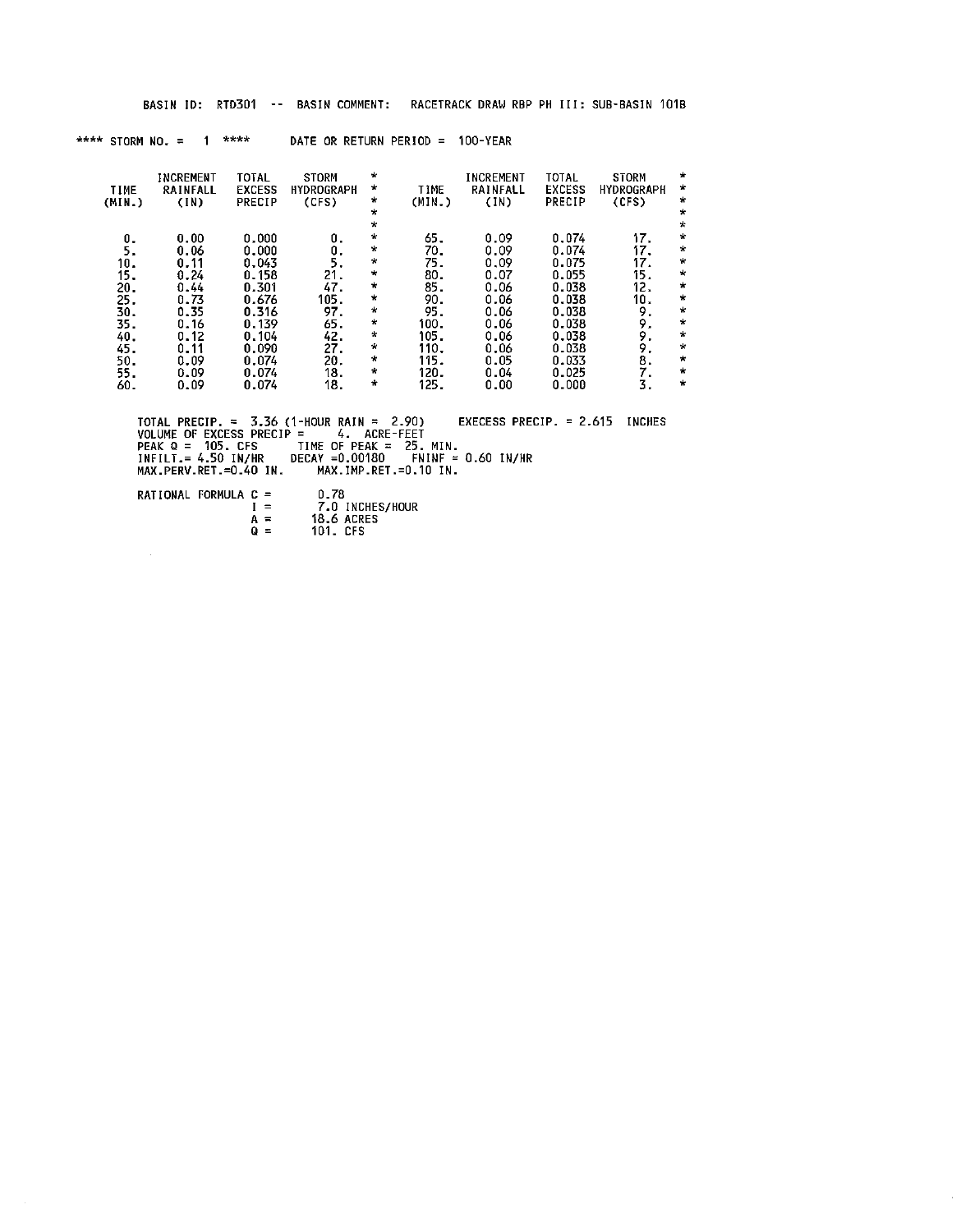# **INDEX**

UDSWMM Output Files

 $\cdot$  |

I

2-year Fully-Developed Output 10-year Fully-Developed Output 100-year Fully-Developed Output

Appendix B<br>FERBER ENGINEERING COMPANY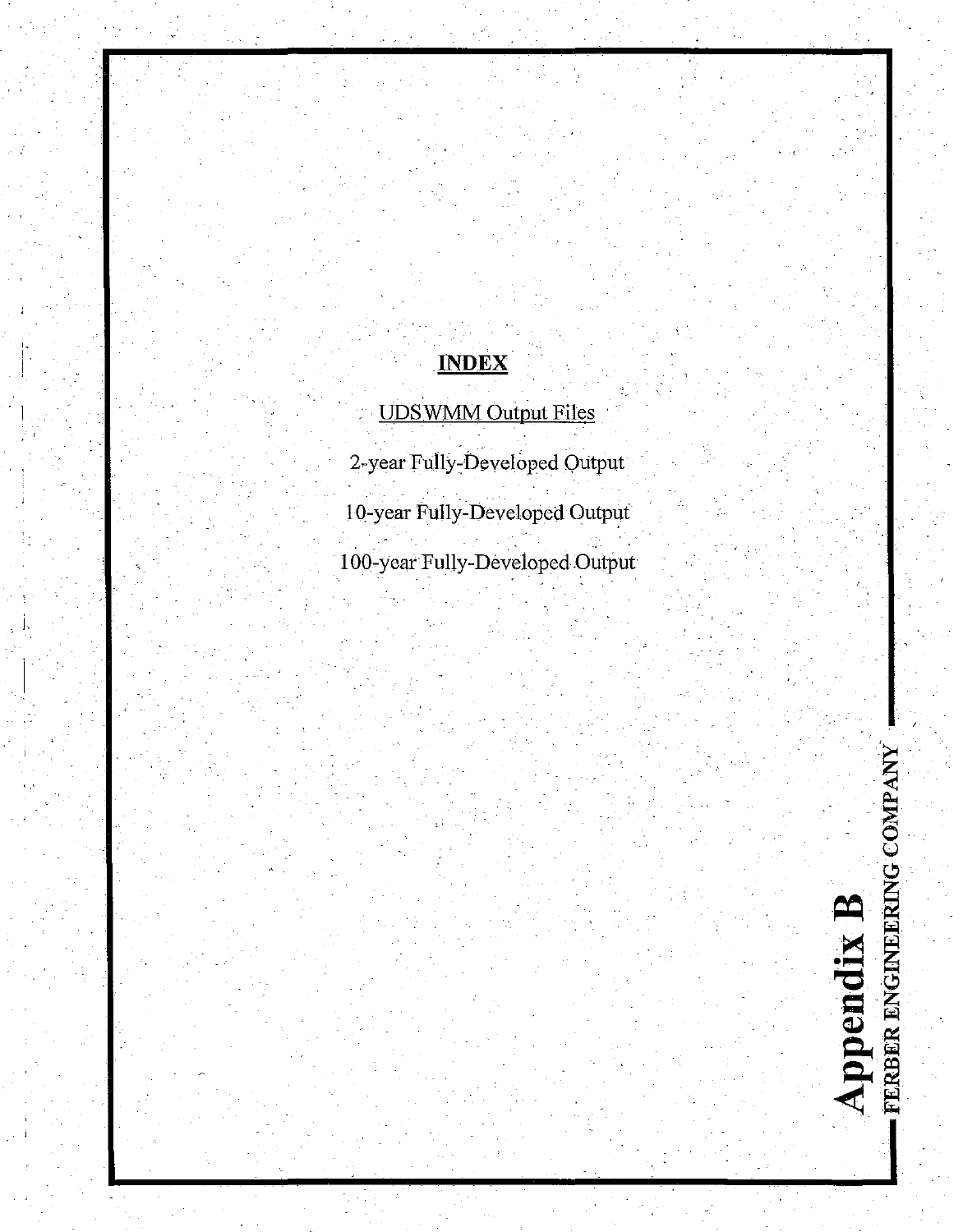# . 2-year UDSWMM Fully-Developed Output

FERBER ENGINEERING COMPANY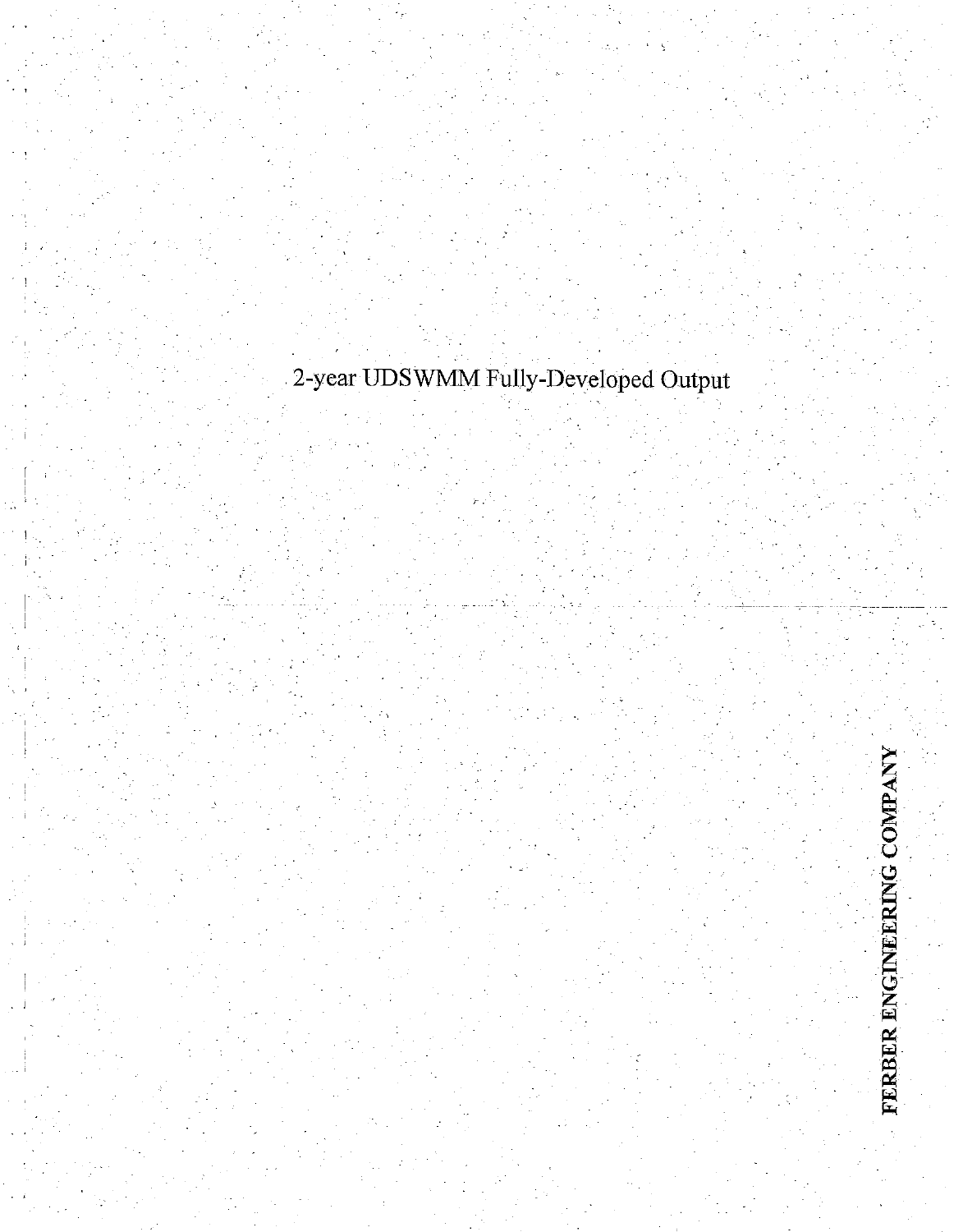URBAN DRAINAGE STORM WATER MANAGEMENT MODEL - 32 BIT VERSION 1998 REVISED BY UNIVERSITY OF COLORADO AT DENVER

\*\*\* **ENTRY MADE TO RUNOFF MODEL** \*\*\*

1

 $\sim$ 

RACETRACK DRAW, FUTURE FACILITIES, RPB III RAPID CITY, SD<br>FERBER ENGINEERING COMPANY, FUSWMM.IN, DEC 2001, DMM/FEC

ONUMBER OF TIME STEPS 72 OINTEGRATION TIME INTERVAL (MINUTES), 5.00

25.0 PERCENT OF IMPERVIOUS AREA HAS ZERO DETENTION DEPTH

RACETRACK DRAW, FUTURE FACILITIES, RPB Ill RAPID CITY, SD FERBER ENGINEERING COMPANY, FUSWMM.IN, DEC 2001, DMM/FEC

|                         |                 |     |                    | HYDROGRAPHS FROM CUHPF MODEL ARE LISTED FOR THE FOLLOWING |  | 3 SUBCATCHMENTS |
|-------------------------|-----------------|-----|--------------------|-----------------------------------------------------------|--|-----------------|
|                         | TIME(HR/MIN)    | 101 | 102                | 301                                                       |  |                 |
| 0                       | $\mathbf{0}$ .  | 0.  | $\mathbf{0}$ .     | О.                                                        |  |                 |
| 0                       | 5.              | 0.  | $\boldsymbol{0}$ . | 0.                                                        |  |                 |
| 0                       | 10.             | О.  | О.                 | О.                                                        |  |                 |
| 0                       | 15 <sub>1</sub> | 4.  | 2.                 | $\overline{\mathbf{3}}$ .                                 |  |                 |
| 0                       | 20.             | 23. | 10.                | 12.                                                       |  |                 |
| 0                       | 25.             | 61. | 31.                | 24.                                                       |  |                 |
| 0                       | 30.             | 92. | 55.                | 27.                                                       |  |                 |
| 0                       | 35.             | 89. | 65.                | 21.                                                       |  |                 |
| $\pmb{0}$               | 40.             | 72. | 59.                | 15.                                                       |  |                 |
| 0                       | 45.             | 57. | 49.                | 10.                                                       |  |                 |
| 0                       | 50.             | 44. | 41.                | 7.                                                        |  |                 |
| 0                       | 55.             | 36. | 34.                | 5.                                                        |  |                 |
| 1                       | $\mathbf 0$ .   | 30. | 29.                | 5.                                                        |  |                 |
| 1                       | 5.              | 27. | 25.                | 5.                                                        |  |                 |
| $\mathbf{1}$            | 10.             | 24. | 23.                | 4.                                                        |  |                 |
| 1                       | 15.             | 20. | 20.                | 4.                                                        |  |                 |
| 1                       | 20.             | 17. | 16.                | 4.                                                        |  |                 |
| 1                       | 25.             | 16. | 14.                | 3.                                                        |  |                 |
| 1                       | 30.             | 15. | 13.                | 3.                                                        |  |                 |
| $\mathbf 1$             | 35.             | 14. | 12.                | 3.                                                        |  |                 |
| 1                       | 40.             | 14. | 11.                | 3.                                                        |  |                 |
| 1                       | 45.             | 14. | 11.                | 3.                                                        |  |                 |
| 1                       | 50.             | 14. | 11.                | 3.                                                        |  |                 |
| 1                       | 55.             | 13. | 11.                | 3.                                                        |  |                 |
| 2                       | $\pmb{0}$ .     | 11. | 10.                | 2.                                                        |  |                 |
| $\overline{\mathbf{c}}$ | 5.              | 9.  | 8.                 | О.                                                        |  |                 |
| 2                       | 10.             | 6.  | 6.                 | О.                                                        |  |                 |
| 2                       | 15.             | 3.  | 4.                 | Ο.                                                        |  |                 |
| 2                       | 20.             | 2.  | 3.                 | О.                                                        |  |                 |
| $\overline{\mathbf{c}}$ | 25.             | 0.  | 2.                 | 0.                                                        |  |                 |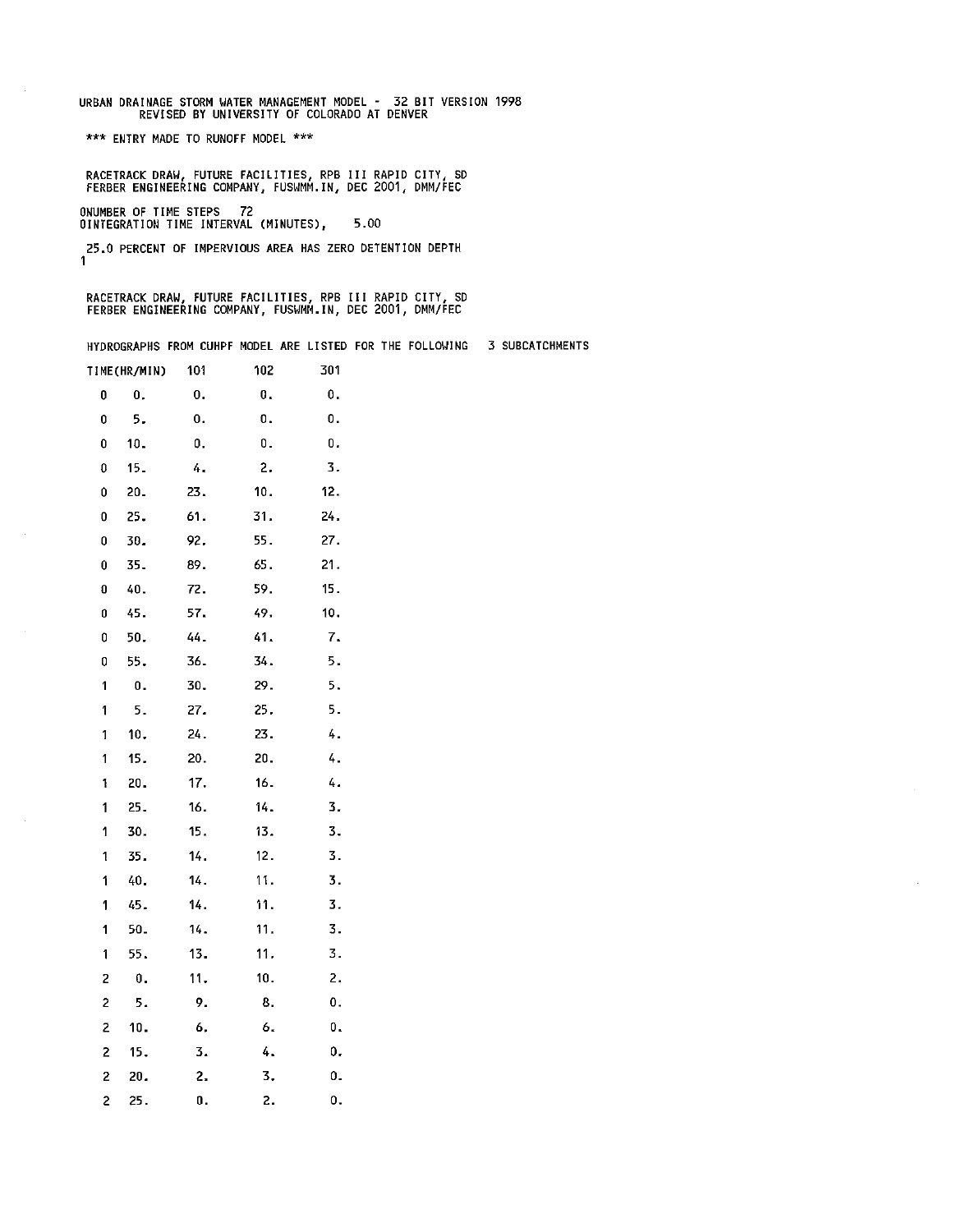# RACETRACK DRAW, FUTURE FACILITIES, RPB III RAPID CITY, SD<br>FERBER ENGINEERING COMPANY, FUSWMM.IN, DEC 2001, DMM/FEC

| <b>GUTTER</b><br>NUMBER | <b>GUTTER</b><br><b>CONNECTION</b> | <b>NDP</b>               | NР             |                  |       | WIDTH<br>OR DIAM<br>(FT) | LENGTH<br>(FT) | <b>INVERT</b><br><b>SLOPE</b> | HORIZ TO VERT<br>(FT/FT) | SIDE SLOPES | R    | MANNING. | OVERBANK/SURCHARGE<br>DEPTH<br>N | JК<br>(FT) |
|-------------------------|------------------------------------|--------------------------|----------------|------------------|-------|--------------------------|----------------|-------------------------------|--------------------------|-------------|------|----------|----------------------------------|------------|
| 101                     | 500                                | 13                       |                | <b>PIPE</b>      |       |                          |                | .0100                         | .0                       | $\cdot$ 0   |      | 016ء     | .10                              | 0          |
|                         |                                    | <b>RESERVOIR STORAGE</b> |                | IN ACRE-FEET     | VS.   | SPILLWAY                 | OUTFLOW        |                               |                          |             |      |          |                                  |            |
|                         |                                    | $\cdot$                  | .0             | 1.0              | 3.0   | 2.2                      | 5.0            | 3.6                           | 6.0                      |             | 5.1  | 7.0      | 6.9                              | 8.0        |
|                         |                                    | 8.8                      | 9.0            | 10.9             | 10.0  | 13.1                     | 11.0           | 15.6                          | 36.0                     |             | 18.3 | 97.0     | 21.1                             | 177.0      |
|                         |                                    | 24.1                     | 273.0          |                  |       |                          |                |                               |                          |             |      |          |                                  |            |
| 102                     | 500                                |                          |                | <b>PIPE</b>      |       |                          |                | .0100                         | -0                       | .0          |      | .016     | - 10                             | 0          |
|                         |                                    | RESERVOIR                | <b>STORAGE</b> | ACRE-FEET<br>IN. | ٧s    | <b>SPILLWAY</b>          | OUTFLOW        |                               |                          |             |      |          |                                  |            |
|                         |                                    | .0                       | .0             | .6               | 3.0   | 1.4                      | 5.0            | 2.4                           | 14.0                     |             | 3.4  | 33.0     | 4.7                              | 91.0       |
|                         |                                    | 6.0                      | 169.0          | 7.5              | 264.0 |                          |                |                               |                          |             |      |          |                                  |            |
| 27                      | 26                                 | 0                        |                | <b>PIPE</b>      |       | 5.0                      | 128.           | .0300                         | .0                       | .0          |      | .016     | 5.00                             | 0          |
| 500                     | 27                                 |                          |                |                  |       | .0                       | 1.             | .0010                         | $\cdot$                  | .0          |      | .001     | 10,00                            | 0          |
| <b>OTOTAL</b>           | <b>NUMBER OF</b>                   | GUTTERS/PIPES.           |                |                  |       |                          |                |                               |                          |             |      |          |                                  |            |
|                         |                                    |                          |                |                  |       |                          |                |                               |                          |             |      |          |                                  |            |

**RACETRACK DRAW, FUTURE FACILITIES, RPB Ill RAPID CITY, SD**  FERBER ENGINEERING COMPANY, FUSWMM.IN, DEC 2001, DMM/FEC

### ARRANGEMENT OF SUBCATCHMENTS AND GUTTERS/PIPES

| <b>GUTTER</b> |       | TRIBUTARY CUTTER/PIPE                                       |       |       | TRIBUTARY SUBAREA |  |  |     |     |      |     |                                 | D.A.(AC) |     |                         |     |  |                          |  |       |
|---------------|-------|-------------------------------------------------------------|-------|-------|-------------------|--|--|-----|-----|------|-----|---------------------------------|----------|-----|-------------------------|-----|--|--------------------------|--|-------|
| 27            | 500 - |                                                             |       |       |                   |  |  |     |     |      |     | $0\quad 0\quad 0\quad 0\quad 0$ |          |     | $\overline{\mathbf{0}}$ |     |  | $0\quad 0\quad 0\quad 0$ |  | 183.0 |
| 101           |       | $0\quad 0\quad 0\quad 0\quad 0\quad 0\quad 0\quad 0\quad 0$ |       |       |                   |  |  |     | - 0 | 101  |     |                                 |          |     |                         |     |  |                          |  | 103.7 |
| 102.          |       | $0\quad 0\quad 0\quad 0\quad 0\quad 0\quad 0\quad 0\quad 0$ |       |       |                   |  |  |     | - 0 |      |     | $102$ 0 0 0 0 0 0 0 0 0         |          |     |                         |     |  |                          |  | -60.8 |
| 500           | 101   | - 102                                                       | - 0 - | - 0 - |                   |  |  | - 0 |     | 301. | - 0 | $\mathbf{0}$                    | - 0      | - 0 | - 0                     | - 0 |  | $0\quad 0\quad 0$        |  | 183.0 |

 $\mathbf{1}$ 

**RACETRACK DRAW, FUTURE FACILITIES, RPB III RAPID CITY, SD**  FERBER ENGINEERING COMPANY, FUSWMM.IN, DEC 2001, DMM/FEC

### HYDROGRAPHS ARE LISTED FOR THE FOLLOWING 5 CONVEYANCE ELEMENTS

THE UPPER NUMBER IS DISCHARGE IN CFS<br>THE LOWER NUMBER IS ONE OF THE FOLLOWING CASES:<br>() DENOTES DEPTH ABOVE INVERT IN FEET<br>(S) DENOTES STORAGE IN AC-FT FOR DETENTION DAM. DISCHARGE INCLUDES SPILLWAY OUTFLOW.<br>(I) DENOTES GU

|              | TIME(HR/MIN) 101 102 500 27 |                                                                  | 26 |
|--------------|-----------------------------|------------------------------------------------------------------|----|
| $0$ 5.       |                             | $0.$ 0. 0. 0. 0. 0.<br>0.0(s) 0.0(s) 0.0(c) 0.0(c)               |    |
| $0 - 10.$    |                             | $0.$ 0. 0. 0. 0. 0.<br>$.0(5)$ $.0(5)$ $.0(6)$ $.0(7)$ $.0(7)$   |    |
| $0$ 15.      |                             | 0. 0. 3. 3. 3.<br>$.0(5)$ $.0(5)$ $.0(5)$ $.0(5)$ $.0(5)$        |    |
| $0\quad 20.$ |                             | 0. 0, 12. 12. 12.<br>-1(S) $.0(5)$ $.0(5)$ $.6(5)$ $.0(5)$       |    |
| $0$ 25.      |                             | 1. 1. 26. 26. 26. 26.<br>$.4(s)$ $.2(s)$ $.0( )$ $.9( )$ $.0( )$ |    |
| 0 30.        |                             | 3. 2. 32. 32. 32.<br>(9(S) .5(S) .0( ) 1.0( ) .0( )              |    |
| 0 35.        |                             | 4. 4. 29. 29. 29. 29.<br>1.5(s) $.9(5)$ $.0(6)$ $.9(7)$ $.0(7)$  |    |
| $0 - 40.$    |                             | 5. 5, 25. 25. 25.                                                |    |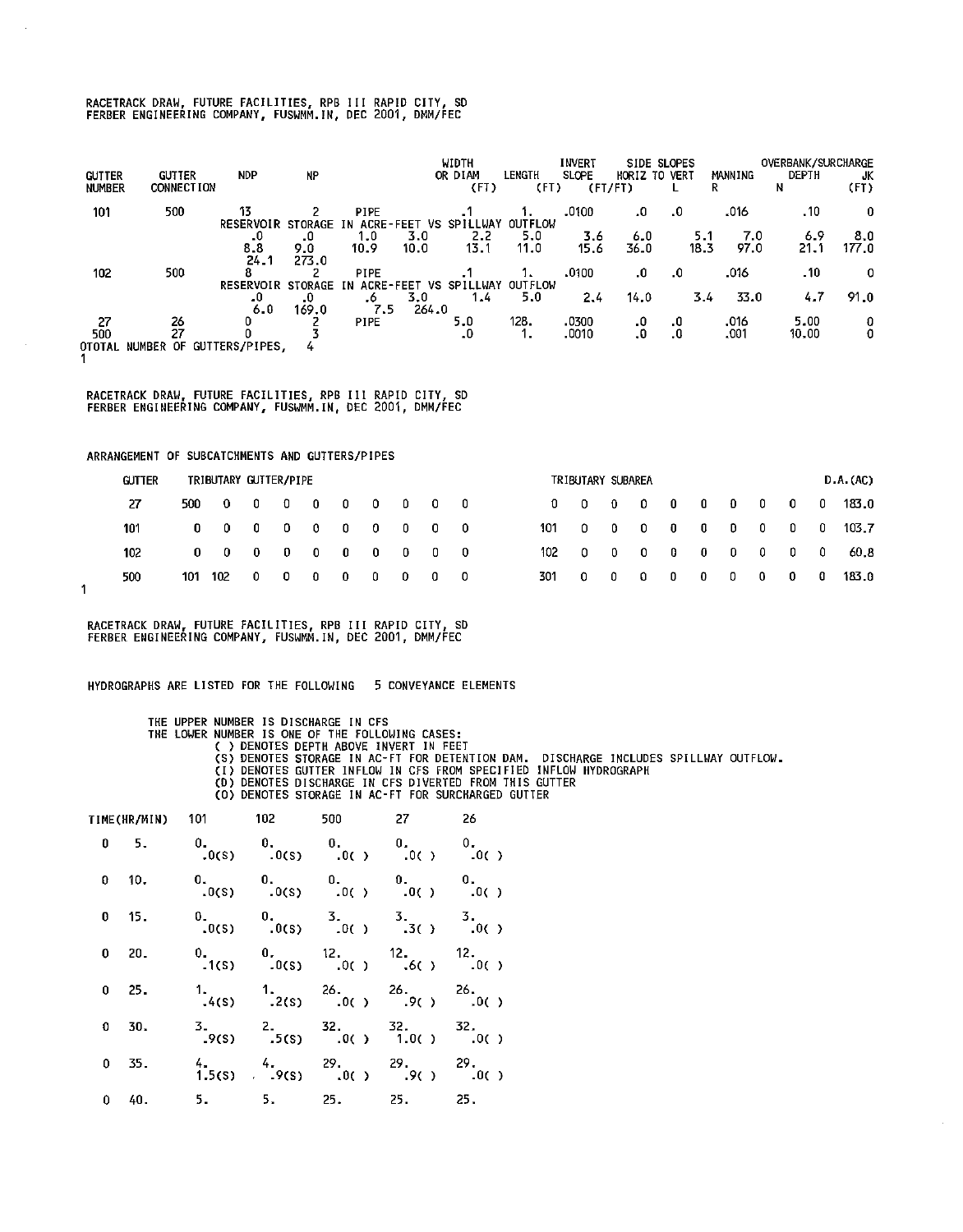|                                 |                           |              |                                    | 2.0(s) 1.3(s) $.0( )$ $.9( )$ $.0( )$                     |                    |                   |
|---------------------------------|---------------------------|--------------|------------------------------------|-----------------------------------------------------------|--------------------|-------------------|
|                                 | 0, 45.                    |              |                                    | 5. 7. 22. 22.<br>2.4(S) 1.6(S) .0( ) .8( )                |                    | $22.$<br>$.0()$   |
| 0                               | 50.                       |              |                                    | 5. 9. 21. 21.<br>2.8(s) 1.9(s) .0( ) .8( )                |                    | $21.$<br>$.0()$   |
| 0                               | 55.                       |              |                                    | 6. 11. 22.<br>3.0(s) 2.0(s) .0( )                         | $^{22}:$ 8()       | $22.$<br>.0( )    |
|                                 | $1 \quad 0.$              |              | 6. 12. 23.<br>3.2(s) 2.2(s) .0()   |                                                           | $^{23}$ . $^{8}$ . | $^{23}$ :0( )     |
|                                 | $1 \quad 5.$              |              | 6. 13. 24.<br>3.3(s) 2.3(s) .0()   |                                                           | 24.9( )            | 24:0( )           |
|                                 | $1 - 10.$                 |              | 6. $14.$ 24.<br>3.5(s) 2.4(s) .0() |                                                           | $\frac{24}{9}$     | $^{24}$ : 0()     |
|                                 | 1 15.                     |              | 6. 15. 24.<br>3.6(s) 2.4(s) .0()   |                                                           | 24:9()             | $24.$<br>$.0()$   |
| 1                               | 20.                       |              |                                    | 6. 15. 25. 25.<br>3.7(s) 2.4(s) .0( ) .9( )               |                    | $25.$<br>.0( )    |
| 1                               | 25.                       |              | 6. 15. 24.<br>3.7(s) 2.4(s) .0()   |                                                           | $^{24}$ : 9( )     | $24.$<br>.0( )    |
| 1                               | 30.                       |              |                                    | 6. 15. 24.<br>3.8(s) 2.4(s) .0()                          | $^{24}$ : 9( )     | $^{24}$ :0()      |
| 1                               | 35.                       |              | 6. $14.$<br>3.9(s) 2.4(s)          | $^{24}$ : 0( )                                            | $^{24}$ : 9( )     | 24.0()            |
| 1                               | 40.                       |              |                                    | 6. 14. 24. 24.<br>3.9(s) 2.4(s) .0() .9()                 |                    | 24:0( )           |
| 1                               | 45.                       |              |                                    | 6. 14. 23. 23.<br>4.0(s) 2.4(s) .0( ) .9( )               |                    | $^{23}$ .0( )     |
| 1                               | 50.                       |              |                                    | 6. 14. 23.<br>4.0(s) 2.3(s) .0()                          | $^{23}$ : $9()$    | $23.$<br>$.0( )$  |
| 1                               | 55.                       |              |                                    | 6. $14.$ 23.<br>4.1(s) 2.3(s) 0()                         | $^{23}$ : 8( )     | $^{23}$ :0()      |
| 2                               | $\overline{\mathbf{0}}$ . |              |                                    | 6. 13. 22. 22.<br>4.1(s) 2.3(s) .0( ) .8( )               |                    | $^{22}$ .0( )     |
| $\mathbf{Z}$                    | 5.                        |              |                                    | 6. 13. 19. 20. 20.<br>4.1(s) 2.3(s) .0() .8() .0()        |                    |                   |
|                                 | $2 - 10.$                 |              |                                    | 6. 13. 19. 19. 19. 19.<br>4.1(s) 2.2(s) .0( ) .8( ) .0( ) |                    |                   |
| $\overline{c}$                  | 15.                       |              | 6. 12.<br>4.1(s) 2.2(s)            | $^{19}$ . 0( )                                            | $\frac{19}{18}$ .  | $\frac{19}{10}$ . |
| 2                               | 20.                       | 6.4.1(s)     | 12.<br>2.1(s)                      | $18.$<br>$.0( )$                                          | $18.$<br>.8( )     | 18.0()            |
| 2                               | 25.                       |              | 6. 11.<br>4.1(s) 2.1(s)            | $\frac{17}{10}$ .                                         | $^{17}:$ 7( )      | $^{17}$ :0( )     |
| 2                               | 30.                       | 6.<br>4.0(S) | $\frac{10}{2.0}$ (s)               | $17_{0( )}$                                               | $^{17}$ : 7( )     | $\frac{17}{10}$   |
| 2                               | 35.                       | 6.<br>4.0(S) | 10.19(s)                           | $^{16}$ .0( )                                             | $^{16}$ : 7( )     | $^{16}$ :0( )     |
| 2                               | 40.                       | 6.<br>3.9(s) | 9.<br>1.9(S)                       | $15.$ 0( )                                                | $^{15}$ :7( )      | 15.0()            |
| 2                               | 45.                       | 6.<br>3.9(s) | 8.<br>1.8(s)                       | 15.0( )                                                   | 15.7()             | $^{15}$ .0( )     |
| $\mathsf{2}\!\!\!\!\phantom{1}$ | 50.                       | 6.<br>3.8(S) | 8.<br>1.7(s)                       | 14.0()                                                    | 14:7()             | $\frac{14}{10}$   |
| $\overline{\mathbf{c}}$         | 55.                       | 6.<br>3.8(S) | 7<br>1.7(s)                        | 14.0()                                                    | 14.7()             | 14.0()            |

 $\label{eq:2.1} \frac{1}{\sqrt{2}}\sum_{i=1}^n\frac{1}{\sqrt{2}}\sum_{i=1}^n\frac{1}{\sqrt{2}}\sum_{i=1}^n\frac{1}{\sqrt{2}}\sum_{i=1}^n\frac{1}{\sqrt{2}}\sum_{i=1}^n\frac{1}{\sqrt{2}}\sum_{i=1}^n\frac{1}{\sqrt{2}}\sum_{i=1}^n\frac{1}{\sqrt{2}}\sum_{i=1}^n\frac{1}{\sqrt{2}}\sum_{i=1}^n\frac{1}{\sqrt{2}}\sum_{i=1}^n\frac{1}{\sqrt{2}}\sum_{i=1}^n\frac$ 

 $\sim$   $\sim$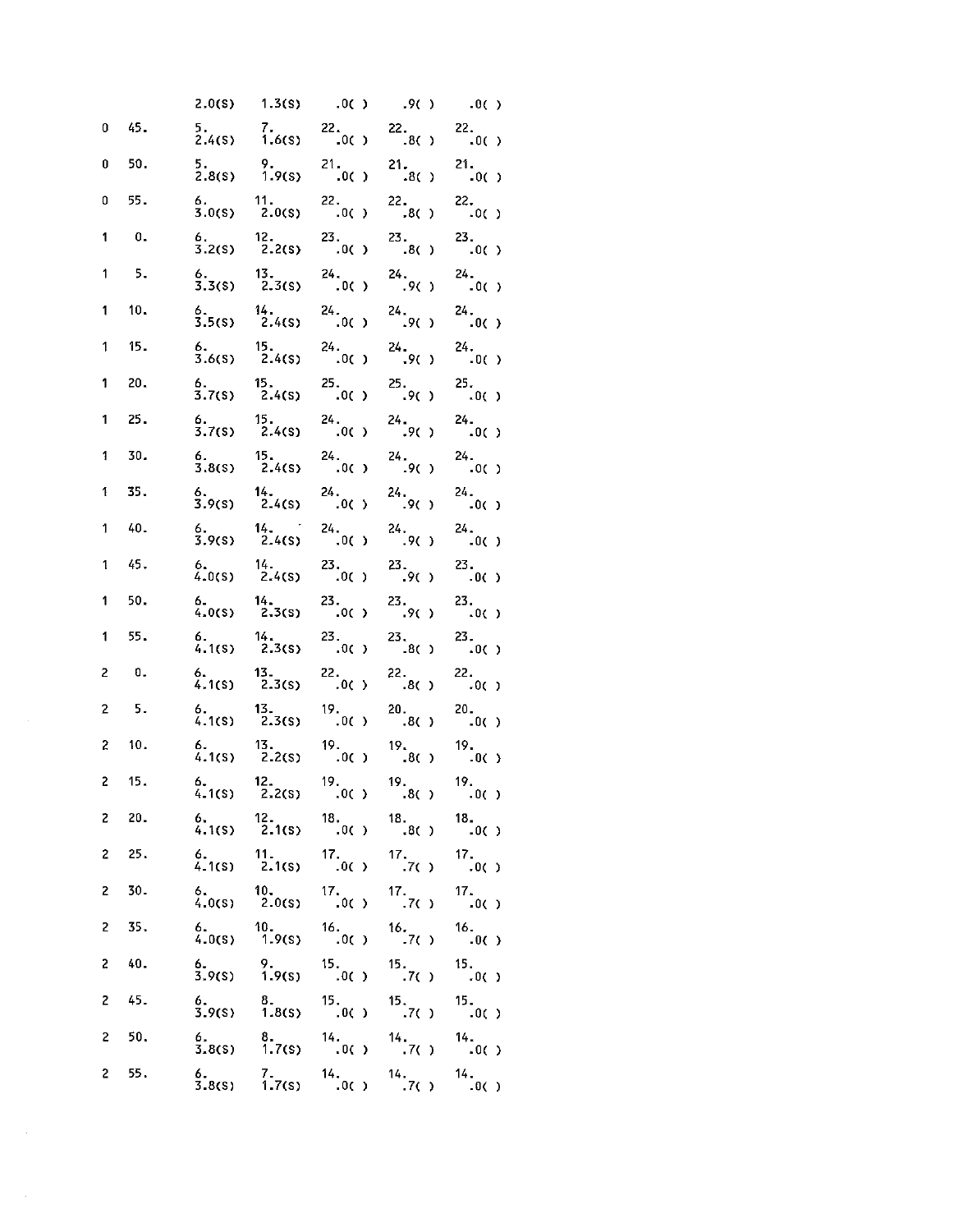| 3 | О.            | 6.<br>3.8(S)     | 7.<br>1.6(S)         | $\frac{13}{10}$ .                     | 13.<br>6()            | 13.<br>.0( )   |
|---|---------------|------------------|----------------------|---------------------------------------|-----------------------|----------------|
| 3 | 5.            | $6.$<br>3.7(s)   | $6.$<br>1.6(s)       | $13_{0( )}$                           | $\frac{13}{16}$ .     | 13.<br>.0( )   |
| 3 | 10.           | $6.$<br>3.7(s)   | 6.<br>1.5(s)         | $12.$<br>$.0( )$                      | $^{12}$ :6( )         | 12.<br>.0()    |
| 3 | 15.           | $6.$ 3.6(s)      | 6.<br>1.5(s)         | 12.0()                                | 12.<br>.6( )          | 12.<br>.0()    |
| 3 | 20.           | 6.<br>3.6(S)     | 5.<br>1.5(S)         | $\frac{11}{0(1)}$                     | 11.<br>.6()           | 11.<br>.0()    |
| 3 | 25.           | 6.<br>3.6(S)     | 5.<br>1.4(S)         | $^{11}$ . 0( )                        | 11.<br>.6( )          | 11.<br>.0()    |
| 3 | 30.           | 6.<br>3.5(S)     | $5.$<br>1.4(s)       | $\frac{11}{10}$                       | $\frac{11}{6}$        | 11.<br>.0()    |
| 3 | 35.           | 6.<br>3.5(s)     | 5.<br>1.4(s)         | $\frac{11}{00}$                       | 11.<br>6()            | 11.<br>.0( )   |
| 3 | 40.           | $6.$<br>3.4(s)   | 5.<br>1.3(s)         | $\sum_{0}^{11}$                       | 11.6()                | 11.<br>.0()    |
| 3 | 45.           | $rac{6}{3}.4(5)$ | 5.<br>1.3(s)         | $\frac{11}{10}$                       | 11.<br>.6( )          | 11.<br>.0( )   |
| 3 | 50.           | 6.<br>5.4(s)     | 5.<br>1.3(s)         | 10 <sub>1</sub><br>$\bigcirc$ 0( )    | $10.$ . 6( )          | 10.<br>.0()    |
| 3 | 55.           | 6.<br>3.3(s)     | 4.<br>1.2(s)         | $10 -$<br>.0( )                       | 10.<br>.6( )          | 10.<br>.0()    |
| 4 | О.            | 6.<br>3.3(s)     | 4.<br>1.2(s)         | 10.<br>0()                            | 10.<br>.6()           | 10.<br>$-0( )$ |
| 4 | 5.            | 6.<br>3.2(s)     | 4.<br>1.2(s)         | 10 <sub>1</sub><br>.0()               | 10.<br>.6( )          | 10.<br>.0()    |
| 4 | 10.           | 6.<br>3.2(s)     | 4.<br>1.1(s)         | 10.<br>.0()                           | 10.<br>.6( )          | 10.<br>.0()    |
| 4 | 15.           | 6.<br>3.2(S)     | 4.<br>1.1(s)         | 10.<br>0()                            | 10.<br>.6()           | 10.<br>$-0( )$ |
| 4 | 20.           | 6.<br>3.1(s)     | 4.<br>1.1(s)         | $^{10}$ . 0( )                        | 10.<br>.6( )          | 10.<br>.0()    |
| 4 | 25.           | $6.$<br>3.1(s)   | $\frac{4}{1}$ . 1(s) | $\frac{10}{10}$                       | 10.1<br>.6( )         | 10.<br>.0( )   |
| 4 | 30.           | 6.<br>3.0(S)     | 4.<br>1.0(s)         | 10.<br>.0( )                          | $10.$                 | 10.<br>.0( )   |
| 4 | 35.           | 6.<br>3.0(S)     | 1.0(s)               | 9.0()                                 | $\frac{10}{6}$ . 6( ) | 10.<br>.0()    |
| 4 | 40.           | 6.<br>3.0(S)     | 4.<br>1.0(s)         | $9.0()$                               | 9.6()                 | 9.<br>.0()     |
| 4 | 45.           | 6.<br>2.9(s)     | $^{4}_{1.0(5)}$      | 9.0()                                 | 9.<br>- .5c >         | 9.<br>.0()     |
| 4 | 50.           | 6.<br>2.9(s)     | $^{4}$ .9(s)         | $\begin{array}{c} 9 \\ 0 \end{array}$ | 9.<br>.5( )           | 9.<br>.0()     |
| 4 | 55.           | 5.<br>2.8(S)     | 4.9(s)               | 9.0()                                 | $\frac{9}{15}$        | 9.<br>.0( )    |
| 5 | $\mathbf 0$ . | 5.<br>2.8(S)     | 4.9(s)               | $9.0()$                               | 9.5()                 | 9.<br>.0( )    |
| 5 | 5.            | 5.<br>2.8(S)     | 4.9(s)               | 9.0()                                 | 9.<br>- .5C >         | 9.<br>$.0($ )  |
| 5 | 10.           | 5.<br>2.7(S)     | 3.8(s)               | 9.0()                                 | 9.5()                 | 9.<br>.0( )    |
| 5 | 15.           | 5.<br>2.7(S)     | 3.8(s)               | 9.0()                                 | 9.<br>.5( )           | 9.<br>.0()     |

 $\frac{1}{2}$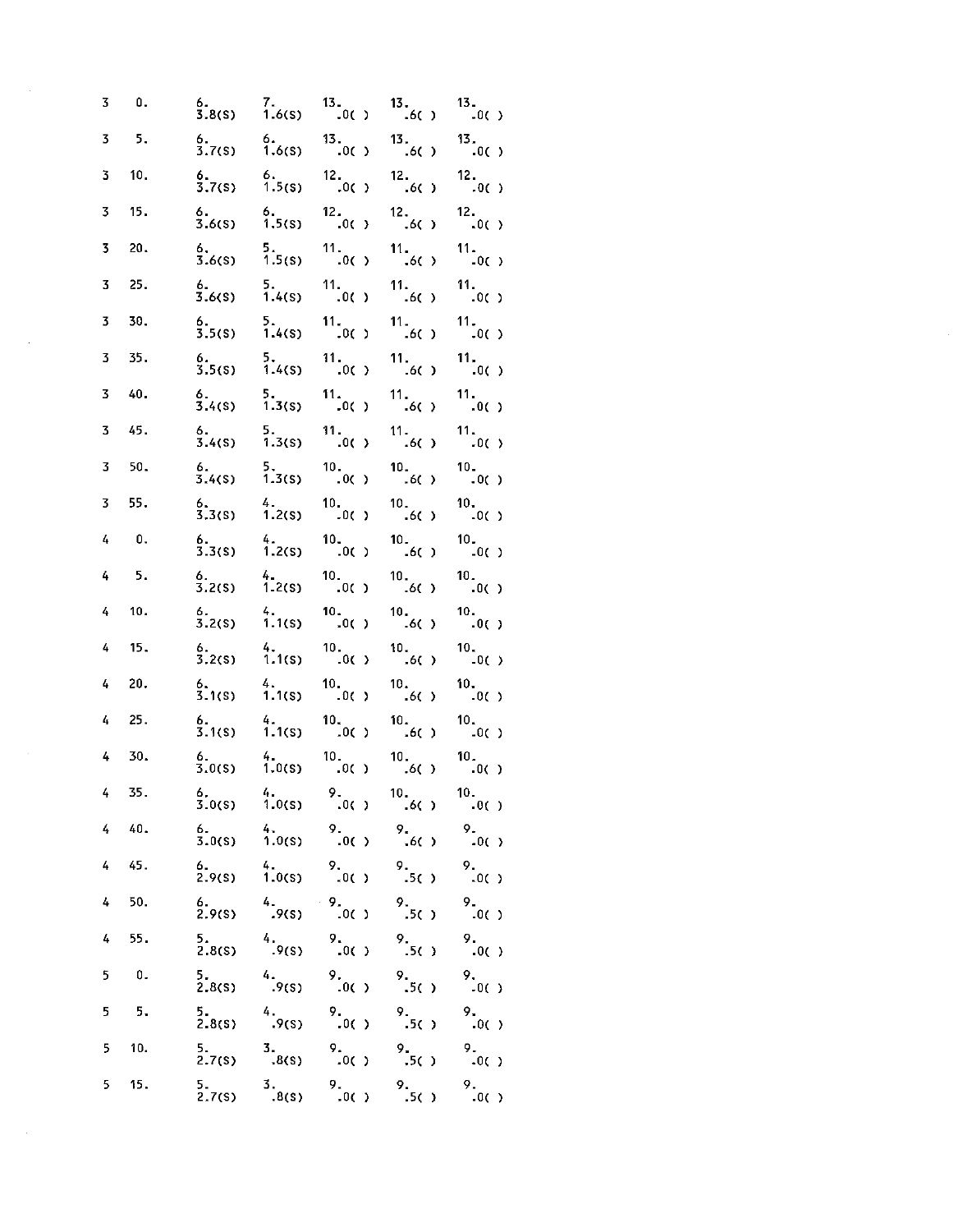| 5 20.        | 5. 3. 9. 9. 9.<br>2.7(S) .8(S) .0( ) .5( ) .0( )    |  |  |
|--------------|-----------------------------------------------------|--|--|
| $5$ 25       | 5. 3. 9. 9. 9.<br>2.6(s) 8(s) 0( ) 5( ) 0( )        |  |  |
| $5 - 30.$    | 5. 3. 9. 9. 9.<br>2.6(S) .7(S) .0( ) .5( ) .0( )    |  |  |
| $5\quad 35.$ | 5. 3. 8. 8. 8. 8.<br>2.5(S) .7(S) .0( ) .5( ) .0( ) |  |  |
| $5 - 40.$    | 5. 3. 8. 8. 8.<br>2.5(s) .7(s) .0( ) .5( ) .0( )    |  |  |
| $5 - 45$ .   | 5. 3. 8. 8. 8. 8.<br>2.5(S) .7(S) .0( ) .5( ) .0( ) |  |  |
| $5 - 50$ .   | 5. 3. 8. 8. 8. 8.<br>2.4(S) .7(S) .0( ) .5( ) .0( ) |  |  |
| $5 - 55$ .   | 5. 3. 8. 8. 8. 8.<br>2.4(s) .6(s) .0() .5() .0()    |  |  |
| 60.          | 5. 3. 8. 8. 8. 8.<br>2.4(S) .6(S) .0( ) .5( ) .0( ) |  |  |
|              |                                                     |  |  |

 $\mathbf{1}$ 

RACETRACK DRAW, FUTURE FACILITIES, RPB III RAPID CITY, SD<br>FERBER ENGINEERING COMPANY, FUSWMM.IN, DEC 2001, DMM/FEC

\*\*\* **PEAK FLOWS, STAGES AND STORAGES OF GUTTERS AND DETENTION DAMS** \*\*\*

| CONVEYANCE                    | <b>PEAK</b>                    | <b>STAGE</b>                          | <b>STORAGE</b> | TIME                            |
|-------------------------------|--------------------------------|---------------------------------------|----------------|---------------------------------|
| <b>ELEMENT</b>                | (CFS)                          | (FT)                                  | $(AC-FI)$      | (HR/MIN)                        |
| 102<br>101<br>500<br>27<br>26 | 15.<br>6.<br>32.<br>32.<br>32. | - 1<br>(DIRECT FLOW)<br>(DIRECT FLOW) | 2.4<br>4.1     | 25.<br>10.<br>30.<br>30.<br>30. |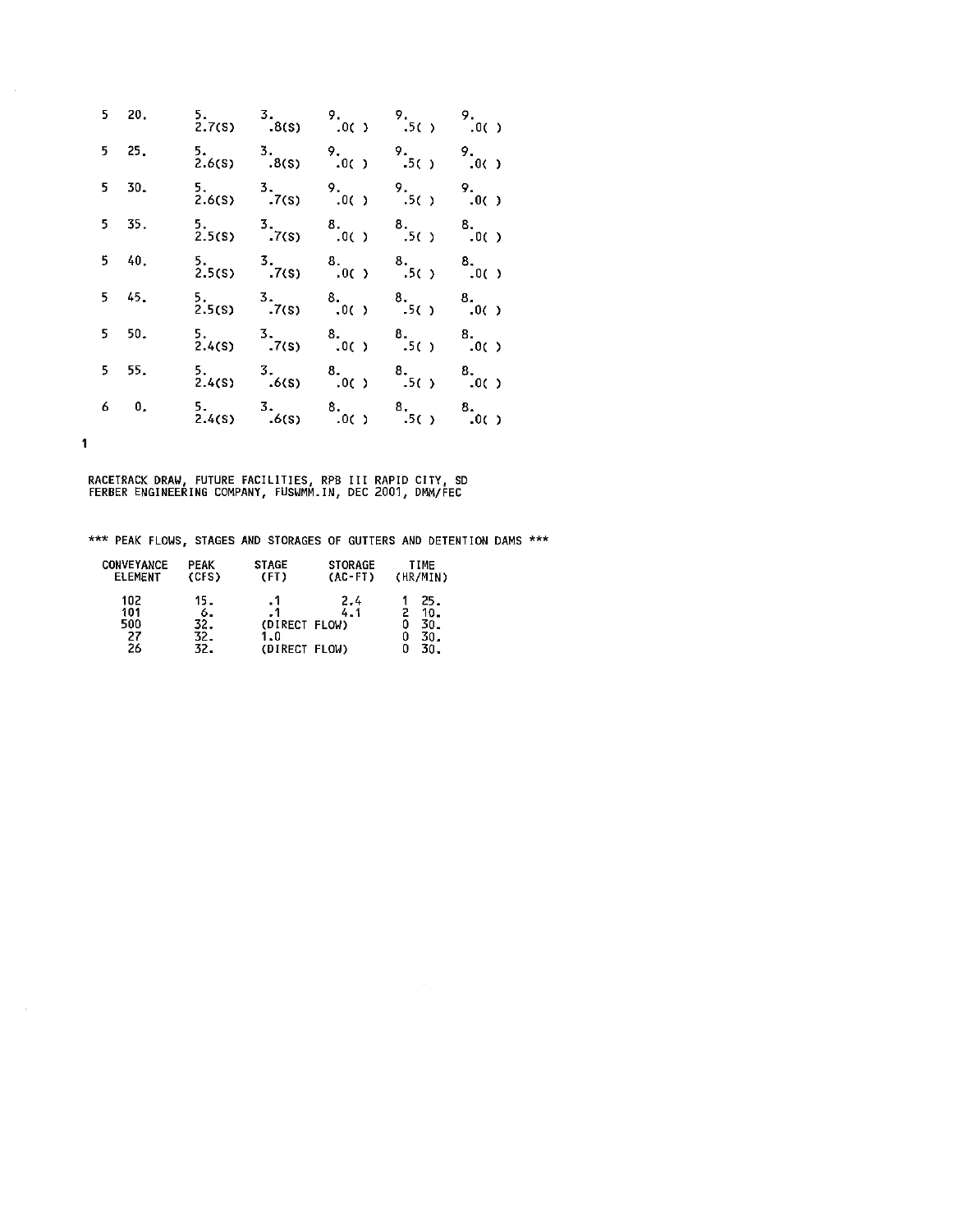# .10-year UDSWMM Fully-Developed Output

 $\cdot$  I .

FERBER ENGINEERING COMPANY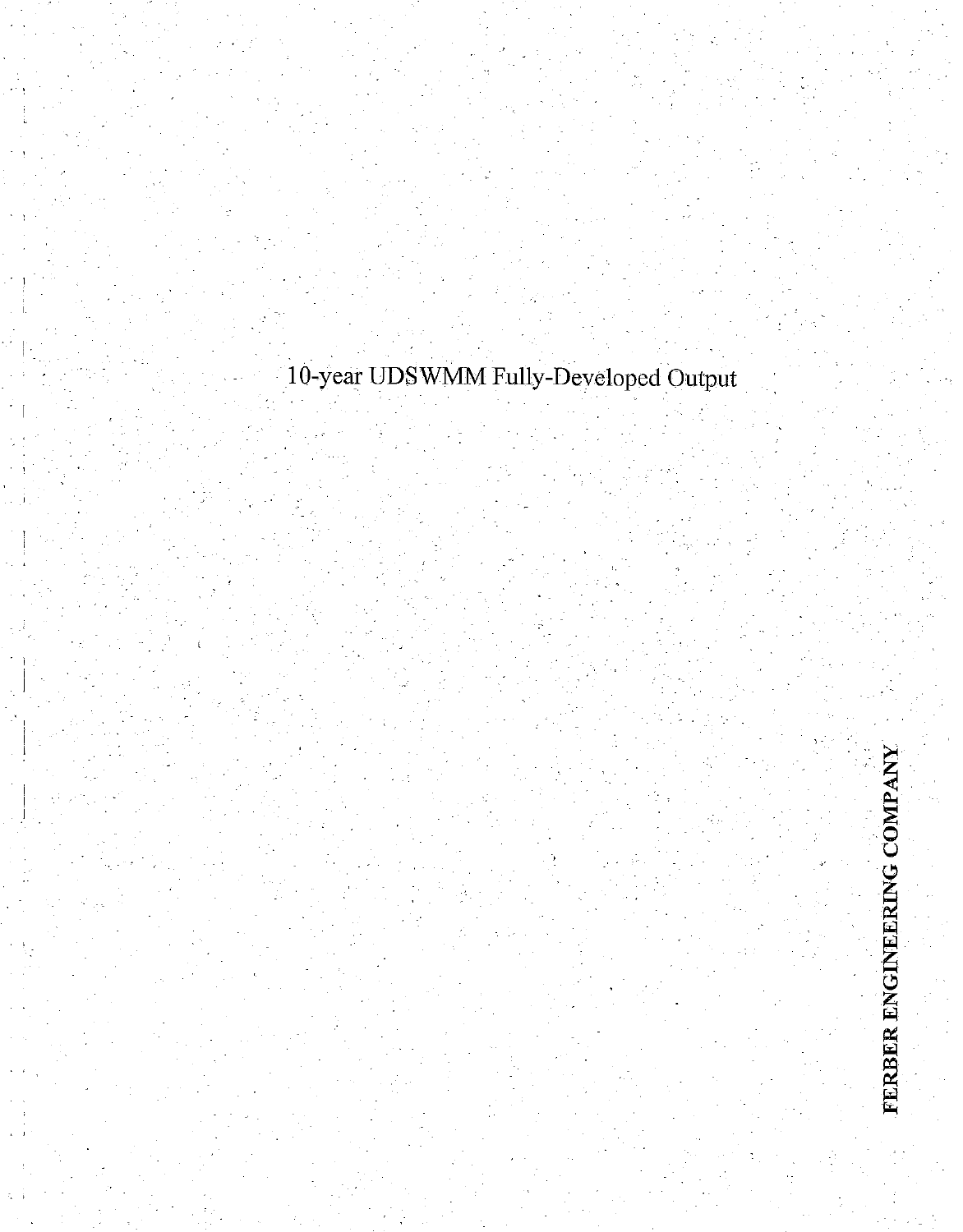URBAN DRAINAGE STORM WATER MANAGEMENT MODEL - 32 BIT VERSION 1998 REVISED BY UNIVERSITY OF COLORADO AT DENVER

\*\*\* **ENTRY MADE TO RUNOFF MODEL** \*\*\*

RACETRACK DRAW, FUTURE FACILITIES, RPB III RAPID CITY, SD<br>FERBER ENGINEERING COMPANY, FUSWMM.IN, DEC 2001, DMM/FEC

DNUMBER OF TIME STEPS 72 DINTEGRATION TIME INTERVAL (MINUTES), 5.DO

### 25.0 PERCENT OF IMPERVIOUS AREA HAS ZERO DETENTION DEPTH

RACETRACK DRAW, FUTURE FACILITIES, RPB III RAPID CITY, SD<br>FERBER ENGINEERING COMPANY, FUSWMM.IN, DEC 2001, DMM/FEC

HYDROGRAPHS FROM CUHPF MODEL ARE LISTED FOR THE FOLLOWING 3 SUBCATCHMENTS

|   | TIME(HR/MIN)  | 101  | 102  | 301 |
|---|---------------|------|------|-----|
| 0 | 0.            | О.   | 0.   | О.  |
| 0 | 5.            | 0.   | 0.   | О.  |
| 0 | 10.           | 0.   | 0.   | Ο.  |
| 0 | 15.           | 12.  | 5.   | 8.  |
| 0 | 20.           | 49.  | 23.  | 22. |
| 0 | 25.           | 120. | 60.  | 46. |
| 0 | 30.           | 201. | 106. | 52. |
| 0 | 35.           | 201. | 126. | 40. |
| 0 | 40.           | 161. | 113. | 28. |
| 0 | 45.           | 126. | 94.  | 20. |
| 0 | 50.           | 99.  | 78.  | 13. |
| 0 | 55.           | 79.  | 65.  | 11. |
| 1 | О.            | 66.  | 56.  | 10. |
| 1 | 5.            | 58.  | 49.  | 10. |
| 1 | 10.           | 52.  | 44.  | 9.  |
| 1 | 15.           | 49.  | 40.  | 9.  |
| 1 | 20.           | 44.  | 37.  | 9.  |
| 1 | 25.           | 37.  | 31.  | 7.  |
| 1 | 30.           | 31.  | 27.  | 6.  |
| 1 | 35.           | 28.  | 24.  | 6.  |
| 1 | 40.           | 26.  | 22.  | 5.  |
| 1 | 45.           | 24.  | 20.  | 5.  |
| 1 | 50.           | 23.  | 19.  | 5.  |
| 1 | 55.           | 23.  | 19.  | 5.  |
| 2 | $\mathbf 0$ , | 21.  | 18.  | 4.  |
| 2 | 5.            | 17.  | 15.  | 3.  |
| 2 | 10.           | 11.  | 12.  | О.  |
| 2 | 15.           | 7.   | 8.   | О.  |
| 2 | 20.           | 4.   | 5.   | 0.  |
| 2 | 25.           | 3.   | 4.   | 0.  |
| 2 | 30.           | 2.   | 3.   | О.  |
| 2 | 35.           | 0.   | 2.   | 0.  |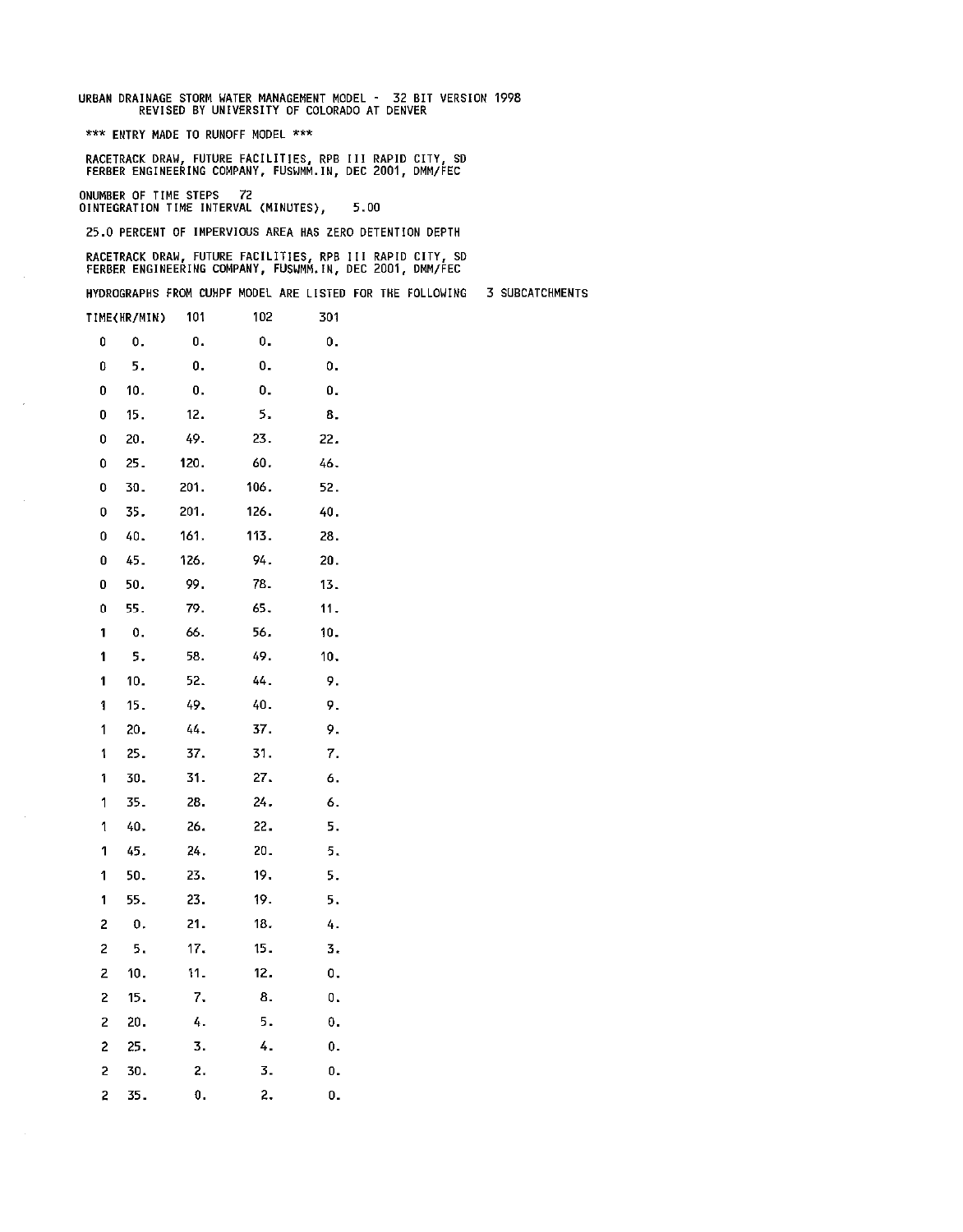# **RACETRACK DRAW, FUTURE FACILITIES, RPS III RAPID CITY, SD**  FERBER ENGINEERING COMPANY, FUSWMM.IN, DEC 2001, DMM/FEC

| <b>GUTTER</b><br><b>NUMBER</b> | <b>GUTTER</b><br><b>CONNECTION</b> | <b>NDP</b>     | NP             |                 |       | <b>WIDTH</b><br>OR DIAM<br>(FI) | LENGTH<br>(FT) | <b>INVERT</b><br><b>SLOPE</b> | HORIZ TO VERT<br>(FT/FT) | SIDE SLOPES | R    | MANNING | OVERBANK/SURCHARGE<br>DEPTH<br>N | ЧK<br>(FT) |
|--------------------------------|------------------------------------|----------------|----------------|-----------------|-------|---------------------------------|----------------|-------------------------------|--------------------------|-------------|------|---------|----------------------------------|------------|
| 101                            | 500                                | 13             |                | <b>PIPE</b>     |       |                                 |                | .0100                         | .0                       | $\cdot$ 0   |      | .016    | . 10                             | 0          |
|                                |                                    | RESERVOIR      | STORAGE        | IN ACRE-FEET    | VS.   | SPILLWAY                        | OUTFLOW        |                               |                          |             |      |         |                                  |            |
|                                |                                    | .0             | .0             | 1.0             | 3.0   | 2.2                             | 5.0            | 3.6                           | 6.0                      |             | 5.1  | 7.0     | 6.9                              | 8.0        |
|                                |                                    | 8.8            | 9.0            | 10.9            | 10.0  | 13.1                            | 11.0           | 15.6                          | 36.0                     |             | 18.3 | 97.0    | 21.1                             | 177.0      |
|                                |                                    | 24.1           | 273.0          |                 |       |                                 |                |                               |                          |             |      |         |                                  |            |
| 102                            | 500                                | 8              |                | <b>PIPE</b>     |       |                                 |                | .0100                         | $\cdot$ 0                | $\cdot$ 0   |      | .016    | . 10                             | 0          |
|                                |                                    | RESERVOIR      | <b>STORAGE</b> | ACRE-FEET<br>ΙN | ٧s    | SPILLWAY                        | <b>OUTFLOW</b> |                               |                          |             |      |         |                                  |            |
|                                |                                    | .0             | $\cdot$ 0      | -6              | 3.0   | 1.4                             | 5.0            | 2.4                           | 14.0                     |             | 3.4  | 33.0    | 4.7                              | 91.0       |
|                                |                                    | 6.0            | 169.0          | 7.5             | 264.0 |                                 |                |                               |                          |             |      |         |                                  |            |
| 27                             | 26                                 |                |                | PIPE            |       | 5.0                             | 128.           | .0300                         | .0                       | .0          |      | 016.    | 5.00                             | 0          |
| 500                            | 27                                 |                |                |                 |       | .0                              |                | .0010                         | $\cdot$ 0                | -0          |      | .001    | 10.00                            | 0          |
| <b>OTOTAL</b>                  | <b>NUMBER OF</b>                   | GUTTERS/PIPES. |                |                 |       |                                 |                |                               |                          |             |      |         |                                  |            |

**RACETRACK DRAW, FUTURE FACILITIES, RPS III RAPID CITY, SD**  FERBER ENGINEERING COMPANY, FUSWMM.IN, DEC 2001, DMM/FEC

### ARRANGEMENT OF SUBCATCHMENTS AND GUTTERS/PIPES

 $\mathbf{1}$ 

| <b>CUTTER</b> |      | TRIBUTARY GUTTER/PIPE                                       |       |            |                          |     |     |                                          |     |       |            | TRIBUTARY SUBAREA                                                                    |                                          |                |                                 |                                                                      |     |     | D.A.(AC)        |
|---------------|------|-------------------------------------------------------------|-------|------------|--------------------------|-----|-----|------------------------------------------|-----|-------|------------|--------------------------------------------------------------------------------------|------------------------------------------|----------------|---------------------------------|----------------------------------------------------------------------|-----|-----|-----------------|
| 27            | 500  |                                                             |       |            | $0$ 0 0 0 0 0 0          |     |     | $\begin{array}{ccc} & & 0 & \end{array}$ |     |       | $0\quad 0$ | $\overline{\mathbf{0}}$                                                              | $\begin{array}{ccc} & & 0 & \end{array}$ |                |                                 |                                                                      |     |     | 0 0 0 0 0 183.0 |
| 101           |      | $0\quad 0\quad 0\quad 0\quad 0\quad 0\quad 0\quad 0\quad 0$ |       |            |                          |     |     |                                          |     | 101 - |            | $\begin{array}{ccccccccccccccccccccc} 0 & 0 & 0 & 0 & 0 & 0 & 0 & 0 & 0 \end{array}$ |                                          |                |                                 |                                                                      |     |     | 103.7           |
| 102           |      | $0$ 0 0 0 0 0 0 0 0 0                                       |       |            |                          |     |     |                                          |     | 102   | - 0        | 0                                                                                    | $\begin{matrix} 0 & 0 \end{matrix}$      |                |                                 | $\begin{array}{ccccccccccccccccc} 0 & 0 & 0 & 0 & 0 & 0 \end{array}$ |     |     | 60.8            |
| 500           | 101. | 102                                                         | - 0 - | $0\quad 0$ | $\overline{\phantom{a}}$ | - 0 | - 0 | - 0 -                                    | - 0 | 301   | _ດ         | - 0                                                                                  | $\mathbf{0}$                             | $\overline{0}$ | $\begin{matrix}0&0\end{matrix}$ | - 0                                                                  | - 0 | - 0 | 183.0           |

RACETRACK DRAW, FUTURE FACILITIES, RPB III RAPID CITY, SD<br>FERBER ENGINEERING COMPANY, FUSWMM.IN, DEC 2001, DMM/FEC

### HYDROGRAPHS ARE LISTED FOR THE FOLLOWING 5 CONVEYANCE ELEMENTS

THE UPPER NUMBER IS DISCHARGE IN CFS<br>THE LOWER NUMBER IS ONE OF THE FOLLOWING CASES:<br>() DENOTES DERITH ABOVE INVERT IN FEET<br>(S) DENOTES STORAGE IN AC-FT FOR DETENTION DAM. DISCHARGE INCLUDES SPILLWAY OUTFLOW.<br>(I) DENOTES G

|              | TIME(HR/MIN) 101 102 500 |                                                                  | $27 \quad \bullet$ | 26 |
|--------------|--------------------------|------------------------------------------------------------------|--------------------|----|
| $0 \quad 5.$ |                          | $0.$ 0. 0. 0. 0. 0.<br>0. 0(S) 0. 0(C) 0. 0(C) 0. 0(C)           |                    |    |
| $0 - 10.$    |                          |                                                                  |                    |    |
| $0$ 15.      |                          | 0. 0. 8. 8. 8.<br>$.0(s)$ $.0(s)$ $.0(s)$ $.0(0)$ $.5()$ $.0()$  |                    |    |
| 0 20.        |                          | 1. 1. 23. 23. 23. 25.<br>$.3(s)$ $.1(s)$ $.0( )$ $.8( )$ $.0( )$ |                    |    |
| $0$ 25.      |                          | 2. 2. 50. 49. 49.<br>$.8(s)$ 4(s) 0() 1.2() 0()                  |                    |    |
| 0 30.        |                          | 5. 4. 60. 61. 61.<br>1.9(s) .9(s) .0() 1.4() .0()                |                    |    |
| 0, 35.       |                          | 6. 8. 54. 53. 53.<br>3.3(S) 1.7(S) .0( ) 1.3( ) .0( )            |                    |    |
| $0 - 40.$    | 7. 15. 50, 50. 50.       |                                                                  |                    |    |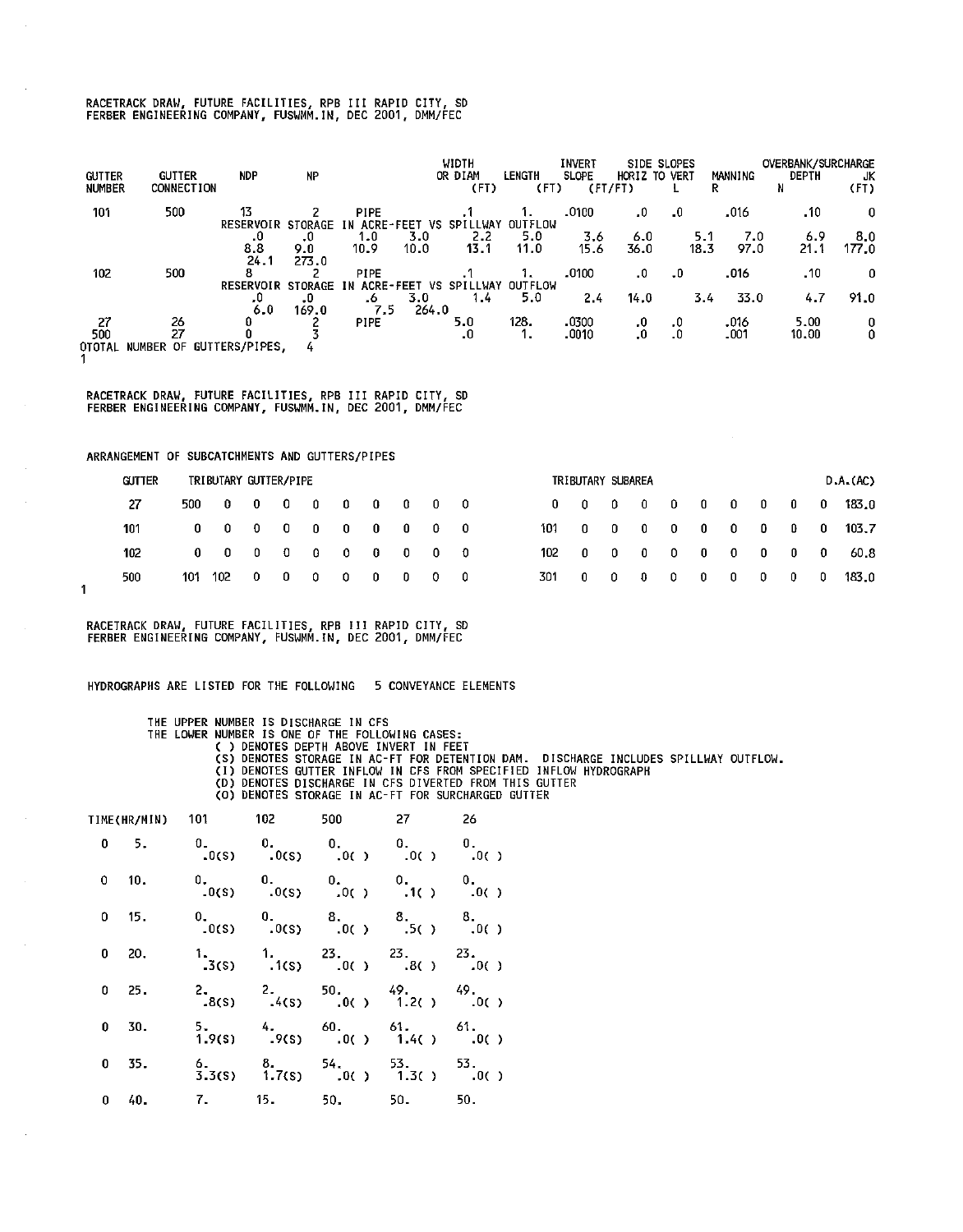|                |                |              |                            | 4.5(S) 2.4(S) .0( ) 1.3( ) .0( )                                            |                                   |                                 |
|----------------|----------------|--------------|----------------------------|-----------------------------------------------------------------------------|-----------------------------------|---------------------------------|
|                | 0 45.          |              | 7. 25.<br>5.4(S) 3.0(S)    | 53.<br>$0( )$                                                               | $52.$<br>1.3()                    | 52.0()                          |
| 0              | 50.            |              | 8. 32.<br>6.1(S) 3.4(S)    | 53.0()                                                                      | $\frac{54}{1.3}$ ()               | 54.0()                          |
| 0              | 55.            |              | 8. 43.<br>6.7(S) 3.6(S)    | $61$ .<br>0( )                                                              | 60.14()                           | $60.$<br>$.0()$                 |
| 1              | $\mathbf{0}$ . |              | 8. 48.<br>7.1(s) 3.7(s)    | $66$ $0()$                                                                  | $66$<br>1.4()                     | $66.$ .0()                      |
| 1              | $-5.$          |              | 8. 49.<br>7.5(s) 3.8(s)    | $67.$<br>$,0()$                                                             | $67.$<br>1.4( )                   | $67.$<br>$.0()$                 |
| $1 -$          | 10.            |              | 9, 48.<br>7.8(s) 3.8(s)    | $66$ $0()$                                                                  | 67.14()                           | $67.$<br>$.0()$                 |
| 1              | 15.            |              | 9. $47.$<br>8.1(s) 3.7(s)  | 65. 65.<br>$0()$ 65.                                                        |                                   | $65.$<br>$.0()$                 |
| 1              | 20.            |              | 9. $44.$<br>8.4(S) 3.7(S)  | $62$<br>$0( )$                                                              | $^{62}_{1.4( )}$                  | $62.$<br>$.0()$                 |
| 1              | 25.            |              | 9. $41.$<br>8.6(S) 3.6(S)  | 58.0()                                                                      | $57.$<br>1.3()                    | 57.                             |
| 1              | 30.            |              | 9, 38,<br>8.8(S) 3.5(S)    | $53$<br>$0()$                                                               | 53.1.3()                          | $53.$<br>.0( )                  |
| 1              | 35.            |              | 9. 34.<br>8.9(S) 3.5(S)    | 49.<br>.0(  )                                                               | $^{49}$ .<br>1.2( )               | 49.0()                          |
| 1              | 40.            |              | 9. $32.$<br>9.0(s) 3.4(s)  | 47. $47.$<br>$0()$ $1.2()$                                                  |                                   | 47.0()                          |
| 1              | 45.            |              | 9. $31$ .<br>9.1(s) 3.3(s) | 45. $45.$<br>$0()$ $1.2()$                                                  |                                   | $^{45}$ :0( )                   |
| 1              | 50.            |              | 9. $30.$<br>9.2(s) 3.3(s)  | $\frac{44}{0}$ $\left(\begin{array}{cc} & 44 \\ 0 & 1.2 \end{array}\right)$ |                                   | 44.000                          |
| 1              | 55.            |              | 9. 28.<br>9.3(S) 3.2(S)    | 43. $43.$<br>$0()$ $1.2()$                                                  |                                   | 43.0()                          |
| 2              | 0.             |              | 9. 27.<br>9.4(S) 3.1(S)    | 41.0() 41.1()                                                               |                                   | 41.0()                          |
| $\overline{c}$ | 5.             |              | 9. 26.<br>9.5(S) 3.0(S)    |                                                                             | $38.$ 38.<br>0( ) 1.1( )          | $38.$<br>.0( )                  |
| 2              | 10.            |              |                            | 9. 25. 34. 34.<br>9.5(s) 3.0(s) .0( ) 1.0( )                                |                                   | $34.$<br>.0( )                  |
| $\overline{c}$ | 15.            | 9.<br>9.5(S) | 23.<br>2.9(s)              |                                                                             | 32.<br>$32.$<br>$32.$<br>$1.0($ ) | $\overset{32.}{_{\cdot}}$ .0( ) |
| 2              | 20.            | 9.<br>9.5(s) | 21.<br>2.8(S)              | 30.0()                                                                      | 31.0()                            | 31.<br>$.0($ )                  |
| 2              | 25.            | 9.<br>9.4(S) | 19.<br>2.7(s)              | $28.$<br>$.0( )$                                                            | $^{28}$ . $9()$                   | $28.$<br>.0( )                  |
| 2              | 30.            | 9.<br>9.4(S) | $^{17}_{2.6(5)}$           | $^{27}$ .0( )                                                               | $^{27}$ .9( )                     | $27.$<br>$.0( )$                |
| 2              | 35.            | 9.<br>9.3(s) | $16.$<br>2.5(s)            | $^{25}$ :0( )                                                               | $^{25}$ . $9()$                   | $^{25}$ :0( )                   |
| 2              | 40.            | 9.<br>9.3(s) | $\frac{14}{2.4(s)}$        | $\overset{23}{\rule{0pt}{6pt}}.0 \langle$ )                                 | $^{23}$ . $9()$                   | $23.$<br>.0( )                  |
| 2              | 45.            | 9.<br>9.2(s) | $\frac{13}{2.3}$ (s)       | $^{22}$ . 0( )                                                              | $^{22}$ : 8( )                    | $^{22}$ :0( )                   |
| 2              | 50.            | 9.<br>9.1(s) | 12.<br>2.2(s)              | $21_{0( )}$                                                                 | $^{21}$ . 8( )                    | $21.$<br>$.0()$                 |
| 2              | 55.            | 9.<br>9.1(S) | 11.2.1(s)                  | 20 <sub>1</sub><br>.0()                                                     | $^{20}$ . $^{8}$ ( )              | 20.<br>.0()                     |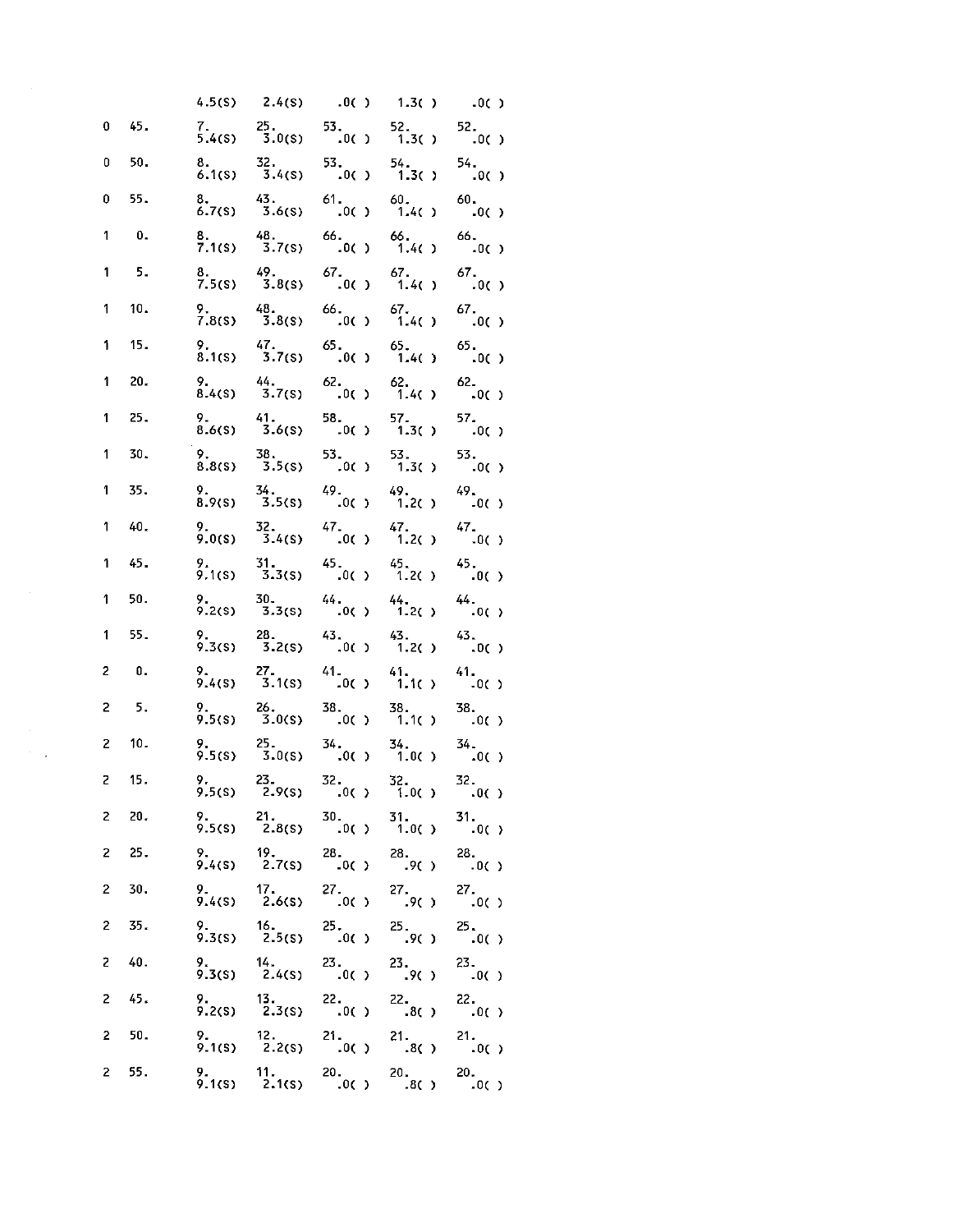| 3                       | 0.             |                              | 9.<br>9.0(S) 2.0(S)               | $^{20}$ .0( )                                     | $20.$<br>$.8()$        | $20.$<br>$.0()$   |
|-------------------------|----------------|------------------------------|-----------------------------------|---------------------------------------------------|------------------------|-------------------|
| $\overline{\mathbf{3}}$ | 5.             |                              | 9. 10. 19.<br>9.0(s) 1.9(s) .0( ) |                                                   | 19.8()                 | 19.0()            |
| 3                       | 10.            |                              |                                   | 18.0()                                            | $^{18}$ . $^{8}$ .     | $18.$<br>.0()     |
| 3                       | 15.            |                              |                                   | $18.$ 0( )                                        | 18.7()                 | $^{18}$ .0( )     |
| 3                       | 20.            | 9.<br>8.8(S)                 | 8.<br>1.8(s)                      | $\frac{17}{10}$ .                                 | $\frac{17}{17}$        | $17.$<br>$.0()$   |
| 3                       | 25.            |                              | 9. 8.<br>8.7(S) 1.7(S)            | $17_{0( )}$                                       | $^{17}$ . 7( )         | $17.$<br>$.0()$   |
| 3                       | 30.            | 9.<br>8.6(S)                 | 7.7(5)                            | $^{16}$ .0( )                                     | $^{16}$ . 7( )         | $16.$<br>$.0()$   |
| 3                       | 35.            |                              |                                   | $^{16}$ . 0( )                                    | 16.7()                 | $16.$<br>$.0()$   |
| 3                       | 40.            |                              | 9. 6.<br>8.5(S) 1.6(S)            | 15.0( )                                           | 15.7()                 | $\sum_{0}^{15}$   |
| 3                       | 45.            |                              | 9. 6.<br>8.5(S) 1.5(S)            | $\frac{15}{10}$ .                                 | 15.7()                 | $\sum_{0}^{15}$   |
| 3                       | 50.            |                              | 9. 5.<br>8.4(s) 1.5(s)            | $\frac{14}{10}$                                   | 14.7()                 | $\frac{14}{10}$ . |
| 3                       | 55.            |                              | 9. 5.<br>8.3(S) 1.4(S)            | $14 \cdot 0()$                                    | 14:7()                 | 14:0()            |
| 4                       | $\mathbf{0}$ . |                              | 9. 5.<br>8.3(S) 1.4(S)            | 14.0()                                            | 14.7()                 | 14.0()            |
| 4                       | 5.             |                              | 9. 5.<br>8.2(S) 1.4(S)            | 14.0()                                            | 14.7()                 | 14.<br>$.0($ )    |
| 4                       | 10.            |                              | 9. 5.<br>8.2(s) 1.3(s)            | $\sum_{0}^{13}$ .                                 | $\frac{13}{7}$ ( )     | 13.<br>$-0( )$    |
| 4                       | 15.            |                              | 9. 5.<br>8.1(s) 1.3(s)            | $\frac{13}{10}$                                   | 13.7()                 | 13.0()            |
| 4                       | 20.            |                              |                                   | $\frac{13}{10}$ .                                 | 13.6()                 | $\sum_{0}^{13}$ . |
| 4                       | 25.            | 9.<br>8.0(S)                 | 5. $13.$ $0()$                    |                                                   | $\frac{13}{16}$        | 13.0()            |
| 4                       | 30.            |                              |                                   | 9. 4. 13. 13. 13.<br>7.9(s) 1.2(s) .0() .6() .0() |                        |                   |
| 4                       | 35.            | 9. $4.2(s)$<br>7.9(s) 1.2(s) |                                   | 13.0( )                                           | 13.6()                 | 13.<br>.0()       |
| 4                       | 40.            | 8.<br>7.8(s)                 | $\frac{4}{1.2(s)}$                | $\frac{13}{10}$ .                                 | 13.6()                 | 13.<br>.0( )      |
| 4                       | 45.            | 8.<br>7.7(S)                 | $\frac{4}{1}$ . 1(s)              | $\frac{13}{10}$                                   | $\frac{13}{16}$ .      | 13.<br>.0()       |
| 4                       | 50.            | $\frac{8}{7}$ .7(s)          | $\frac{4}{1.1(5)}$                | $\frac{13}{10}$ .                                 | $\frac{13}{16}$ . 6( ) | 13.<br>.0()       |
| 4                       | 55.            | 8.<br>7.6(s)                 | $\frac{4}{1.1(5)}$                | 12, 0()                                           | $^{12}$ :6( )          | 12.<br>.0( )      |
| 5                       | 0.             | 8.<br>7.6(S)                 | $\frac{4}{1.0(s)}$                | 12.0()                                            | 12.6()                 | $12.$<br>.0( )    |
| 5                       | 5.             | 8.<br>7.5(S)                 | 4.<br>1.0(s)                      | $12.$<br>$.0()$                                   | $^{12}$ :6( )          | 12.<br>.0( )      |
| 5                       | 10.            | 8.<br>7.5(s)                 | 4.<br>1.0(s)                      | $12$ 0( )                                         | 12.6()                 | 12.<br>.0( )      |
| 5                       | 15.            | 8.<br>7.4(s)                 | 4.<br>1.0(s)                      | $^{12}$ .0( )                                     | 12.6()                 | 12.<br>.0( )      |

 $\label{eq:2.1} \frac{1}{\sqrt{2}}\int_{\mathbb{R}^3}\frac{1}{\sqrt{2}}\left(\frac{1}{\sqrt{2}}\right)^2\frac{1}{\sqrt{2}}\left(\frac{1}{\sqrt{2}}\right)^2\frac{1}{\sqrt{2}}\left(\frac{1}{\sqrt{2}}\right)^2\frac{1}{\sqrt{2}}\left(\frac{1}{\sqrt{2}}\right)^2.$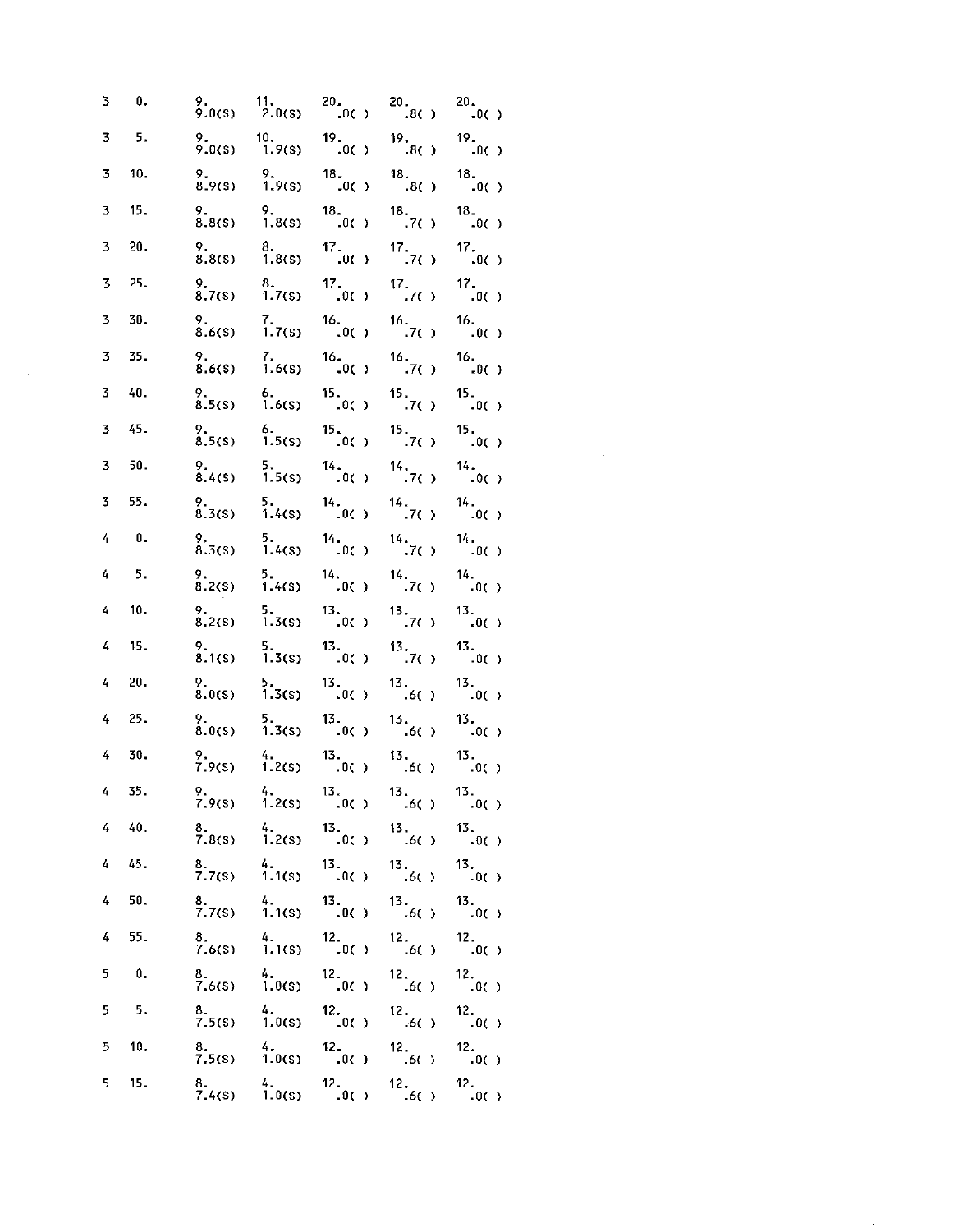| $5 - 20.$  |  | 8. 4. 12. 12. 12. 12.<br>7.3(s) .9(s) .0() .6() .0()            |  |
|------------|--|-----------------------------------------------------------------|--|
| $5$ 25.    |  | 8. 4. 12. 12. 12.<br>7.3(s) .9(s) .0() .6() .0()                |  |
| $5 - 30$ . |  | 8. 4. 12. 12. 12. 12.<br>7.2(s) .9(s) .0() .6() .0()            |  |
| $5 - 35$ . |  | 8. 4. 12. 12. 12. 12.<br>7.2(s) .9(s) .0() .6() .0()            |  |
| $5 - 40.$  |  | 8. 3. 12. 12. 12. 12.<br>7.1(s) .8(s) .0() .6() .0()            |  |
| $5 - 45$   |  | 8. 3. 12. 12. 12.<br>7.1(s) .8(s) .0() .6() .0()                |  |
| $5 - 50.$  |  | 8. 3. 11. 11. 11.<br>7.0(s) .8(s) .0() .6() .0()                |  |
| $5 - 55$   |  | 8. 3. 11. 11. 11. 10.<br>6.9(s) $.8(5)$ $.0(5)$ $.6(5)$ $.0(5)$ |  |
| 60.        |  | 8. 3. 11. 11. 11.<br>6.9(s) $(7(5)$ $(0)$ $(6)$ $(0)$           |  |
|            |  |                                                                 |  |

 $\mathcal{L}(\mathcal{L}^{\mathcal{L}}(\mathcal{L}^{\mathcal{L}}(\mathcal{L}^{\mathcal{L}}(\mathcal{L}^{\mathcal{L}}(\mathcal{L}^{\mathcal{L}}(\mathcal{L}^{\mathcal{L}}(\mathcal{L}^{\mathcal{L}}(\mathcal{L}^{\mathcal{L}}(\mathcal{L}^{\mathcal{L}}(\mathcal{L}^{\mathcal{L}}(\mathcal{L}^{\mathcal{L}}(\mathcal{L}^{\mathcal{L}}(\mathcal{L}^{\mathcal{L}}(\mathcal{L}^{\mathcal{L}}(\mathcal{L}^{\mathcal{L}}(\mathcal{L}^{\mathcal{L}}(\mathcal{L}$ 

RACETRACK DRAW, FUTURE FACILITIES, RPB III RAPID CITY, SD FERBER ENGINEERING COMPANY, FUSWMM.IN, DEC 2001, DMM/FEC

 $\sim$ 

 $\mathbf{1}$ 

\*\*\* **PEAK FLOWS, STAGES AND STORAGES OF GUTTERS AND DETENTION DAMS** \*\*\*

| CONVEYANCE                    | PEAK                           | <b>STAGE</b>                          | <b>STORAGE</b> | TIME                          |
|-------------------------------|--------------------------------|---------------------------------------|----------------|-------------------------------|
| ELEMENT                       | (CFS)                          | (FT)                                  | $(AC-FI)$      | (HR/MIN)                      |
| 102<br>101<br>500<br>27<br>26 | 49.<br>9.<br>67.<br>67.<br>67. | (DIRECT FLOW)<br>1.4<br>(DIRECT FLOW) | 3.8<br>9.5     | 5.<br>10.<br>5.<br>10.<br>10. |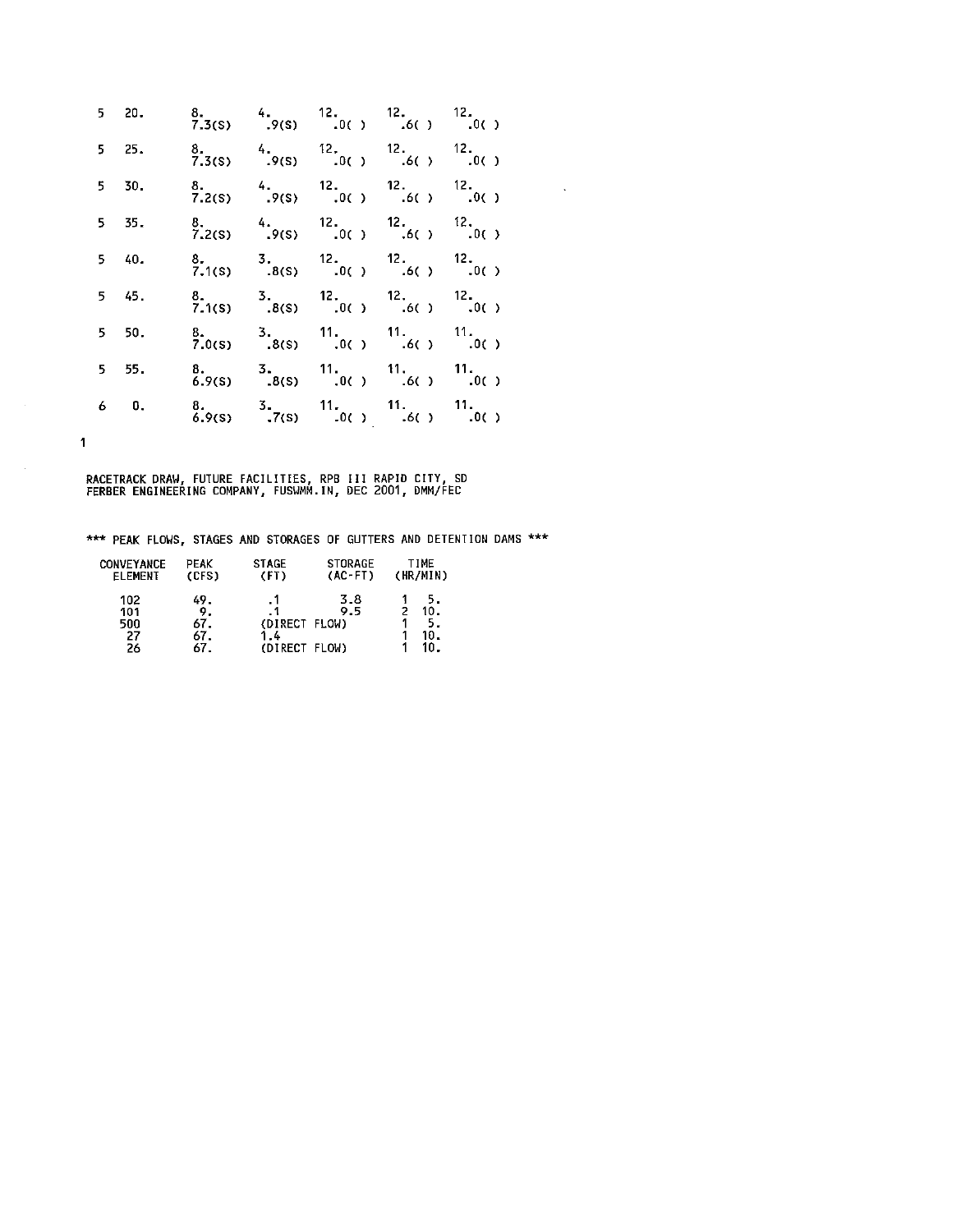# 100-year UDS WMM Fully-Developed Output

FERBER ENGINEERING COMPANY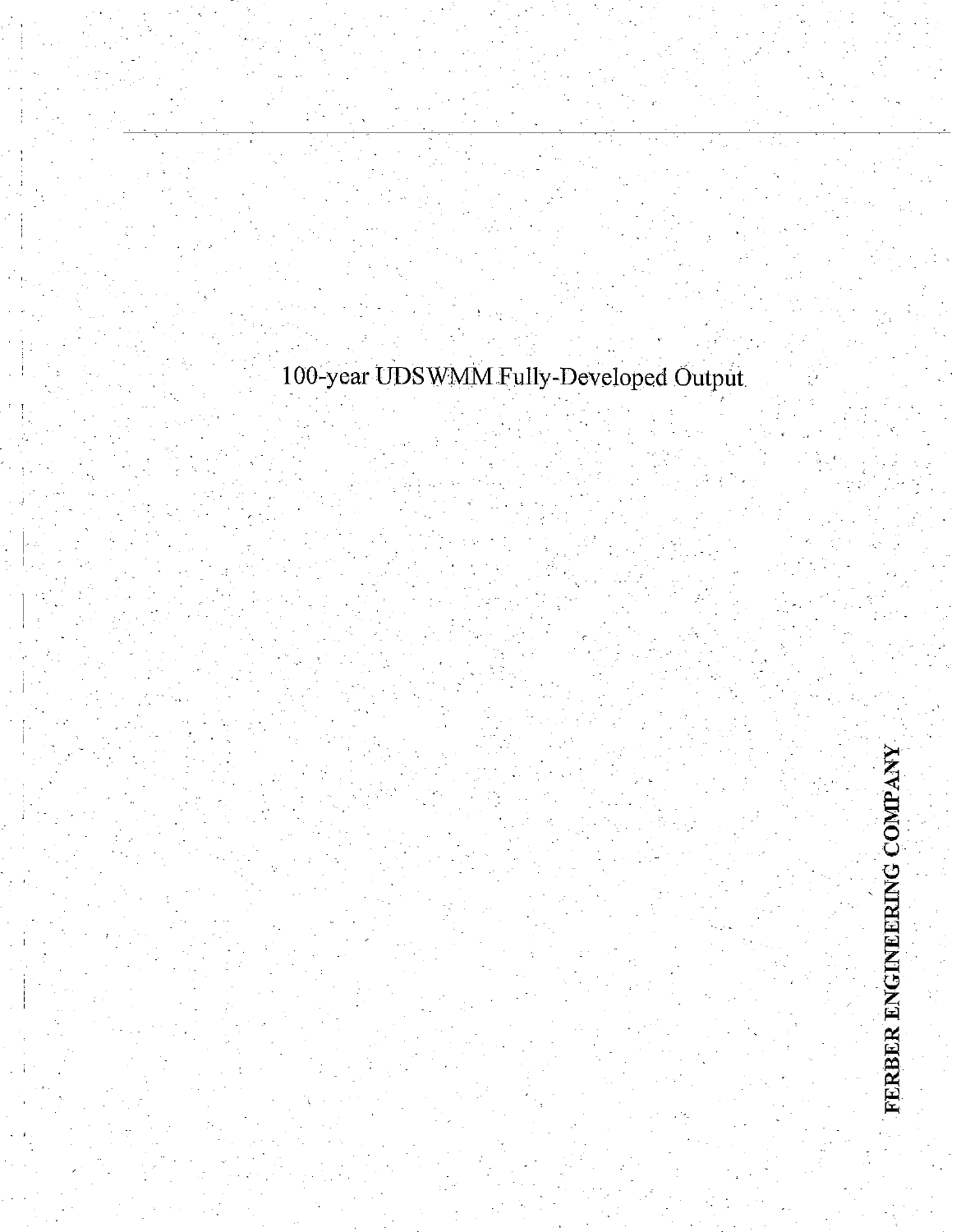URBAN DRAINAGE STORM WATER MANAGEMENT MODEL - 32 BIT VERSION 1998 REVISED BY UNIVERSITY OF COLORADO AT DENVER

RACETRACK DRAW, FUTURE FACILITIES, RPB III RAPID CITY, SD<br>FERBER ENGINEERING COMPANY, FUSWMM.IN, DEC 2001, DMM/FEC

DNUMBER OF TIME STEPS 72 OINTEGRATIDN TIME INTERVAL (MINUTES), 5.00

 $\bar{z}$ 

 $\alpha$ 

 $\mathcal{A}$ 

25.D PERCENT OF IMPERVIOUS AREA HAS ZERO DETENTION DEPTH

RACETRACK DRAW, FUTURE FACILITIES, RPB III RAPID CITY, SD<br>FERBER ENGINEERING COMPANY, FUSWMM.IN, DEC 2001, DMM/FEC

HYDROGRAPHS FROM CUHPF MODEL ARE LISTED FOR THE FOLLOWING 3 SUBCATCHMENTS

 $\ddot{\phantom{a}}$ 

 $\ddot{\phantom{a}}$ 

|   | TIME(HR/MIN) | 101  | 102  | 301  |
|---|--------------|------|------|------|
| 0 | О.           | 0.   | 0.   | о.   |
| 0 | 5.           | 0.   | 0.   | О.   |
| 0 | 10.          | 5.   | 2.   | 5.   |
| 0 | 15.          | 29.  | 13.  | 21.  |
| 0 | 20.          | 88.  | 43.  | 47.  |
| 0 | 25.          | 223. | 105. | 105. |
| 0 | 30.          | 388. | 186. | 97.  |
| 0 | 35.          | 372. | 219. | 65.  |
| 0 | 40.          | 296. | 195. | 42.  |
| 0 | 45.          | 231. | 161. | 27.  |
| 0 | 50.          | 183. | 134. | 20.  |
| 0 | 55.          | 148. | 113. | 18.  |
| 1 | О.           | 125. | 97.  | 18.  |
| 1 | 5.           | 110. | 85.  | 17.  |
| 1 | 10.          | 100. | 77.  | 17.  |
| 1 | 15.          | 93.  | 70.  | 17.  |
| 1 | 20.          | 84.  | 64.  | 15.  |
| 1 | 25.          | 72.  | 55.  | 12.  |
| 1 | 30.          | 60.  | 47.  | 10.  |
| 1 | 35.          | 51.  | 41.  | 9.   |
| 1 | 40.          | 46.  | 37.  | 9.   |
| 1 | 45.          | 43.  | 34.  | 9.   |
| 1 | 50.          | 41.  | 32.  | 9.   |
| 1 | 55.          | 39.  | 31.  | 8.   |
| 2 | О.           | 35.  | 29.  | 7.   |
| 2 | 5.           | 28.  | 25.  | 3.   |
| 2 | 10.          | 18.  | 19.  | О.   |
| 2 | 15.          | 11.  | 13.  | О.   |
| 2 | 20.          | 7.   | 9.   | О.   |
| 2 | 25.          | 4.   | 6.   | О.   |
| 2 | 30.          | 3.   | 4.   | О.   |
| 2 | 35.          | 2.   | 3.   | 0.   |
| 2 | 40.          | 0.   | 2.   | 0.   |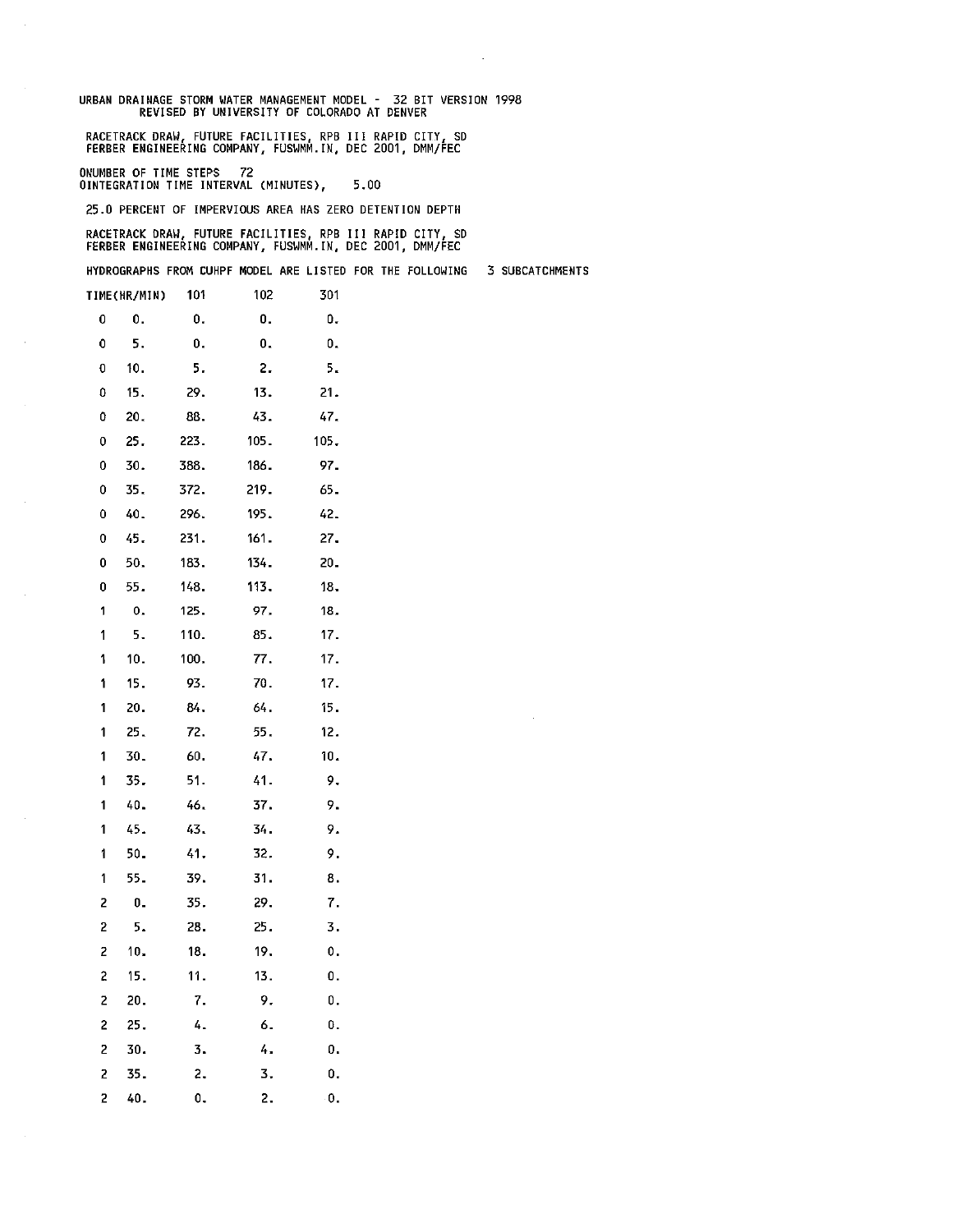# RACETRACK DRAW, FUTURE FACILITIES, RPB III RAPID CITY, SD<br>FERBER ENGINEERING COMPANY, FUSWMM.IN, DEC 2001, DMM/FEC

| <b>GUTTER</b><br><b>NUMBER</b> | <b>GUTTER</b><br><b>CONNECTION</b> | NDP.             | <b>NP</b>      |                  |       | <b>WIDTH</b><br>OR DIAM<br>(FT) | <b>LENGTH</b><br>(TT) | <b>INVERT</b><br><b>SLOPE</b> | SIDE SLOPES<br>HORIZ TO VERT<br>(FT/FT) |           | R    | MANNING | OVERBANK/SURCHARGE<br>DEPTH<br>N | JK<br>(FT) |
|--------------------------------|------------------------------------|------------------|----------------|------------------|-------|---------------------------------|-----------------------|-------------------------------|-----------------------------------------|-----------|------|---------|----------------------------------|------------|
| 101                            | 500                                | 13               |                | PIPE             |       |                                 |                       | .0100                         | .0                                      | $\cdot$ 0 |      | .016    | -10                              | 0          |
|                                |                                    | <b>RESERVOIR</b> | STORAGE        | ACRE-FEET<br>IN. |       | LA۱                             | OUTFLOW               |                               |                                         |           |      |         |                                  |            |
|                                |                                    | .0               | .0             | 1.0              | 3.0   | 2.2                             | 5.0                   | 3.6                           | 6.0                                     |           | 5.1  | 7.0     | 6.9                              | 8.0        |
|                                |                                    | 8.8              | 9.0            | 10.9             | 10.0  | 13.1                            | 11.0                  | 15.6                          | 36.0                                    |           | 18.3 | 97.0    | 21.1                             | 177.0      |
|                                |                                    | 24.1             | 273.0          |                  |       |                                 |                       |                               |                                         |           |      |         |                                  |            |
| 102                            | 500                                |                  |                | <b>PIPE</b>      |       |                                 |                       | .0100                         | .0                                      | .0        |      | .016    | . 10                             | 0          |
|                                |                                    | <b>RESERVOIR</b> | <b>STORAGE</b> | N                |       | IJA.                            | OUTFLOW               |                               |                                         |           |      |         |                                  |            |
|                                |                                    | $\cdot$ 0        | .0             | .6               | 3.0   | 1.4                             | 5.0                   | 2.4                           | 14.0                                    |           | 3.4  | 33.0    | 4.7                              | 91.0       |
|                                |                                    | 6.0              | 169.0          | 7.5              | 264.0 |                                 |                       |                               |                                         |           |      |         |                                  |            |
| 27                             | 26                                 |                  |                | <b>PIPE</b>      |       | 5.0                             | 128.                  | .0300                         | .0                                      | .0        |      | .016    | 5.00                             | 0          |
| 500                            | 27                                 |                  |                |                  |       | .0                              |                       | .0010                         | ٥.                                      |           |      | .001    | 10.00                            | 0          |
|                                | OTOTAL NUMBER OF GUTTERS/PIPES.    |                  | 4              |                  |       |                                 |                       |                               |                                         |           |      |         |                                  |            |

**RACETRACK DRAW, FUTURE FACILITIES, RPB III RAPID CITY, SD**  FERBER ENGINEERING COMPANY, FUSWMM.IN, DEC 2001, OMM/FEC

### ARRANGEMENT OF SUBCATCHMENTS AND GUTTERS/PIPES

 $\mathbf{1}$ 

| <b>GUTTER</b> |      | TRIBUTARY GUTTER/PIPE    |                                                   |     |                                          |     |              |     |                                        |      | TRIBUTARY SUBAREA |                          |                            |                            |                 |     |                 |     |     | D.A. (AC) |
|---------------|------|--------------------------|---------------------------------------------------|-----|------------------------------------------|-----|--------------|-----|----------------------------------------|------|-------------------|--------------------------|----------------------------|----------------------------|-----------------|-----|-----------------|-----|-----|-----------|
| 27            | 500  |                          | $\begin{array}{cccccccc}\n0 & 0 & 0\n\end{array}$ |     | - 0                                      | - 0 | - 0 -        |     | $0\quad 0\quad 0$                      |      | 00                | $\overline{\phantom{a}}$ | - 0                        | $\overline{\phantom{a}}$ 0 | - 0             | - 0 | - 0             | - 0 | - 0 | 183.0     |
| 101           |      | $0\quad 0\quad 0\quad 0$ |                                                   |     | $\begin{array}{ccc} & 0 & 0 \end{array}$ |     | $\mathbf{0}$ |     | $0\quad 0\quad 0$                      | 101  | 0                 | - 0                      | - 0 -                      | $\sim$ 0 $\sim$            | $\sim$ 0 $\sim$ | - 0 | $\sim$ 0 $\sim$ | - 0 | - 0 | 103.7     |
| 102           |      | $0\quad 0\quad 0\quad 0$ |                                                   |     | $\begin{array}{ccc} & 0 & 0 \end{array}$ |     |              |     |                                        | 102. | -0                | - 0                      | $\overline{\phantom{a}}$ 0 | $\sim$ 0 $\sim$            | $\mathbf{0}$    |     | $0\quad 0$      | - 0 | - 0 | 60.8      |
| 500           | 101. | 102                      | - 0                                               | - 0 | - 0                                      | - 0 | - 0          | - 0 | $\begin{array}{ccc} 0 & 0 \end{array}$ | 301  | 0                 | -0                       | - 0                        | - 0                        | - 0             | - 0 | 0               | - 0 | - 0 | 183.0     |

RACETRACK DRAW, FUTURE FACILITIES, RPB Ill RAPID **CITY I SD**  FERBER ENGINEERING COMPANY, FUSWMM.IN, DEC 2001, DMM/FEC

HYDROGRAPHS ARE LISTED FOR THE FOLLOWING 5 CONVEYANCE ELEMENTS

THE UPPER NUMBER IS DISCHARGE IN CFS<br>THE LOWER NUMBER IS ONE OF THE FOLLOWING CASES:<br>() DENOTES DEPTH ABOVE INVERT IN FEET<br>(S) DENOTES STORAGE IN AC-FT FOR DETENTION DAM. DISCHARGE INCLUDES SPILLWAY OUTFLOW.<br>(I) DENOTES GU

|              | TIME(HR/MIN) 101 102 500 27 |                                                                   |  | 26 |  |
|--------------|-----------------------------|-------------------------------------------------------------------|--|----|--|
| $0\qquad 5.$ |                             |                                                                   |  |    |  |
| $0$ 10.      |                             |                                                                   |  |    |  |
| $0$ 15.      |                             | 0. 0. 22. 21. 21.<br>1(s) $.1(s)$ $.0(s)$ $.0(s)$ $.8(s)$ $.0(s)$ |  |    |  |
| $0$ 20       |                             | 2. 1. 50. 49. 49.<br>.5(s) .2(s) .0() 1.2() .0()                  |  |    |  |
| $0$ 25.      |                             | 4. 3. 112. 111. 111.<br>1.6(s) 7(s) 0() 1.9() 0()                 |  |    |  |
| $0\,30$      |                             | 6. 8. 111. 112. 112.<br>3.6(s) 1.7(s) .0( ) 1.9( ) .0( )          |  |    |  |
| 0, 35.       |                             | 8. 25. 97. 96. 96.<br>6.2(s) 3.0(s) .0() 1.7() .0()               |  |    |  |
| $0 - 40$     |                             | 9. 64. 115. 115. 115.<br>8.5(s) 4.1(s) .0() 1.9() .0()            |  |    |  |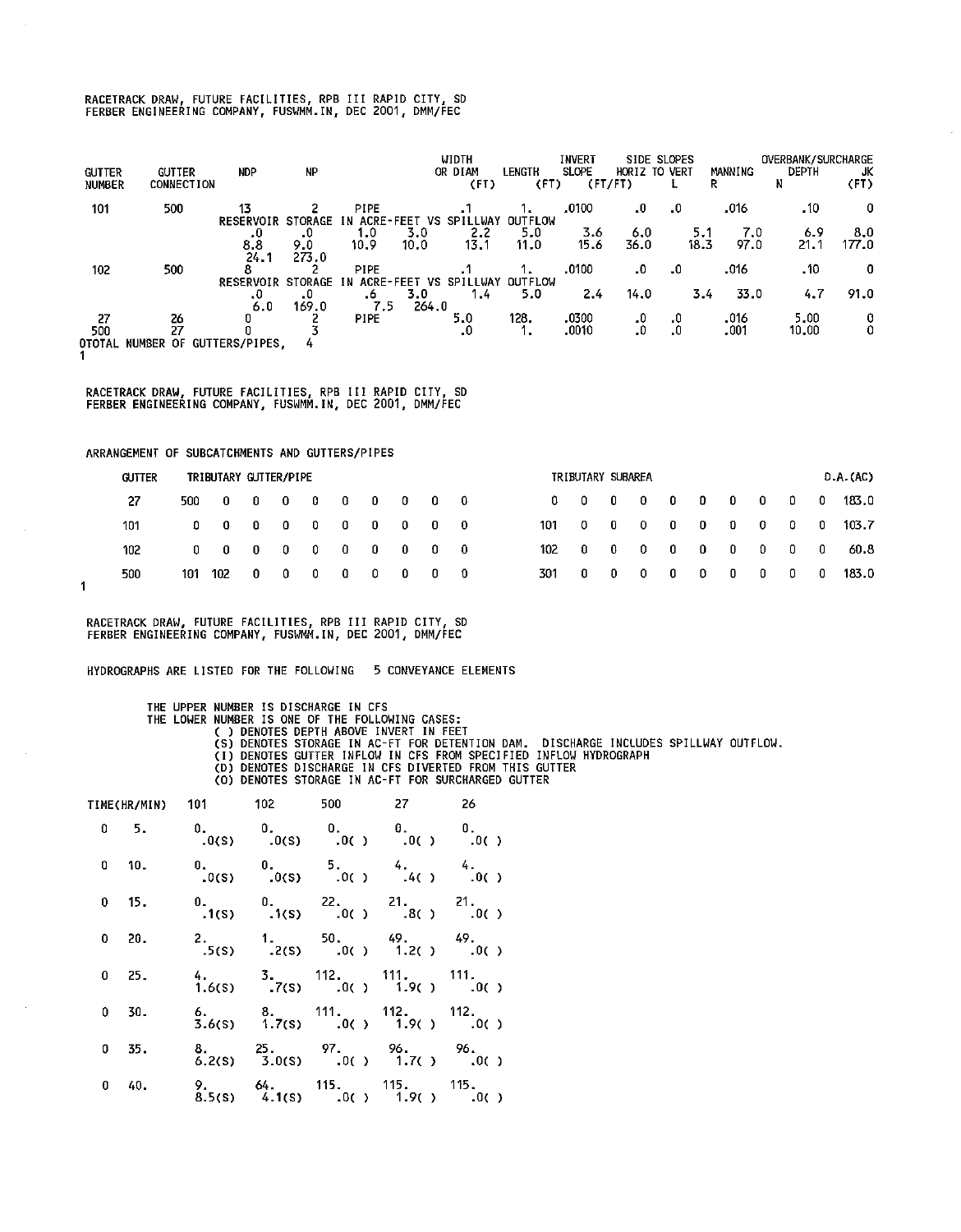| 0            | 45.         |                | 10. 97.<br>10.2(s) 4.8(s) | 134<br>$\begin{pmatrix} 0 & 0 \\ 0 & 0 \end{pmatrix}$ | 133.<br>2.1( )      | 133.<br>.0()        |
|--------------|-------------|----------------|---------------------------|-------------------------------------------------------|---------------------|---------------------|
| 0            | 50.         | 10.<br>11.6(S) | 114.<br>5.1(s)            | 145 <sub>1</sub><br>.0( )                             | 145.<br>2.2()       | 145.<br>.0()        |
| 0            | 55.         | 11.<br>12.6(S) | 117.<br>5.1(s)            | 146<br>0()                                            | 146.<br>2.2()       | 146.<br>$\left( 0($ |
| 1            | 0.          | 14.<br>13.5(S) | 113.<br>5.0(S)            | $145.$ .0()                                           | 146.<br>2.2()       | 146.<br>0()         |
| 1            | 5.          | 21.<br>14.2(S) | $\frac{106}{4.9(5)}$      | 144.0()                                               | 144.<br>2.2()       | 144.<br>.0()        |
| 1            | 10.         | 27.<br>14.7(S) | 98.<br>4.8(s)             | 142.<br>0()                                           | 142.<br>2.2()       | 142.<br>.0()        |
| 1            | 15,         | 32.<br>15.2(S) | 90.<br>4.6(S)             | .0()                                                  | 139.<br>2.1()       | 139.<br>.0()        |
| 1            | 20.         | 36.            | 83.<br>$15.6(S)$ 4.5(s)   | 134<br>.0()                                           | 135.<br>2.1()       | 135.<br>.0()        |
| 1            | 25.         | 41.<br>15.8(s) | 77.<br>4.4(S)             | 130.<br>.0( )                                         | 130.<br>2.1( )      | 130.<br>.0( )       |
| 1            | 30.         | 45.<br>16.0(5) | 69.<br>4.2(s)             | 124.<br>.0( )                                         | 125.<br>2.0( )      | 125.<br>$.0($ )     |
| 1            | 35.         | 47.<br>16.1(S) | 62.<br>4.1(s)             | 118.<br>.0( )                                         | 118.<br>1.9( )      | 118.<br>.0( )       |
| 1            | 40.         | 47.<br>16.1(S) | 56.<br>3.9(s)             | 111.<br>.0()                                          | 112.<br>1.9( )      | 112. .<br>.0()      |
| 1            | 45.         | 47.<br>16.1(S) | 50.<br>3.8(s)             | 105.<br>0()                                           | 105.<br>$1.8($ )    | 105.<br>.0()        |
| 1            | 50.         | 46.<br>16.0(S) | 45.<br>3.7(S)             | $100 -$<br>.0( )                                      | $100 -$<br>1.8()    | 100.<br>$.0($ )     |
| 1            | 55.         | 45.<br>16.0(S) | 41.<br>3.6(S)             | 95.<br>.0( )                                          | 95.<br>$1.7($ )     | 95.<br>.0()         |
| 2            | 0.          | 44.<br>15.9(s) | 38.<br>3.5(s)             | 89.0()                                                | $\frac{89}{1.7(1)}$ | 89.<br>.0()         |
| 2            | 5.          | 42.<br>15.9(S) | 35.<br>3.5(S)             | 80.<br>$\bigcup_{i=1}^{n} 0(i)$                       | 80.<br>$1.6($ )     | 80.<br>.0()         |
| 2            | 10.         | 39.<br>15.8(S) | 32.<br>3.4(S)             | $72.$<br>$.0()$                                       | $^{72}_{1.5( )}$    | 72.<br>.0()         |
| 2            | 15.         | 36.<br>15.6(S) | 30.<br>3.3(s)             | 66.                                                   | 66.<br>.0() 1.4()   | 66.<br>.O( )        |
| $\mathbf{2}$ | 20.         |                | $15.4(S)$ $3.2(S)$        | 34. 28. 62. 62.<br>.0()                               | 1.4( )              | 62.<br>.0()         |
| 2            | 25.         | 32.<br>15.2(S) | $26 -$<br>3.0(s)          | 58.<br>.0( )                                          | 58.<br>1.3( )       | 58.<br>.0()         |
| 2            | 30.         | 30.<br>15.0(s) | 23.<br>2.9(s)             | 54 <sub>1</sub><br>.0()                               | 54.<br>1.3( )       | 54.<br>.0()         |
| 2            | 35.         | 28.<br>14.9(s) | $^{21}$ . 8(s)            | 49.<br>.0( )                                          | 49.12()             | 49.<br>.0( )        |
| 2            | 40.         | 26.<br>14.7(S) | 19.<br>2.6(s)             | 45.<br>.0( )                                          | $\frac{46}{1.2()}$  | 46.<br>.0( )        |
| 2            | 45.         | 25.<br>14.5(S) | $\frac{17}{2.5(s)}$       | $^{41}$ : 0( )                                        | 41.<br>1.1()        | 41.<br>.0()         |
| 2            | 50.         | 23.<br>14.3(S) | $\frac{15}{2}.4(s)$       | $38.$ 0( )                                            | 38.<br>1.1( )       | 38.<br>.0( )        |
| 2            | 55.         | 21.<br>14.2(S) | 14.<br>2.3(s)             | 35.<br>.0()                                           | 35.<br>1.0( )       | 35.<br>.0()         |
| 3            | $\pmb{0}$ . | 20.            | 13.                       | 33.                                                   | 33.                 | 33.                 |

 $\sim 10^{-10}$